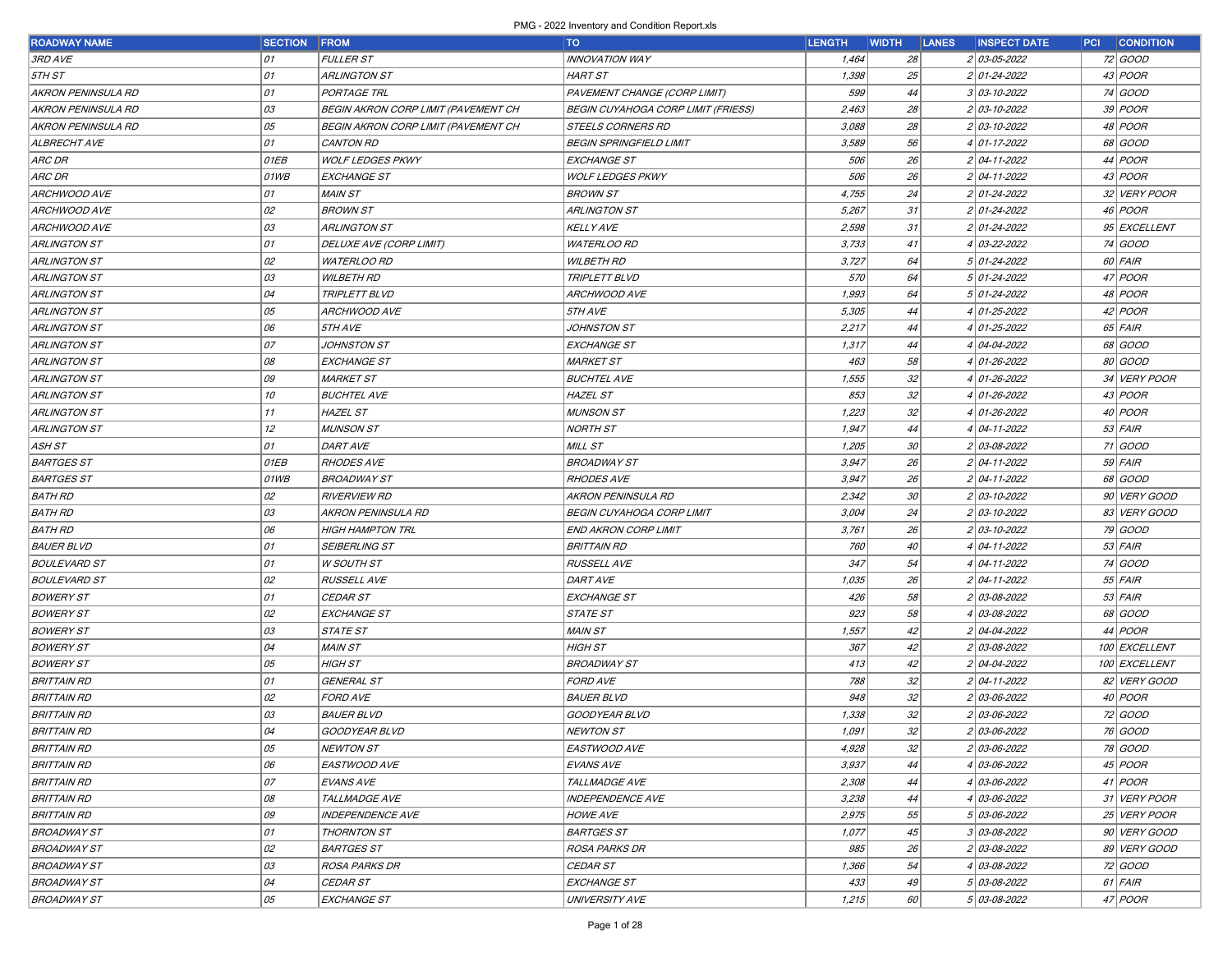| <b>ROADWAY NAME</b> | <b>SECTION FROM</b> |                                | <b>TO</b>                          | <b>LENGTH</b> | <b>WIDTH LANES</b> | <b>INSPECT DATE</b> | <b>PCI CONDITION</b> |
|---------------------|---------------------|--------------------------------|------------------------------------|---------------|--------------------|---------------------|----------------------|
| <b>BROADWAY ST</b>  | 06                  | <b>UNIVERSITY AVE</b>          | <b>BOWERY ST</b>                   | 839           | 48                 | 5 03-08-2022        | $55$ FAIR            |
| <b>BROADWAY ST</b>  | 07                  | <b>BOWERY ST</b>               | MILL ST                            | 552           | 42                 | 4 03-08-2022        | 47 POOR              |
| <b>BROADWAY ST</b>  | 08                  | MILL ST                        | <b>MARKET ST</b>                   | 937           | 42                 | 4 03-08-2022        | $52$ FAIR            |
| <b>BROADWAY ST</b>  | 09                  | <b>MARKET ST</b>               | <b>MARTIN LUTHER KING BLVD</b>     | 903           | 36                 | 3 03-08-2022        | 100 EXCELLENT        |
| <b>BROADWAY ST</b>  | 10                  | <b>MARTIN LUTHER KING BLVD</b> | END DIVIDE ON 261                  | 3,505         | 32                 | 2 04-11-2022        | 87 VERY GOOD         |
| <b>BROWN ST</b>     | 01                  | <b>WATERLOO RD</b>             | <b>DRESDEN AVE</b>                 | 1,330         | 32                 | 2 03-05-2022        | $52$ FAIR            |
| <b>BROWN ST</b>     | 02                  | <b>DRESDEN AVE</b>             | <b>WAYNE AVE</b>                   | 891           | 32                 | 2 04-11-2022        | $53$ FAIR            |
| <b>BROWN ST</b>     | 03                  | <b>WAYNE AVE</b>               | <b>WILBETH RD</b>                  | <i>1,800</i>  | 30                 | 2 03-05-2022        | $59$ FAIR            |
| <b>BROWN ST</b>     | 04                  | <b>WILBETH RD</b>              | ARCHWOOD AVE                       | 2,487         | 31                 | 2 03-05-2022        | 62 FAIR              |
| <b>BROWN ST</b>     | 05                  | <b>ARCHWOOD AVE</b>            | <b>LOVERS LANE</b>                 | 2,838         | 31                 | 2 03-05-2022        | 61 FAIR              |
| <b>BROWN ST</b>     | 06                  | <b>LOVERS LANE</b>             | <b>MORGAN AVE</b>                  | 334           | 43                 | 4 03-08-2022        | 68 GOOD              |
| <b>BROWN ST</b>     | 07                  | <b>MORGAN AVE</b>              | <b>SOUTH ST</b>                    | 2,403         | 43                 | 2 03-07-2022        | 48 <i>POOR</i>       |
| <b>BROWN ST</b>     | 08                  | <b>SOUTH ST</b>                | EXCHANGE ST                        | 3,566         | 32                 | 2 03-07-2022        | $59$ FAIR            |
| <b>BUCHTEL AVE</b>  | 01                  | HILL ST                        | <b>UNION ST</b>                    | 1,472         | 32                 | $3 03 - 14 - 2022$  | 79 GOOD              |
| <b>BUCHTEL AVE</b>  | 02                  | <b>UNION ST</b>                | <b>SPICER ST</b>                   | 1,000         | 34                 | $3 03 - 14 - 2022$  | 70 GOOD              |
| <b>BUCHTEL AVE</b>  | 03                  | <b>SPICER ST</b>               | <b>GOODKIRK ST</b>                 | 415           | 44                 | $3 03 - 14 - 2022$  | 80 GOOD              |
| <b>BUCHTEL AVE</b>  | 04                  | <b>GOODKIRK ST</b>             | <b>FOUNTAIN ST</b>                 | 294           | 44                 | 4 04-11-2022        | 73 GOOD              |
| <b>BUCHTEL AVE</b>  | 05                  | <b>FOUNTAIN ST</b>             | <b>MARKET ST</b>                   | 2,048         | 35                 | 2 03-14-2022        | 38 <i>POOR</i>       |
| <b>BUCHTEL AVE</b>  | 06                  | <b>MARKET ST</b>               | <b>ARLINGTON ST</b>                | 1,541         | 27                 | 2 03-14-2022        | 77 GOOD              |
| <b>CANTON RD</b>    | 01                  | <b>RHODESDALE LN</b>           | TRIPLETT BLVD                      | 2,361         | 57                 | $4 01-17-2022$      | 86 VERY GOOD         |
| <b>CANTON RD</b>    | 02                  | <b>TRIPLETT BLVD</b>           | <b>ALBRECHT AVE</b>                | 303           | 52                 | $501-17-2022$       | 86 VERY GOOD         |
| <b>CANTON RD</b>    | 03                  | <b>ALBRECHT AVE</b>            | <b>WEDGEWOOD DR</b>                | 1,537         | 50                 | 4 01-17-2022        | 80 GOOD              |
| <b>CANTON RD</b>    | 04                  | <b>WEDGEWOOD DR</b>            | <b>MARKET ST</b>                   | 2,083         | 43                 | 4 01-17-2022        | 89 VERY GOOD         |
| <b>CANTON RD</b>    | 05                  | <b>MARKET ST</b>               | <b>MOGADORE RD</b>                 | 2,918         | 38                 | $3 01-17-2022$      | 80 GOOD              |
| <b>CANTON RD</b>    | 06                  | <b>MOGADORE RD</b>             | GILCHRIST RD                       | <i>1,050</i>  | 59                 | 4 01-17-2022        | 78 GOOD              |
| CASE AVE            | 01                  | ARLINGTON ST                   | <b>MARKET ST</b>                   | 1,260         | 40                 | 4 03-20-2022        | 58 FAIR              |
| CASE AVE            | 02                  | <b>MARKET ST</b>               | <b>EASTLAND AVE</b>                | 1,860         | 40                 | 2 03-20-2022        | 60 FAIR              |
| <b>CEDAR ST</b>     | 01                  | <b>EXCHANGE ST</b>             | <b>MAPLE ST</b>                    | 787           | 30                 | 2 03-15-2022        | 86 VERY GOOD         |
| <b>CEDAR ST</b>     | 02                  | <b>MAPLE ST</b>                | <b>RAND AVE</b>                    | 2,005         | 43                 | $2 03 - 15 - 2022$  | 82 VERY GOOD         |
| <b>CEDAR ST</b>     | 03                  | <b>RAND AVE</b>                | DARTAVE                            | 348           | 45                 | 2 03-16-2022        | 64 FAIR              |
| <b>CEDAR ST</b>     | 04                  | <b>DART AVE</b>                | LOCUST ST                          | 1,487         | 41                 | 2 03-16-2022        | 80 GOOD              |
| <b>CEDAR ST</b>     | 05                  | <b>LOCUST ST</b>               | <b>BOWERY ST</b>                   | 425           | 47                 | 2 03-16-2022        | 90 VERY GOOD         |
| <b>CEDAR ST</b>     | 06                  | <b>BOWERY ST</b>               | <b>MAIN ST</b>                     | 1,036         | 51                 | 2 03-16-2022        | 89 VERY GOOD         |
| <b>CEDAR ST</b>     | 07                  | <b>MAIN ST</b>                 | <b>HIGH ST</b>                     | 386           | 65                 | $2 03 - 16 - 2022$  | 88 VERY GOOD         |
| <b>CEDAR ST</b>     | 08                  | <b>HIGH ST</b>                 | <b>BROADWAY ST</b>                 | 371           | 51                 | 2 03-16-2022        | 92 EXCELLENT         |
| <b>COLLIER RD</b>   | 01                  | <b>WADSWORTH RD</b>            | <b>COPLEY RD</b>                   | 8,576         | 24                 | 2 03-29-2022        | $57$ FAIR            |
| COPLEY RD           | 01                  | <b>COLLIER RD</b>              | ST MICHAELS AVE                    | 2,338         | 26                 | 2 03-22-2022        | 46 <i>POOR</i>       |
| <b>COPLEY RD</b>    | 02                  | <b>ST MICHAELS AVE</b>         | <b>HAWKINS AVE</b>                 | 2,867         | 44                 | 3 03-24-2022        | 67 FAIR              |
| <b>COPLEY RD</b>    | 03                  | <b>HAWKINS AVE</b>             | STORER AVE (EAST LEG)              | 3,637         | 44                 | 3 03-30-2022        | $51$ FAIR            |
| <b>COPLEY RD</b>    | 04                  | STORER AVE (EAST LEG)          | <b>DIAGONAL RD</b>                 | 3,813         | 44                 | 4 03-30-2022        | 46 <i>POOR</i>       |
| COPLEY RD           | 05                  | DIAGONAL RD                    | <b>TRIGONIA DR</b>                 | 706           | 32                 | 2 04-04-2022        | 69 GOOD              |
| <b>COPLEY RD</b>    | 06                  | TRIGONIA DR                    | <i>RHODES AVE</i>                  | 360           | 54                 | 5 04-04-2022        | $53$ FAIR            |
| CUYAHOGA FALLS AVE  | 01                  | TALLMADGE AVE                  | <b>HOWARD ST</b>                   | 1,452         | 28                 | 2 03-22-2022        | $35$ POOR            |
| CUYAHOGA FALLS AVE  | 02                  | <b>HOWARD ST</b>               | <b>MAIN ST</b>                     | 1,572         | 35                 | 2 03-22-2022        | $42$ POOR            |
| CUYAHOGA FALLS AVE  | 03                  | <b>MAIN ST</b>                 | <b>FRONT ST</b>                    | 5,254         | 45                 | 2 03-20-2022        | 60 FAIR              |
| CUYAHOGA FALLS AVE  | 04                  | <b>FRONT ST</b>                | END AKRON CORP LMIT (BEGIN DIVIDE) | 2,000         | 32                 | 2 04-04-2022        | 48 <i>POOR</i>       |
| CUYAHOGA ST         | 01                  | <b>HOWARD ST</b>               | <b>TALLMADGE AVE</b>               | 2,567         | 28                 | 2 03-20-2022        | 71 GOOD              |
| CUYAHOGA ST         | 02                  | TALLMADGE AVE                  | <b>UHLER AVE</b>                   | 2,151         | 28                 | 2 03-20-2022        | $55$ FAIR            |
| CUYAHOGA ST         | 03                  | <b>UHLER AVE</b>               | <b>SACKETT AVE</b>                 | 7,757         | 27                 | 2 03-20-2022        | 76 GOOD              |
| CUYAHOGA ST         | 04                  | <b>SACKETT AVE</b>             | <b>BEGIN CUYAHOGA CORP LIMIT</b>   | 3,243         | 24                 | 2 03-14-2022        | $55$ FAIR            |
| <b>DARROW RD</b>    | 01                  | <b>GILCHRIST RD</b>            | <b>NEWTON ST</b>                   | 2,458         | 59                 | $501-17-2022$       | 76 GOOD              |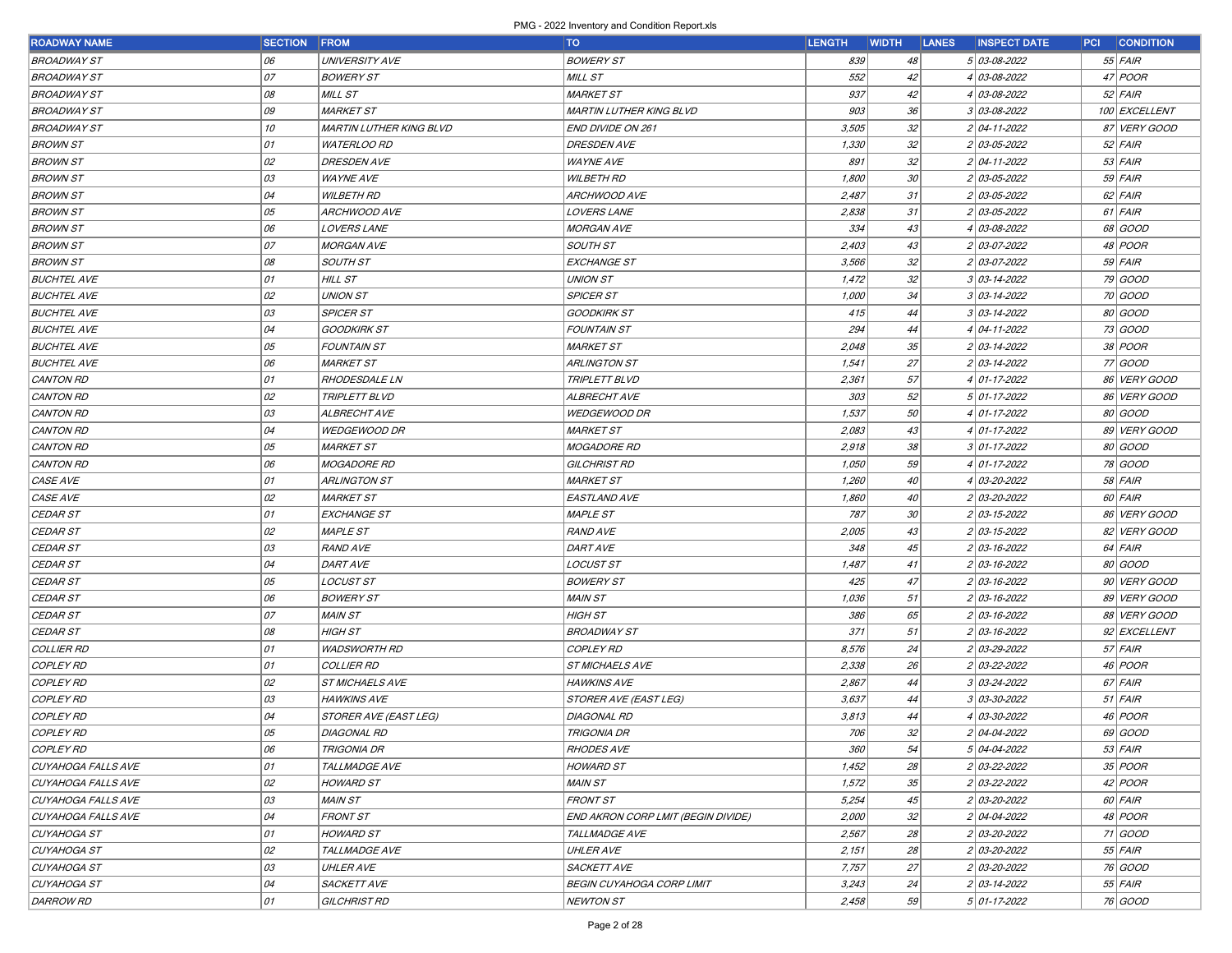| <b>ROADWAY NAME</b>  | <b>SECTION FROM</b> |                              | <b>TO</b>                         | <b>LENGTH</b> | <b>WIDTH</b> | <b>LANES</b> | <b>INSPECT DATE</b> | <b>PCI CONDITION</b> |
|----------------------|---------------------|------------------------------|-----------------------------------|---------------|--------------|--------------|---------------------|----------------------|
| <i>DARROW RD</i>     | 02                  | <b>NEWTON ST</b>             | TYRO AVE                          | 1,717         | 62           |              | $501-17-2022$       | 76 GOOD              |
| <i>DARROW RD</i>     | 03                  | <b>TYRO AVE</b>              | <i>EASTWOOD AVE</i>               | 2,590         | 48           |              | $4 01-18-2022$      | 78 GOOD              |
| <i>DARROW RD</i>     | 04                  | EASTWOOD AVE                 | <b>BEGIN TALLMADGE CORP LIMIT</b> | 193           | 54           |              | $3 01-18-2022$      | 72 GOOD              |
| <i>DART AVE</i>      | 01                  | <b>BOULEVARD ST</b>          | <b>OPPORTUNITY PKWY</b>           | 3,084         | 28           |              | 2 04-11-2022        | 49 <i>POOR</i>       |
| <i>DART AVE</i>      | 02                  | <b>OPPORTUNITY PKWY</b>      | <i>CEDAR ST</i>                   | 2,967         | 28           |              | 2 04-11-2022        | $55$ $FAIR$          |
| <i>DART AVE</i>      | 03                  | <b>CEDAR ST</b>              | EXCHANGE ST                       | 548           | 28           |              | 2 04-11-2022        | $53$ $FAIR$          |
| <i>DART AVE</i>      | 04                  | <b>EXCHANGE ST</b>           | <b>W CENTER ST</b>                | 1,369         | 52           |              | 4 03-08-2022        | 75 GOOD              |
| <i>DART AVE</i>      | 05                  | <b>W CENTER ST</b>           | QUAKER ST/ASH ST                  | 417           | 48           |              | 2 03-08-2022        | 82 VERY GOOD         |
| <i>DART AVE</i>      | 06                  | <b>UNDER MILL ST</b>         | <i>DART AVE</i>                   | 740           | 15           |              | 2 04-04-2022        | $57$ FAIR            |
| <i>DART AVE</i>      | 07                  | DARTAVE                      | <i>MARKET ST</i>                  | 449           | 28           |              | 2 04-04-2022        | 81 GOOD              |
| DIAGONAL RD          | 01                  | FREDERICK BLVD               | <i>HAWKINS AVE</i>                | 825           | 30           |              | 2 04-11-2022        | 30 VERY POOR         |
| DIAGONAL RD          | 02                  | <b>HAWKINS AVE</b>           | <b>SUPERIOR AVE</b>               | 3,035         | 30           |              | 2 04-04-2022        | 71 GOOD              |
| DIAGONAL RD          | 03                  | <b>SUPERIOR AVE</b>          | <b>COPLEY RD</b>                  | 7,057         | 30           |              | 2 04-04-2022        | 60 FAIR              |
| EAGLE ST             | 01EB                | ROUND-A-BOUT                 | ROUND-A-BOUT (SEIBERLING WY)      | 1,027         | 18           |              | 2 03-07-2022        | 72 GOOD              |
| EAGLE ST             | 01WB                | ROUND-A-BOUT (SEIBERLING WY) | <i>ROUND-A-BOUT</i>               | 1,027         | 18           |              | 2 03-07-2022        | 73 GOOD              |
| <i>EAST AVE</i>      | 02                  | <b>CORP LIMIT</b>            | IONA AVE                          | 4,763         | 36           |              | 4 04-04-2022        | 70 GOOD              |
| <i>EAST AVE</i>      | 03                  | <b>IONA AVE</b>              | <i>MANCHESTER RD</i>              | 9,011         | 36           |              | 2 04-04-2022        | $63$ $FAIR$          |
| <i>EAST AVE</i>      | 04                  | <b>MANCHESTER RD</b>         | <b>VERNON ODOM BLVD</b>           | 1,228         | 40           |              | 2 04-05-2022        | $52$ FAIR            |
| EASTLAND AVE         | 01                  | <b>NEWTON ST</b>             | ARNOLD AVE                        | 3,204         | 30           |              | 2 03-15-2022        | 91 VERY GOOD         |
| EASTLAND AVE         | 02                  | <b>ARNOLD AVE</b>            | EASTWOOD AVE                      | 2,817         | 30           |              | 2 03-15-2022        | 90 VERY GOOD         |
| EASTLAND AVE         | 03                  | EASTWOOD AVE                 | BEGIN TALLMADGE CORP LIMIT        | 4,700         | 32           |              | 2 03-15-2022        | 45 <i>POOR</i>       |
| <i>EASTWOOD AVE</i>  | 01                  | <b>GARRY RD</b>              | <i>BRITTAIN RD</i>                | 2,395         | 36           |              | 2 03-07-2022        | $63$ $FAIR$          |
| <i>EASTWOOD AVE</i>  | 02                  | <b>BRITTAIN RD</b>           | <b>DARROW RD</b>                  | 7,011         | 27           |              | 2 03-06-2022        | 43 <i>POOR</i>       |
| <i>EASTWOOD AVE</i>  | 03                  | <b>DARROW RD</b>             | BEGIN TALLMADGE CORP LIMIT        | 3,529         | 30           |              | 2 03-07-2022        | 65 FAIR              |
| <b>EDISON AVE</b>    | 01                  | <b>IRA AVE</b>               | <b>MILLER AVE</b>                 | 752           | 28           |              | 2 03-22-2022        | 93 EXCELLENT         |
| ENGLEWOOD AVE        | 01                  | <b>I-76 OFF RAMP</b>         | <i>SEIBERLING ST</i>              | 699           | 48           |              | 4 03-07-2022        | 79 GOOD              |
| <i>ENGLEWOOD AVE</i> | 02                  | <b>SEIBERLING ST</b>         | MASSILLON RD                      | 2,546         | 26           |              | 2 03-07-2022        | $63$ $FAIR$          |
| <i>EUCLID AVE</i>    | 01                  | <b>RHODES AVE</b>            | DARTAVE                           | 543           | 44           |              | 4 04-11-2022        | 87 VERY GOOD         |
| <i>EVANS AVE</i>     | 01                  | <b>HOME AVE</b>              | <b>BRITTAIN RD</b>                | 6,342         | 26           |              | 2 01-26-2022        | 86 VERY GOOD         |
| EXCHANGE ST          | 01                  | <b>HAWKINS AVE</b>           | <i>ROSE BLVD</i>                  | 5,358         | 36           |              | 3 03-28-2022        | $54$ FAIR            |
| EXCHANGE ST          | 02                  | <b>ROSE BLVD</b>             | <i>DELIA AVE</i>                  | 2,923         | 32           |              | 3 03-28-2022        | 57 FAIR              |
| EXCHANGE ST          | 03                  | <b>DELIA AVE</b>             | S PORTAGE PATH                    | 1,747         | 36           |              | 4 04-03-2022        | 56 FAIR              |
| EXCHANGE ST          | 04                  | S PORTAGE PATH               | <b>RHODES AVE</b>                 | 1,678         | 50           |              | 4 04-05-2022        | 86 VERY GOOD         |
| EXCHANGE ST          | 05                  | <b>RHODES AVE</b>            | <b>COPLEY RD</b>                  | 1,035         | 31           |              | 2 04-05-2022        | 84 VERY GOOD         |
| EXCHANGE ST          | 06                  | <b>COPLEY RD</b>             | <i>RAND AVE</i>                   | 1,974         | 45           |              | 2 03-18-2022        | 84 VERY GOOD         |
| EXCHANGE ST          | 07                  | <b>RAND AVE</b>              | <i>LOCUST ST</i>                  | 1,429         | 45           |              | 2 03-16-2022        | 91 VERY GOOD         |
| EXCHANGE ST          | 08                  | <b>LOCUST ST</b>             | <i>BOWERY ST</i>                  | 431           | 30           |              | 2 03-16-2022        | 91 VERY GOOD         |
| EXCHANGE ST          | 09                  | <b>BOWERY ST</b>             | MAIN ST                           | 1,025         | 58           |              | 2 03-18-2022        | 82 VERY GOOD         |
| EXCHANGE ST          | 10                  | <b>MAIN ST</b>               | HIGH ST                           | 383           | 58           |              | 2 03-18-2022        | 90 VERY GOOD         |
| EXCHANGE ST          | 11                  | <b>HIGH ST</b>               | <i>BROADWAY ST</i>                | 1,656         | 68           |              | 5 03-18-2022        | 91 VERY GOOD         |
| EXCHANGE ST          | 12                  | <b>BROADWAY ST</b>           | <b>BROWN ST</b>                   | 3,095         | 63           |              | $503 - 16 - 2022$   | $41$ POOR            |
| EXCHANGE ST          | 13                  | <b>BROWN ST</b>              | <i>FOUNTAIN ST</i>                | 1,719         | 60           |              | 4 03-16-2022        | 70 GOOD              |
| EXCHANGE ST          | 14                  | <b>FOUNTAIN ST</b>           | <b>MARKET ST</b>                  | 3,982         | 60           |              | 4 03-18-2022        | 81 GOOD              |
| <i>FORGE ST</i>      | 01                  | <b>UNION ST</b>              | <i>MARKET ST</i>                  | 970           | 46           |              | 4 03-08-2022        | 84 VERY GOOD         |
| <i>FORGE ST</i>      | 02                  | <b>MARKET ST</b>             | <b>GOODKIRK ST</b>                | 566           | 46           |              | 4 03-08-2022        | $50$ FAIR            |
| <i>FOUNTAIN ST</i>   | 01                  | <b>EXCHANGE ST</b>           | CARROLL ST                        | 1,508         | 28           |              | 2 04-11-2022        | 80 GOOD              |
| <i>FOUNTAIN ST</i>   | 02                  | CARROLL ST                   | <b>BUCHTEL AVE</b>                | 474           | 40           |              | 2 04-11-2022        | 79 GOOD              |
| <b>FOUNTAIN ST</b>   | 03                  | <b>BUCHTEL AVE</b>           | MARKET ST                         | 1,132         | 28           |              | 2 04-11-2022        | 82 VERY GOOD         |
| <i>FOUNTAIN ST</i>   | 04                  | <b>MARKET ST</b>             | <i>FORGE ST</i>                   | <i>750</i>    | 28           |              | 2 04-11-2022        | 82 VERY GOOD         |
| <b>FOUNTAIN ST</b>   | 05                  | <b>FORGE ST</b>              | PERKINS ST                        | 787           | 21           |              | 2 04-11-2022        | 81 GOOD              |
| <i>FRANK BLVD</i>    | 01                  | <b>WHITE POND DR</b>         | <i>AYERS AVE</i>                  | 1,915         | 26           |              | 2 01-04-2022        | 70 GOOD              |
|                      |                     |                              |                                   |               |              |              |                     |                      |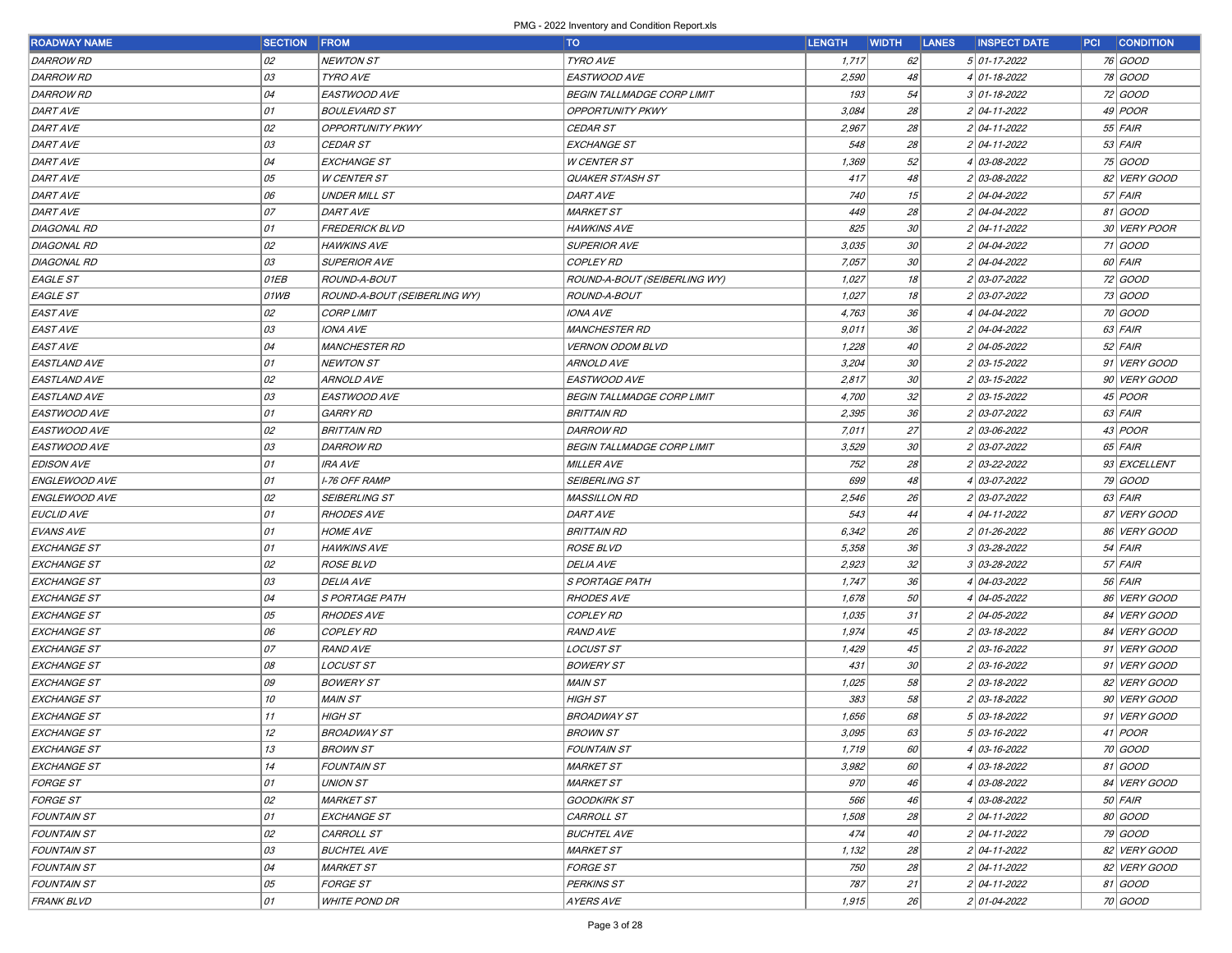| ROADWAY NAME                  | <b>SECTION FROM</b> |                         | <b>TO</b>                        | <b>LENGTH</b> | <b>WIDTH LANES</b> | <b>INSPECT DATE</b> | <b>PCI CONDITION</b> |
|-------------------------------|---------------------|-------------------------|----------------------------------|---------------|--------------------|---------------------|----------------------|
| <i>FRANK BLVD</i>             | 02                  | <b>AYERS AVE</b>        | <b>MARKET ST</b>                 | 371           | 36                 | 2 01-05-2022        | $61$ FAIR            |
| <i>FREDRICK BLVD</i>          | 01                  | <b>VERNON ODOM BLVD</b> | <b>DIAGONAL RD</b>               | 912           | 39                 | $3 04 - 11 - 2022$  | 60 FAIR              |
| <i>FRONT ST</i>               | 01                  | CUYAHOGA FALLS AVE      | <b>BEGIN CUYAHOGA CORP LIMIT</b> | 1,296         | 45                 | 4 03-20-2022        | $54$ FAIR            |
| <b>GARMAN RD</b>              | 01                  | <b>HAWKINS AVE</b>      | PORTAGE PATH                     | 5,752         | 31                 | 2 03-28-2022        | 85 VERY GOOD         |
| GEORGE WASHINGTON BLVD        | 01NB                | <b>WATERLOO RD</b>      | <b>TRIPLETT BLVD</b>             | 6,451         | 28                 | 2 01-18-2022        | 47 <i>POOR</i>       |
| <b>GEORGE WASHINGTON BLVD</b> | 01SB                | <b>TRIPLETT BLVD</b>    | <b>WATERLOO RD</b>               | 6,451         | 28                 | 2 01-23-2022        | 43 <i>POOR</i>       |
| <b>GHENT RD</b>               | 02                  | SMITH RD                | SOUREK RD/END AKRON CORP LIMIT   | 2,639         | 44                 | 5 01-04-2022        | 73 GOOD              |
| GILCHRIST RD                  | 01                  | CANTON RD               | <b>I-76 RAMP</b>                 | 1,319         | 60                 | 4 01-24-2022        | 82 VERY GOOD         |
| GILCHRIST RD                  | 03                  | <b>SKELTON RD</b>       | <b>MUNROE FALLS RD</b>           | 1,482         | 50                 | 4 01-18-2022        | 60 FAIR              |
| <i>GLENDALE AVE</i>           | 01                  | <b>MAPLE ST</b>         | <b>RAND AVE</b>                  | 1,890         | 31                 | 2 03-18-2022        | $39$ POOR            |
| <i>GLENWOOD AVE</i>           | 01                  | <b>OXFORD AVE</b>       | DAN ST                           | 555           | 42                 | 4 04-05-2022        | 35 <i>POOR</i>       |
| <b>GLENWOOD AVE</b>           | 02                  | DAN ST                  | TALLMADGE AVE                    | 2,805         | $30\,$             | 2 03-14-2022        | 92 EXCELLENT         |
| GOODKIRK ST                   | 01                  | <b>GAGE ST</b>          | EXCHANGE ST                      | 727           | 24                 | 2 04-11-2022        | 81 GOOD              |
| GOODKIRK ST                   | 02                  | <b>EXCHANGE ST</b>      | CARROLL ST                       | 1,511         | 28                 | 2 04-11-2022        | 82 VERY GOOD         |
| GOODKIRK ST                   | 03                  | CARROLL ST              | <b>BUCHTEL AVE</b>               | 464           | 28                 | 2 04-11-2022        | 81 GOOD              |
| GOODKIRK ST                   | 04                  | <b>BUCHTEL AVE</b>      | <b>MARKET ST</b>                 | 1,272         | 28                 | 2 04-11-2022        | 80 GOOD              |
| GOODKIRK ST                   | 05                  | <b>MARKET ST</b>        | <i>FORGE ST</i>                  | 498           | 28                 | 2 04-11-2022        | 78 GOOD              |
| GOODKIRK ST                   | 06                  | <b>FORGE ST</b>         | <b>PERKINS ST</b>                | 888           | 28                 | 2 04-11-2022        | 77 GOOD              |
| GRANT ST                      | 01                  | <b>ARCHWOOD AVE</b>     | <b>STEINER AVE</b>               | 2,843         | 40                 | 2 03-05-2022        | $53$ FAIR            |
| GRANT ST                      | 02                  | <b>STEINER AVE</b>      | <b>CROSIER ST</b>                | 1,888         | 30                 | 2 03-05-2022        | 48 <i>POOR</i>       |
| GRANT ST                      | 03                  | <b>CROSIER ST</b>       | <b>SOUTH ST</b>                  | 811           | 40                 | 2 03-05-2022        | 40 <i>POOR</i>       |
| GRANT ST                      | 04                  | <b>SOUTH ST</b>         | <b>VORIS ST</b>                  | 695           | 36                 | 3 03-05-2022        | 83 VERY GOOD         |
| GRANT ST                      | 05                  | <b>VORIS ST</b>         | <b>THORNTON ST</b>               | 811           | 31                 | 2 03-05-2022        | 80 GOOD              |
| GRANT ST                      | 06                  | <b>THORNTON ST</b>      | <b>BEGIN DIVIDE</b>              | 1,744         | 30                 | 2 03-05-2022        | 87 VERY GOOD         |
| GRANT ST                      | 07NB                | <b>BEGIN DIVIDE</b>     | <b>EXCHANGE ST</b>               | 1,350         | 20                 | 2 03-05-2022        | 71 GOOD              |
| <b>GRANT ST</b>               | 07SB                | <b>EXCHANGE ST</b>      | <b>END DIVIDE</b>                | 1,350         | 20                 | 2 03-05-2022        | 79 GOOD              |
| HALIFAX RD                    | 01                  | <b>RIDGEWOOD RD</b>     | <b>MARKET ST</b>                 | 1,694         | 25                 | 2 01-05-2022        | $62$ FAIR            |
| <b>HAWKINS AVE</b>            | 01                  | <b>IONA AVE</b>         | <b>MORSE ST</b>                  | 3,880         | 24                 | 2 03-28-2022        | 100 EXCELLENT        |
| <b>HAWKINS AVE</b>            | 02                  | <b>MORSE ST</b>         | <b>VERNON ODOM BLVD</b>          | 2,130         | 44                 | 4 04-11-2022        | $59$ FAIR            |
| <i>HAWKINS AVE</i>            | 03                  | <b>VERNON ODOM BLVD</b> | DIAGONAL RD                      | 1,058         | 62                 | $6$ 03-28-2022      | 91 VERY GOOD         |
| <b>HAWKINS AVE</b>            | 04                  | DIAGONAL RD             | <b>TACKER RD</b>                 | 948           | 64                 | 6 03-28-2022        | 92 EXCELLENT         |
| <b>HAWKINS AVE</b>            | 05                  | <b>TACKER RD</b>        | COURTLAND AVE                    | 357           | 54                 | 5 03-28-2022        | 94 EXCELLENT         |
| <b>HAWKINS AVE</b>            | 06                  | COURTLAND AVE           | <b>COPLEY RD</b>                 | 4,494         | 44                 | 4 03-28-2022        | 85 VERY GOOD         |
| <b>HAWKINS AVE</b>            | 07                  | <b>COPLEY RD</b>        | <b>ORRIN ST</b>                  | 380           | 47                 | 3 03-28-2022        | 95 EXCELLENT         |
| <i>HAWKINS AVE</i>            | 08                  | <b>ORRIN ST</b>         | MULL AVE/ROUND A BOUT            | 5,373         | 40                 | 2 03-28-2022        | 91 VERY GOOD         |
| <b>HAWKINS AVE</b>            | 09                  | MULL AVE/ROUND A BOUT   | <b>MARKET ST</b>                 | 3,430         | 36                 | 2 03-29-2022        | 48 <i>POOR</i>       |
| <b>HAWKINS AVE</b>            | 10                  | <b>MARKET ST</b>        | <b>WALLHAVEN CIRCLE</b>          | 289           | 51                 | 5 03-29-2022        | 49 <i>POOR</i>       |
| <b>HAWKINS AVE</b>            | 11                  | <b>WALLHAVEN CIRCLE</b> | <b>GARMAN RD</b>                 | 1,777         | 30                 | 2 03-29-2022        | 75 GOOD              |
| <b>HAZEL ST</b>               | 01                  | <b>ARLINGTON ST</b>     | PAVEMENT CHANGE                  | 1,944         | 40                 | 2 04-11-2022        | 44 <i>POOR</i>       |
| HAZEL ST                      | 02                  | PAVEMENT CHANGE         | PAVEMENT CHANGE                  | 960           | 40                 | 2 03-07-2022        | 66 FAIR              |
| HAZEL ST                      | 03                  | <b>PAVEMENT CHANGE</b>  | EASTWOOD AVE                     | 1,992         | 40                 | 2 04-11-2022        | $50$ FAIR            |
| HIGH ST                       | 01                  | <b>BARTGES ST</b>       | <i>SELLE ST</i>                  | 1,953         | 36                 | $3 08-02-2020$      | 85 VERY GOOD         |
| HIGH ST                       | 02                  | <b>SELLE ST</b>         | CEDAR ST                         | 416           | 49                 | 2 03-18-2022        | $51$ FAIR            |
| HIGH ST                       | 03                  | <b>CEDAR ST</b>         | EXCHANGE ST                      | 439           | 47                 | 2 03-17-2022        | $61$ FAIR            |
| HIGH ST                       | 04                  | <b>EXCHANGE ST</b>      | <i>STATE ST</i>                  | 931           | 50                 | 4 03-17-2022        | $53$ FAIR            |
| HIGH ST                       | 05                  | <b>STATE ST</b>         | <b>UNIVERSITY AVE</b>            | 278           | 50                 | 4 03-18-2022        | 75 GOOD              |
| HIGH ST                       | 06                  | <b>UNIVERSITY AVE</b>   | <b>BOWERY ST</b>                 | 781           | 50                 | 4 03-18-2022        | $61$ FAIR            |
| HIGH ST                       | 07                  | <b>BOWERY ST</b>        | MILL ST                          | 540           | 50                 | 4 03-17-2022        | 67 FAIR              |
| HIGH ST                       | 08                  | MILL ST                 | <b>MARKET ST</b>                 | 992           | 38                 | $3 03-17-2022$      | 69 GOOD              |
| HIGH ST                       | 09                  | <b>MARKET ST</b>        | MARTIN LUTHER KING BLVD          | 524           | 42                 | $3 03-17-2022$      | 86 VERY GOOD         |
| HIGH ST                       | 10                  | MARTIN LUTHER KING BLVD | <b>BEGIN DIVIDE ON 261</b>       | 3,446         | 32                 | 2 04-11-2022        | 87 VERY GOOD         |
|                               |                     |                         |                                  |               |                    |                     |                      |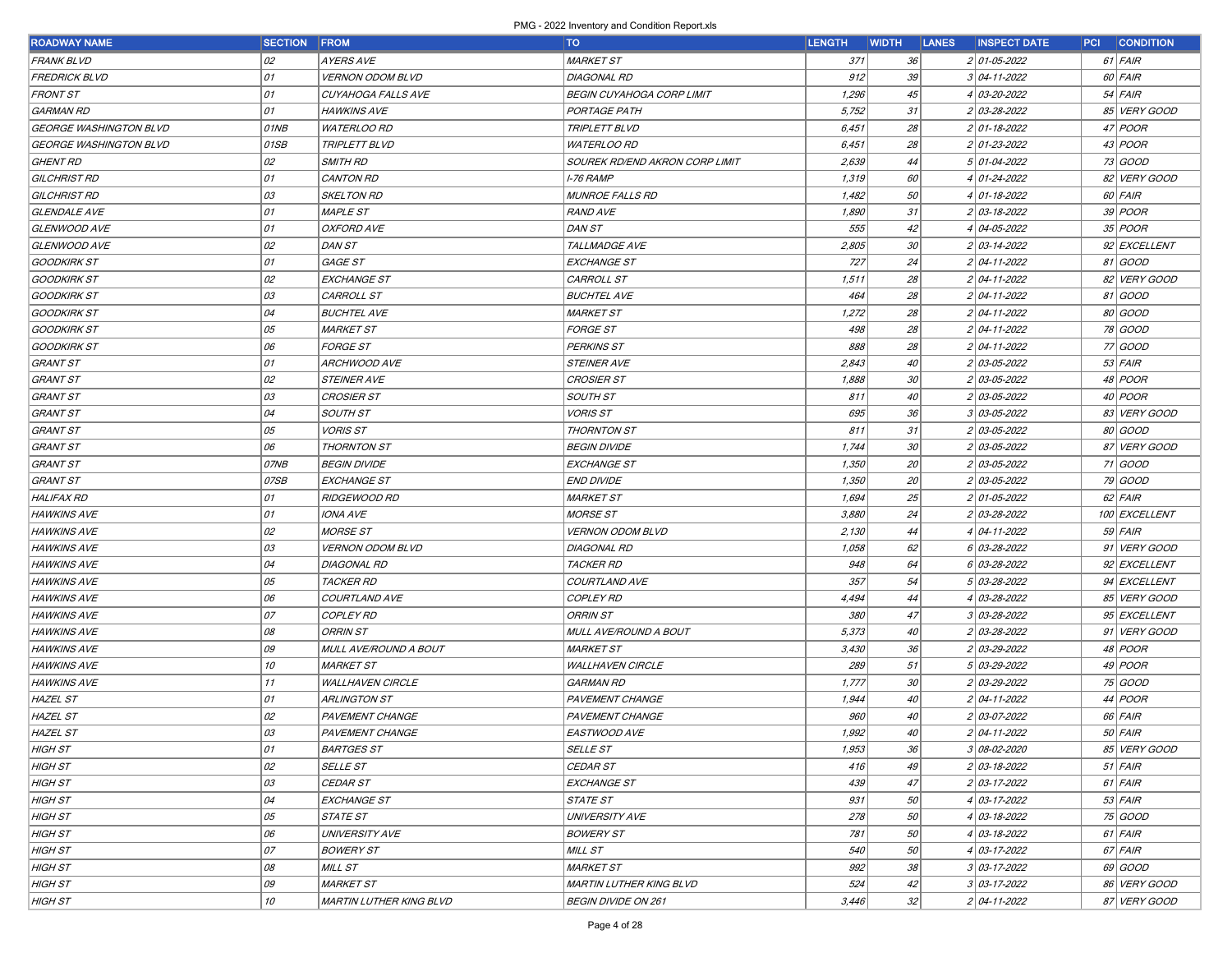| <b>ROADWAY NAME</b>     | <b>SECTION</b> | <b>FROM</b>                       | TO                         | <b>LENGTH</b> | <b>WIDTH</b> | <b>LANES</b> | <b>INSPECT DATE</b> | <b>PCI CONDITION</b> |
|-------------------------|----------------|-----------------------------------|----------------------------|---------------|--------------|--------------|---------------------|----------------------|
| <b>HILBISH AVE</b>      | 01             | TRIPLETT BLVD                     | <b>MARKET ST</b>           | 6,019         | 38           |              | 3 04-07-2022        | $65$ FAIR            |
| HILL ST                 | 01             | <b>UNIVERSITY AVE</b>             | <b>BUCHTEL AVE</b>         | 276           | 30           |              | 2 03-16-2022        | $41$ POOR            |
| <b>HOME AVE</b>         | 01             | <b>ARLINGTON ST</b>               | LANE CHANGE                | <i>2,070</i>  | 38           |              | 3 03-08-2022        | 85 VERY GOOD         |
| <b>HOME AVE</b>         | 02             | <b>LANE CHANGE</b>                | EVANS AVE                  | 990           | 34           |              | 2 03-08-2022        | 88 VERY GOOD         |
| <b>HOME AVE</b>         | 03             | <b>EVANS AVE</b>                  | TALLMADGE AVE              | 2,900         | 37           |              | 4 03-08-2022        | 88 VERY GOOD         |
| <b>HOME AVE</b>         | 04             | TALLMADGE AVE                     | <b>INDEPENDENCE AVE</b>    | 3,161         | 44           |              | 4 04-11-2022        | $51$ FAIR            |
| <b>HOME AVE</b>         | 05             | <i>INDEPENDENCE AVE</i>           | <b>END AKRON CORP LMIT</b> | 2,300         | 55           |              | 5 04-07-2022        | $54$ FAIR            |
| <b>HOWARD ST</b>        | 01             | <b>MARTIN LUTHER KING BLVD</b>    | <b>NORTH ST</b>            | 1,458         | 45           |              | 5 03-08-2022        | 87 VERY GOOD         |
| <b>HOWARD ST</b>        | 02             | <b>NORTH ST</b>                   | <b>OLIVE ST</b>            | 2,492         | 37           |              | 4 04-07-2022        | 81 GOOD              |
| <b>HOWARD ST</b>        | 03             | OLIVE ST                          | <b>TALLMADGE AVE</b>       | 1,523         | 36           |              | 2 03-08-2022        | 89 VERY GOOD         |
| <i>HOWARD ST</i>        | 04             | TALLMADGE AVE                     | CUYAHOGA FALLS AVE         | 911           | 36           |              | 2 03-08-2022        | 94 EXCELLENT         |
| <b>HOWARD ST</b>        | 05             | CUYAHOGA FALLS AVE                | <b>MAIN ST</b>             | 6,500         | 36           |              | 2 03-08-2022        | 100 EXCELLENT        |
| <b>INDEPENDENCE AVE</b> | 01             | <b>HOME AVE</b>                   | <b>BREIDING RD</b>         | 3,114         | 44           |              | 4 05-27-2020        | $59$ FAIR            |
| <b>INDEPENDENCE AVE</b> | <i>02EB</i>    | <b>BREIDING RD</b>                | <b>BRITTAIN RD</b>         | 2,500         | 24           |              | 2 05-27-2020        | $62$ FAIR            |
| <b>INDEPENDENCE AVE</b> | 02WB           | <b>BRITTAIN RD</b>                | <b>BREIDING RD</b>         | 2,500         | 24           |              | 2 05-27-2020        | 65 FAIR              |
| <i><b>INNERBELT</b></i> | 01             | END DIVIDE OF OH-59               | <b>MAIN ST</b>             | 504           | 70           |              | 6 03-08-2022        | 67 FAIR              |
| <b>INNOVATION WAY</b>   | 01             | <b>MARKET ST</b>                  | <b>BEGIN DIVIDE</b>        | 2,368         | 52           |              | 4 03-07-2022        | 68 GOOD              |
| <b>INNOVATION WAY</b>   | 01RAB          | <b>BEGIN ROUND-A-BOUT</b>         | END ROUND-A-BOUT           | 582           | 14           |              | 2 07-01-2020        | 84 VERY GOOD         |
| <b>INNOVATION WAY</b>   | <i>02EB</i>    | <b>BEGIN DIVIDE</b>               | ROUND-A-BOUT               | 1,073         | 25           |              | 2 03-07-2022        | 65 FAIR              |
| <b>INNOVATION WAY</b>   | 02WB           | ROUND-A-BOUT                      | <b>END DIVIDE</b>          | 1,073         | 25           |              | 2 03-07-2022        | 68 GOOD              |
| IONA ST                 | 01             | <b>HAWKINS AVE</b>                | <b>EAST AVE</b>            | 424           | 22           |              | 2 03-29-2022        | 24 VERY POOR         |
| <i>IRA AVE</i>          | 01             | <b>PRINCETON ST</b>               | OLD MAIN ST                | 2,053         | 40           |              | 2 03-22-2022        | 87 VERY GOOD         |
| JOHNSTON ST             | 01             | <b>BROWN ST</b>                   | <b>LUMIERE ST</b>          | 1,926         | 27           |              | 2 03-15-2022        | 78 GOOD              |
| JOHNSTON ST             | 02             | <b>LUMIERE ST</b>                 | <b>MCGOWAN ST</b>          | 2,078         | 38           |              | 2 03-15-2022        | 80 GOOD              |
| JOHNSTON ST             | 03             | <b>MCGOWAN ST</b>                 | <b>ARLINGTON ST</b>        | 2,300         | 28           |              | 2 03-16-2022        | 73 GOOD              |
| <i>KELLY AVE</i>        | 01             | STARLIGHT DR                      | <i>WATERLOO RD</i>         | 1,040         | 45           |              | 4 07-08-2020        | $39$ POOR            |
| <b>KELLY AVE</b>        | 02             | <b>WATERLOO RD</b>                | PAVEMENT CHANGE            | 1,200         | 45           |              | 4 07-08-2020        | $42$ POOR            |
| <b>KELLY AVE</b>        | 03             | <b>PAVEMENT CHANGE</b>            | <b>TRIPLETT BLVD</b>       | 4,087         | 48           |              | 4 01-24-2022        | $63$ FAIR            |
| <b>KELLY AVE</b>        | 04             | <b>TRIPLETT BLVD</b>              | ARCHWOOD AVE               | 2,078         | 44           |              | 4 01-24-2022        | 61 FAIR              |
| KELLYAVE                | 05             | <b>ARCHWOOD AVE</b>               | 3D AVE                     | 5,590         | 42           |              | 4 01-23-2022        | 60 FAIR              |
| <b>KENMORE BLVD</b>     | 05             | 2ND ST SW                         | <b>LAKE SHORE BLVD</b>     | 1,584         | 54           |              | 2 05-26-2020        | 58 FAIR              |
| <b>KENMORE BLVD</b>     | 06             | <b>LAKE SHORE BLVD</b>            | PAVEMENT CHANGE            | 382           | 32           |              | 2 05-26-2020        | 64 FAIR              |
| <b>KENMORE BLVD</b>     | 07             | <b>PAVEMENT CHANGE</b>            | <b>PRINCETON ST</b>        | 1,898         | 32           |              | 2 03-22-2022        | 36 <i>POOR</i>       |
| <b>KENMORE BLVD</b>     | 01NEB          | <b>EASTAVE</b>                    | <b>WILBETH RD</b>          | 2,984         | 24           |              | 2 04-07-2022        | 94 EXCELLENT         |
| <b>KENMORE BLVD</b>     | 01SWB          | W WILBETH RD                      | <b>EAST AVE</b>            | 2,984         | 24           |              | 2 04-07-2022        | 28 VERY POOR         |
| <b>KENMORE BLVD</b>     | <i>02NB</i>    | W WILBETH RD                      | 21ST ST                    | 1,265         | 32           |              | 2 04-07-2022        | $39$ POOR            |
| <b>KENMORE BLVD</b>     | 02SB           | <b>21ST ST</b>                    | <b>W WILBETH RD</b>        | 1,265         | 32           |              | 2 04-07-2022        | $53$ FAIR            |
| <b>KENMORE BLVD</b>     | <i>03EB</i>    | <b>21ST ST</b>                    | 13TH ST SW                 | 2,523         | 32           |              | 2 04-07-2022        | 83 VERY GOOD         |
| <b>KENMORE BLVD</b>     | <i>03WB</i>    | 13TH ST SW                        | 21ST ST                    | 2,523         | 32           |              | 2 04-07-2022        | 83 VERY GOOD         |
| <b>KENMORE BLVD</b>     | <i>04EB</i>    | 13TH ST SW                        | 2ND ST SW                  | 3,604         | 32           |              | 2 04-07-2022        | 89 VERY GOOD         |
| <b>KENMORE BLVD</b>     | 04WB           | 2ND ST SW                         | 13TH ST SW                 | 3,604         | 32           |              | 2 04-07-2022        | 93 EXCELLENT         |
| <b>LAKE SHORE BLVD</b>  | 01             | <b>KENMORE BLVD</b>               | <b>MILLER AVE</b>          | 2,313         | 24           |              | 2 03-22-2022        | 84 VERY GOOD         |
| <b>LAKE SHORE BLVD</b>  | 02             | <b>MILLER AVE</b>                 | SOUTH ST                   | 1,936         | 46           |              | 4 03-22-2022        | $52$ FAIR            |
| <i>LOCUST ST</i>        | 01             | <b>WOOSTER AVE</b>                | <i>CEDAR ST</i>            | 1,325         | 44           |              | 4 08-02-2020        | 60 FAIR              |
| <i>LOCUST ST</i>        | 02             | <b>CEDAR ST</b>                   | <b>EXCHANGE ST</b>         | 394           | 33           |              | 2 03-17-2022        | 72 GOOD              |
| MAIN ST                 | 12             | SWARTZ RD/END COVENTRY CORP LIMIT | <b>WATERLOO RD</b>         | 1,951         | 60           |              | 5 03-22-2022        | $63$ $FAIR$          |
| MAIN ST                 | 13             | <b>WATERLOO RD</b>                | <b>WILBETH RD</b>          | 4,095         | 50           |              | 4 03-22-2022        | $56$ FAIR            |
| <i>MAIN ST</i>          | 14             | <b>WILBETH RD</b>                 | ARCHWOOD AVE               | 2,441         | 48           |              | 4 03-30-2022        | 85 VERY GOOD         |
| MAIN ST                 | 15             | ARCHWOOD AVE                      | COLE AVE                   | 1,523         | 54           |              | 4 03-30-2022        | 92 EXCELLENT         |
| MAIN ST                 | 16             | <b>COLE AVE</b>                   | <b>MILLER AVE</b>          | 2,069         | 56           |              | 5 03-30-2022        | 95 EXCELLENT         |
| MAIN ST                 | 17             | <b>MILLER AVE</b>                 | S BROADWAY ST ENTRANCE     | 929           | 56           |              | 5 03-30-2022        | 87 VERY GOOD         |
|                         |                |                                   |                            |               |              |              |                     |                      |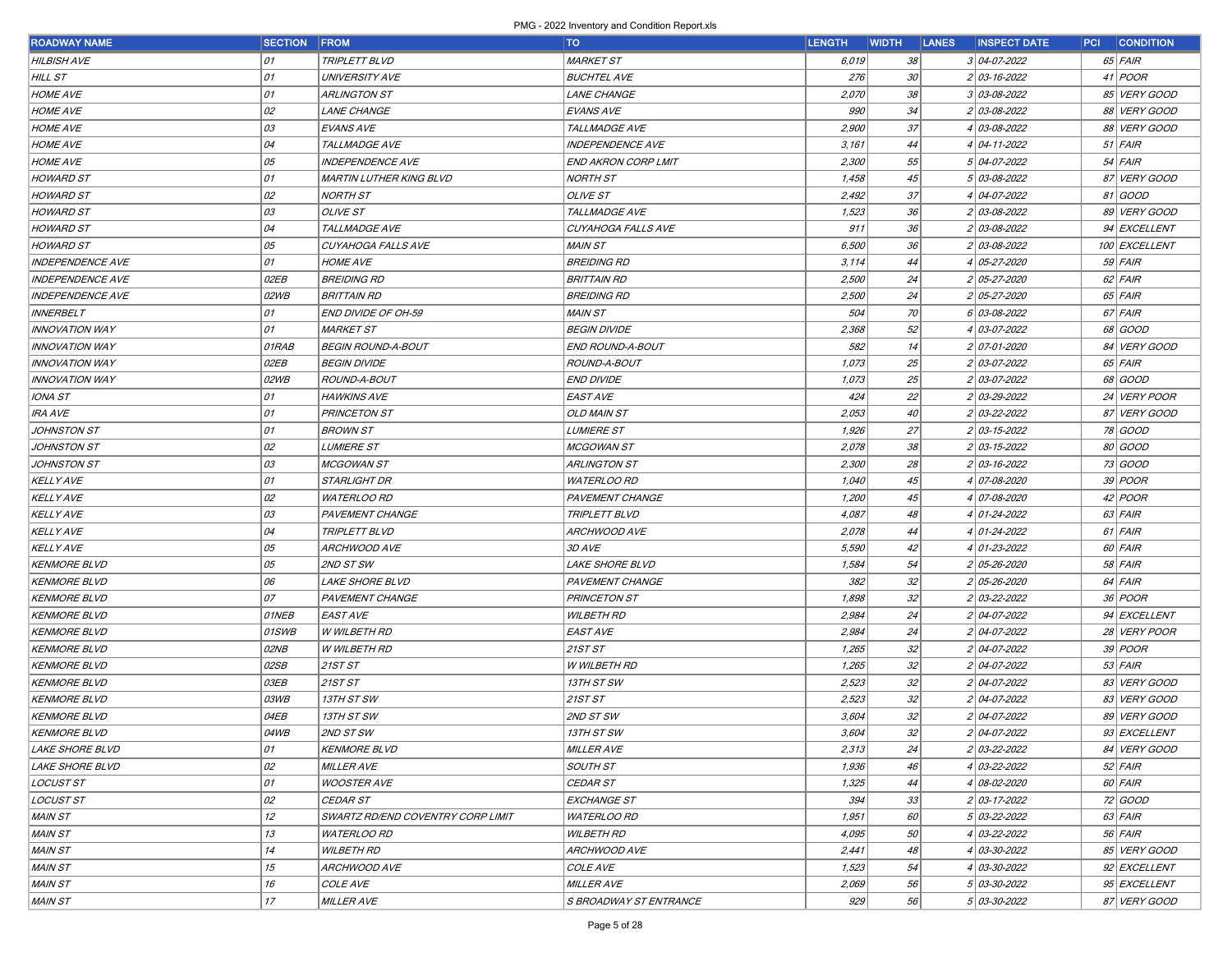| <b>ROADWAY NAME</b>  | <b>SECTION</b> | <b>FROM</b>                           | <b>TO</b>                          | <b>LENGTH</b> | <b>WIDTH</b><br><b>LANES</b> | <b>INSPECT DATE</b> | <b>PCI CONDITION</b> |
|----------------------|----------------|---------------------------------------|------------------------------------|---------------|------------------------------|---------------------|----------------------|
| <b>MAIN ST</b>       | 20             | <b>BARTGES ST BRIDGE</b>              | <b>BROADWAY ST MERGE</b>           | 1,155         | 28                           | 2 03-16-2022        | 91 VERY GOOD         |
| <b>MAIN ST</b>       | 22             | <b>ROSA PARKS DR</b>                  | <b>CEDAR ST</b>                    | 241           | 74                           | 2 07-12-2020        | 64 FAIR              |
| <b>MAIN ST</b>       | 23             | <b>CEDAR ST</b>                       | <b>EXCHANGE ST</b>                 | 438           | 50                           | 2 03-17-2022        | 95 EXCELLENT         |
| <b>MAIN ST</b>       | 24             | <b>EXCHANGE ST</b>                    | <b>STATE ST</b>                    | 934           | 58                           | 2 03-16-2022        | 95 EXCELLENT         |
| <b>MAIN ST</b>       | 25             | <b>STATE ST</b>                       | <b>BOWERY ST</b>                   | 985           | 65                           | 2 03-17-2022        | 95 EXCELLENT         |
| MAIN ST              | 27             | <b>MARKET ST</b>                      | <b>MARTIN LUTHER KING BLVD</b>     | 811           | 70                           | 5 04-07-2022        | 95 EXCELLENT         |
| <b>MAIN ST</b>       | 28             | <b>BEGIN DIVIDE ON 261</b>            | TALLMADGE AVE                      | 2,196         | 66                           | 4 04-07-2022        | 97 EXCELLENT         |
| <b>MAIN ST</b>       | 29             | TALLMADGE AVE                         | CUYAHOGA FALLS AVE                 | 1,901         | 66                           | 4 03-14-2022        | $57$ FAIR            |
| <b>MAIN ST</b>       | 30             | CUYAHOGA FALLS AVE                    | AKRON CORP LIMIT (END BRIDGE)      | 6,266         | 66                           | 4 03-08-2022        | 67 FAIR              |
| <b>MAIN ST</b>       | <b>18NB</b>    | S BROADWAY ST ENTRANCE                | <b>THORNTON ST</b>                 | 2,736         | 28                           | 2 03-17-2022        | 94 EXCELLENT         |
| MAIN ST              | 18SB           | <b>THORNTON ST</b>                    | S BROADWAY ST ENTRANCE             | 2,736         | 28                           | 2 03-17-2022        | 95 EXCELLENT         |
| MAIN ST              | 19NB           | <b>THORNTON ST</b>                    | <b>BARTGES ST BRIDGE ABOVE</b>     | 1,211         | 26                           | 2 03-17-2022        | 93 EXCELLENT         |
| MAIN ST              | 19SB           | <b>BARTGES ST BRIDGE ABOVE</b>        | <b>THORNTON ST</b>                 | 1,211         | 47                           | 4 03-17-2022        | 92 EXCELLENT         |
| <b>MAIN ST</b>       | <i>21NB</i>    | <b>BARTGES ST</b>                     | ROSA PARKS DR                      | 1,631         | 30                           | 2 08-30-2020        | 47 <i>POOR</i>       |
| <b>MAIN ST</b>       | 21SB           | <b>ROSA PARKS DR</b>                  | <b>BARTGES ST</b>                  | 1,631         | 30                           | 2 08-30-2020        | $41$ POOR            |
| <b>MAIN ST</b>       | 26NB           | <b>BOWERY ST</b>                      | <b>MARKET ST</b>                   | 1,520         | 26                           | 2 03-16-2022        | 94 EXCELLENT         |
| <b>MAIN ST</b>       | 26SB           | <b>MARKET ST</b>                      | <b>BOWERY ST</b>                   | 1,520         | 26                           | 2 03-17-2022        | 95 EXCELLENT         |
| <b>MANCHESTER RD</b> | 10             | CARNEGIE AVE (CORP LIMIT)             | <b>WATERLOO RD</b>                 | 2,606         | 50                           | 4 03-29-2022        | $43$ POOR            |
| <b>MANCHESTER RD</b> | 11             | <b>WATERLOO RD</b>                    | <b>WILBETH RD</b>                  | 3,078         | 60                           | 4 04-03-2022        | 73 GOOD              |
| <b>MANCHESTER RD</b> | 13             | END DIVIDE (BEFORE KENMORE BRIDGE)    | <b>KENMORE BLVD BRIDGE</b>         | 604           | 24                           | 2 04-03-2022        | 47 <i>POOR</i>       |
| <b>MANCHESTER RD</b> | 14             | <b>KENMORE BLVD BRIDGE</b>            | <b>LAKEVIEW AVE</b>                | 1,294         | 27                           | 2 04-03-2022        | 46 <i>POOR</i>       |
| <b>MANCHESTER RD</b> | 15             | <b>LAKEVIEW AVE</b>                   | <b>RUSSELL AVE</b>                 | 4,746         | 54                           | 2 04-03-2022        | 39 <i>POOR</i>       |
| <b>MANCHESTER RD</b> | 16             | <b>RUSSELL AVE</b>                    | <b>EAST AVE</b>                    | 2,237         | 30                           | 2 04-03-2022        | $42$ POOR            |
| <b>MANCHESTER RD</b> | <b>12NB</b>    | <b>WILBETH RD</b>                     | END DIVIDE (BEFORE KENMORE BRIDGE) | 1,783         | 26                           | 2 04-07-2022        | 40 <i>POOR</i>       |
| <b>MANCHESTER RD</b> | 12SB           | <b>BEGIN DIVIDE (AFTER 4TH ST SW)</b> | <b>WILBETH RD</b>                  | 1,839         | 26                           | 2 04-07-2022        | $42$ POOR            |
| <b>MAPLE ST</b>      | 01             | <b>RHODES AVE</b>                     | EXCHANGE ST                        | 721           | 45                           | 4 03-31-2022        | $49$ POOR            |
| <b>MAPLE ST</b>      | 02             | <b>EXCHANGE ST</b>                    | <b>GLENDALE AVE</b>                | 2,450         | 40                           | 4 04-07-2022        | 44 <i>POOR</i>       |
| <b>MAPLE ST</b>      | 03             | <b>GLENDALE AVE</b>                   | <b>MARKET ST</b>                   | 1,380         | 38                           | $3 04 - 10 - 2022$  | 95 EXCELLENT         |
| <b>MARKET ST</b>     | 05             | <b>BEGIN AKRON CORP LIMIT</b>         | <b>REVERE RD</b>                   | 196           | 50                           | 5 03-29-2022        | 93 EXCELLENT         |
| <b>MARKET ST</b>     | 06             | <b>REVERE RD</b>                      | <b>HALIFAX RD</b>                  | 2,791         | 50                           | 4 03-29-2022        | 100 EXCELLENT        |
| <b>MARKET ST</b>     | 07             | <b>HALIFAX RD</b>                     | <b>SAND RUN RD</b>                 | 406           | 50                           | 4 03-29-2022        | 100 EXCELLENT        |
| <b>MARKET ST</b>     | 08             | <b>SAND RUN RD</b>                    | <b>FRANK BLVD</b>                  | 3,103         | 44                           | 4 03-29-2022        | 100 EXCELLENT        |
| <b>MARKET ST</b>     | 09             | <b>FRANK BLVD</b>                     | <b>HAWKINS AVE</b>                 | 2,769         | 61                           | 4 03-29-2022        | 86 VERY GOOD         |
| <b>MARKET ST</b>     | 10             | <b>HAWKINS AVE</b>                    | TWIN OAKS RD                       | 4,365         | 40                           | 4 03-29-2022        | 82 VERY GOOD         |
| <b>MARKET ST</b>     | 11             | TWIN OAKS RD                          | <b>ROSE BLVD</b>                   | 2,566         | 31                           | 2 03-29-2022        | 93 EXCELLENT         |
| <b>MARKET ST</b>     | 12             | <b>ROSE BLVD</b>                      | PORTAGE PATH                       | 1,012         | 36                           | 2 03-29-2022        | 93 EXCELLENT         |
| <b>MARKET ST</b>     | 13             | PORTAGE PATH                          | <b>RHODES AVE</b>                  | 2,755         | 48                           | 4 03-29-2022        | 91 VERY GOOD         |
| <b>MARKET ST</b>     | 14             | <b>RHODES AVE</b>                     | <b>MERRIMAN RD</b>                 | 413           | 50                           | 5 03-29-2022        | 94 EXCELLENT         |
| <b>MARKET ST</b>     | 15             | <b>MERRIMAN RD</b>                    | <b>NORTH ST</b>                    | 1,580         | 57                           | 5 03-29-2022        | 90 VERY GOOD         |
| <b>MARKET ST</b>     | 16             | <b>NORTH ST</b>                       | <b>MAPLE ST</b>                    | 2,209         | 54                           | 4 03-29-2022        | 86 VERY GOOD         |
| <b>MARKET ST</b>     | 17             | <b>MAPLE ST</b>                       | <b>RAND AVE</b>                    | 1,103         | 59                           | $403 - 29 - 2022$   | 95 EXCELLENT         |
| <b>MARKET ST</b>     | 18             | <b>RAND AVE</b>                       | <b>MAIN ST</b>                     | 1,033         | 77                           | 6 03-29-2022        | 70 GOOD              |
| <b>MARKET ST</b>     | 19             | <b>MAIN ST</b>                        | <b>HIGH ST</b>                     | 341           | 77                           | 6 03-29-2022        | 81 GOOD              |
| <b>MARKET ST</b>     | 20             | HIGH ST                               | <b>BROADWAY ST</b>                 | 346           | 77                           | 5 03-29-2022        | 81 GOOD              |
| <b>MARKET ST</b>     | 21             | <b>BROADWAY ST</b>                    | <b>UNION ST</b>                    | 2,079         | 59                           | 5 04-03-2022        | $64$ FAIR            |
| <b>MARKET ST</b>     | 22             | <b>UNION ST</b>                       | <b>FORGE ST</b>                    | 610           | 56                           | 5 04-05-2022        | $56$ FAIR            |
| <b>MARKET ST</b>     | 23             | <b>FORGE ST</b>                       | <b>GOODKIRK ST</b>                 | 568           | 56                           | 5 04-07-2022        | $58$ FAIR            |
| <b>MARKET ST</b>     | 24             | <b>GOODKIRK ST</b>                    | <b>FOUNTAIN ST</b>                 | 257           | 60                           | 5 05-25-2020        | 84 VERY GOOD         |
| <b>MARKET ST</b>     | 25             | <b>FOUNTAIN ST</b>                    | <b>BUCHTEL AVE</b>                 | 2,281         | 64                           | 5 04-06-2022        | 67 FAIR              |
| <b>MARKET ST</b>     | 26             | <b>BUCHTEL AVE</b>                    | <b>ARLINGTON ST</b>                | 2,177         | 62                           | 5 04-06-2022        | $55$ FAIR            |
| <b>MARKET ST</b>     | 27             | <b>ARLINGTON ST</b>                   | CASE AVE                           | 1,096         | 55                           | 5 04-10-2022        | $42$ POOR            |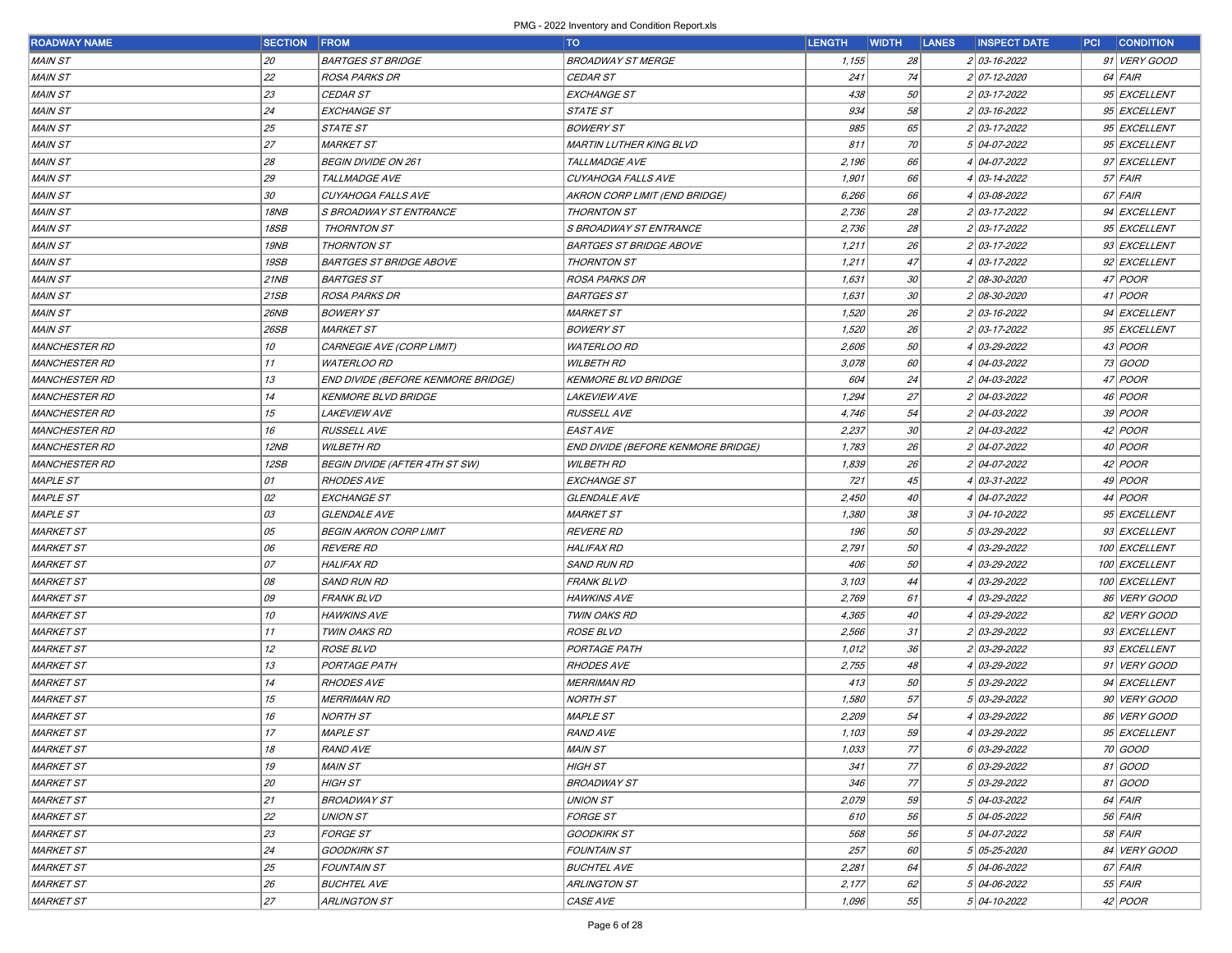| <b>ROADWAY NAME</b>                 | <b>SECTION</b> | <b>FROM</b>                   | <b>TO</b>                          | <b>LENGTH</b>  | <b>WIDTH</b> | <b>LANES</b> | <b>INSPECT DATE</b> | <b>PCI CONDITION</b>        |
|-------------------------------------|----------------|-------------------------------|------------------------------------|----------------|--------------|--------------|---------------------|-----------------------------|
| <i>MARKET ST</i>                    | 28             | CASE AVE                      | <b>INNOVATION WAY</b>              | 3,297          | 60           |              | 3 04-10-2022        | 60 FAIR                     |
| <i>MARKET ST</i>                    | 29             | INNOVATION WAY                | <b>SEIBERLING ST</b>               | 2,158          | 52           |              | 4 03-20-2022        | $59$ FAIR                   |
| <b>MARKET ST</b>                    | 30             | SEIBERLING ST                 | <b>MASSILLON RD</b>                | 2,524          | 52           |              | 4 03-21-2022        | $62$ FAIR                   |
| <b>MARKET ST</b>                    | 31             | <b>MASSILLON RD</b>           | <b>MOGADORE RD</b>                 | 1,818          | 52           |              | 4 03-21-2022        | 47 POOR                     |
| <i>MARKET ST</i>                    | 32             | <i>MOGADORE RD</i>            | <b>HILBISH AVE</b>                 | 945            | 41           |              | 4 03-21-2022        | 95 EXCELLENT                |
| <i>MARKET ST</i>                    | 33             | <i>HILBISH AVE</i>            | <b>CANTON RD</b>                   | 4,088          | 44           |              | 4 04-10-2022        | 93 EXCELLENT                |
| MASSILLON RD/GEORGE WASHINGTON BLVD | 07             | OAKES DR (CORP LIMIT)         | PAVEMENT CHANGE                    | 1,428          | 29           |              | 2 01-19-2022        | 45 <i>POOR</i>              |
| MASSILLON RD/GEORGE WASHINGTON BLVD | 08             | PAVEMENT CHANGE               | <b>WATERLOO RD</b>                 | 1,536          | 70           |              | 6 01-19-2022        | 72 GOOD                     |
| MASSILLON RD/GEORGE WASHINGTON BLVD | 09             | TRIPLETT BLVD                 | SEIBERLING WAY                     | 4,005          | 36           |              | 2 03-07-2022        | 68 GOOD                     |
| MASSILLON RD/GEORGE WASHINGTON BLVD | 10             | SEIBERLING WAY                | <b>MARKET ST</b>                   | 2,769          | 36           |              | 2 03-07-2022        | 72 GOOD                     |
| MEMORIAL PKWY                       | 01             | PORTAGE PATH                  | <b>MERIMAN RD</b>                  | 1,390          | $30\,$       |              | 2 03-20-2022        | 81 GOOD                     |
| <b>MEMORIAL PKWY</b>                | 02             | <i>MERIMAN RD</i>             | <b>HICKORY ST</b>                  | 3,743          | 40           |              | 4 03-20-2022        | 100 EXCELLENT               |
| MEMORIAL PKWY                       | 03             | <b>HICKORY ST</b>             | <b>PAVEMENT CHANGE</b>             | 1,398          | 52           |              | 4 07-12-2020        | 80 GOOD                     |
| MEMORIAL PKWY                       | 04             | PAVEMENT CHANGE               | CUYAHOGA ST                        | 1,114          | 40           |              | 3 03-20-2022        | 83 VERY GOOD                |
| <i>MERRIMAN RD</i>                  | 01             | MARKET ST                     | <b>MEMORIAL PKWY</b>               | 4,917          | 24           |              | 2 03-10-2022        | 69 GOOD                     |
| <i>MERRIMAN RD</i>                  | 02             | MEMORIAL PKWY                 | PORTAGE PATH                       | 11,285         | 22           |              | 2 03-10-2022        | 81 GOOD                     |
| <b>MERRIMAN RD</b>                  | 03             | PORTAGE PATH                  | LANE CHANGE/VALLEY DENTAL          | 2,354          | 40           |              | 4 03-14-2022        | $54$ FAIR                   |
| <b>MERRIMAN RD</b>                  | 04             | LANE CHANGE/VALLEY DENTAL     | SMITH RD/ROUND A BOUT              | 2,867          | 35           |              | 2 03-14-2022        | 69 GOOD                     |
| MILL ST                             | 02             | <b>MAIN ST</b>                | <b>HIGH ST</b>                     | 349            | 44           |              | 4 03-09-2022        | 81 GOOD                     |
| MILL ST                             | 03             | <b>HIGH ST</b>                | <b>BROADWAY ST</b>                 | 347            | 44           |              | 4 03-09-2022        | 58 FAIR                     |
| MILL ST                             | 04             | <b>BROADWAY ST</b>            | <b>UNION ST</b>                    | 1,916          | 44           |              | 4 04-07-2022        | 84 VERY GOOD                |
| MILL ST                             | 01EB           | ASH ST                        | <b>MAIN ST</b>                     | 588            | 48           |              | 2 03-09-2022        | 78 GOOD                     |
| MILL ST                             | 01WB           | <b>MAIN ST</b>                | ON RAMP                            | 588            | 51           |              | 2 03-09-2022        | 86 VERY GOOD                |
| <b>MILLER AVE</b>                   | 01             | <b>EDISON AVE</b>             | <b>OLD MAIN ST</b>                 | 850            | 40           |              | 3 03-24-2022        | 45 <i>POOR</i>              |
| <i>MOGADORE RD</i>                  | 01             | <i>MARKET ST</i>              | <b>CANTON RD</b>                   | 4,883          | 32           |              | 2 01-20-2022        | 70 GOOD                     |
| <i>MOGADORE RD</i>                  | 02             | CANTON RD                     | <b>SKELTON RD</b>                  | 4,774          | 24           |              | 2 01-20-2022        | 93 EXCELLENT                |
| <b>MOGADORE RD</b>                  | 03             | <b>SKELTON RD</b>             | <b>END AKRON CORP LIMIT</b>        | 1,290          | 24           |              | 2 01-23-2022        | 96 EXCELLENT                |
| <b>MONROE ST</b>                    | 01             | <b>RHODES AVE</b>             | <b>RAND AVE</b>                    | 208            | 28           |              | 2 07-12-2020        | 45 <i>POOR</i>              |
| <i>MULL AVE</i>                     | 01             | <b>WHITE POND DR</b>          | <b>HAWKINS AVE</b>                 | 4,751          | 26           |              | 2 04-07-2022        | $51$ FAIR                   |
| <b>MULL AVE</b>                     | 02             | <i>HAWKINS AVE</i>            | <b>EXCHANGE ST</b>                 | 3,495          | 29           |              | 2 05-26-2020        | 58 FAIR                     |
| <i>MUNROE FALLS RD</i>              | 01             | GILCHRIST RD                  | <b>BEGIN TALLMADGE CORP LIMIT</b>  | 2,958          | 23           |              | 2 01-23-2022        | $41$ POOR                   |
| <b>NEWTON ST</b>                    | 01             | EASTLAND AVE                  | <b>BRITTAIN RD</b>                 | 4,300          | 27           |              | 2 03-07-2022        | 45 <i>POOR</i>              |
| <b>NEWTON ST</b>                    | 02             | <b>BRITTAIN RD</b>            | <b>DARROW RD</b>                   | 7,007          | 27           |              | 2 03-07-2022        | 46 <i>POOR</i>              |
| <b>NEWTON ST</b>                    | 03             | <b>DARROW RD</b>              | <b>BEGIN TALLMADGE CORP LIMIT</b>  | 3,506          | 31           |              | 2 04-07-2022        | $50$ FAIR                   |
| <b>NORTH ST</b>                     | 01             | MARKET ST                     | <b>HOWARD ST</b>                   | 3,909          | 31           |              | 2 03-09-2022        | 84 VERY GOOD                |
| NORTH ST                            | 02             | HOWARD ST                     | ARLINGTON ST                       | 7,265          | 26           |              | 2 03-09-2022        | $64$ FAIR                   |
| OLD MAIN ST                         | 01             | IRA AVE                       | <b>MILLER AVE</b>                  | 384            | 41           |              | 2 03-24-2022        | 39 <i>POOR</i>              |
| <b>OPPORTUNITY PKWY</b>             | 01             | DARTAVE                       | <b>WOOSTER AVE</b>                 | 2,412          | 60           |              | 5 07-12-2020        | $61$ FAIR                   |
| PERKINS/MLK BLVD                    | 01             | <b>MAIN ST</b>                | <b>HIGH ST</b>                     | 614            | 68           |              | 4 03-09-2022        | 81 GOOD                     |
| PERKINS/MLK BLVD                    | 02             | <b>HIGH ST</b>                | <b>BROADWAY ST</b>                 | 337            | 70           |              | 6 03-09-2022        | 83 VERY GOOD                |
| PERKINS/MLK BLVD                    | 03             | <b>BROADWAY ST</b>            | UNION ST                           | 2,260          | 47           |              | $403 - 09 - 2022$   | 78 GOOD                     |
| PERKINS/MLK BLVD                    | 04             | <b>UNION ST</b>               | <b>FOUNTAIN ST</b>                 | 983            | 59           |              | 5 03-09-2022        | 75 GOOD                     |
| PORTAGE PATH                        | 01             | <b>COPLEY RD</b>              | <b>EXCHANGE ST</b>                 | 1,692          | 16           |              | 2 04-07-2022        | $41$ POOR                   |
| PORTAGE PATH                        | 02             | EXCHANGE ST                   | <b>MARKET ST</b>                   | 2,716          | 27           |              | 2 04-07-2022        | 32 VERY POOR                |
| PORTAGE PATH                        | 03             | <b>MARKET ST</b>              | <b>TWIN OAKS RD</b>                |                | 27           |              | 2 04-07-2022        | 40 <i>POOR</i>              |
| PORTAGE PATH                        | 04             | <b>TWIN OAKS RD</b>           | <b>MEMORIAL PKWY</b>               | 2,371<br>653   | 27           |              | 2 04-07-2022        | 89 VERY GOOD                |
| PORTAGE PATH                        | 05             | MEMORIAL PKWY                 | <b>GARMAN RD</b>                   | 3,948          | 20           |              | 2 04-04-2022        | 82 VERY GOOD                |
| PORTAGE PATH                        | 06             | <b>GARMAN RD</b>              | <b>MERRIMAN RD</b>                 | 6,871          | 20           |              | 2 03-30-2022        | 80 GOOD                     |
| PORTAGE PATH                        | 07             | <b>MERRIMAN RD</b>            | PORTAGE TRAIL                      |                |              |              | 2 07-09-2020        | 47 <i>POOR</i>              |
| PORTAGE TRAIL                       |                | PORTAGE PATH                  | END AKRON CORP LIMIT (AMBER HILLS) | 1,500          | 20           |              |                     |                             |
| PORTAGE TRAIL                       | 01<br>03       | <b>BEGIN AKRON CORP LIMIT</b> |                                    | 2,744<br>1,224 | 28<br>28     |              | 2 03-14-2022        | 36 <i>POOR</i><br>$49$ POOR |
|                                     |                |                               | <b>NORTHAMPTON RD</b>              |                |              |              | 2 04-10-2022        |                             |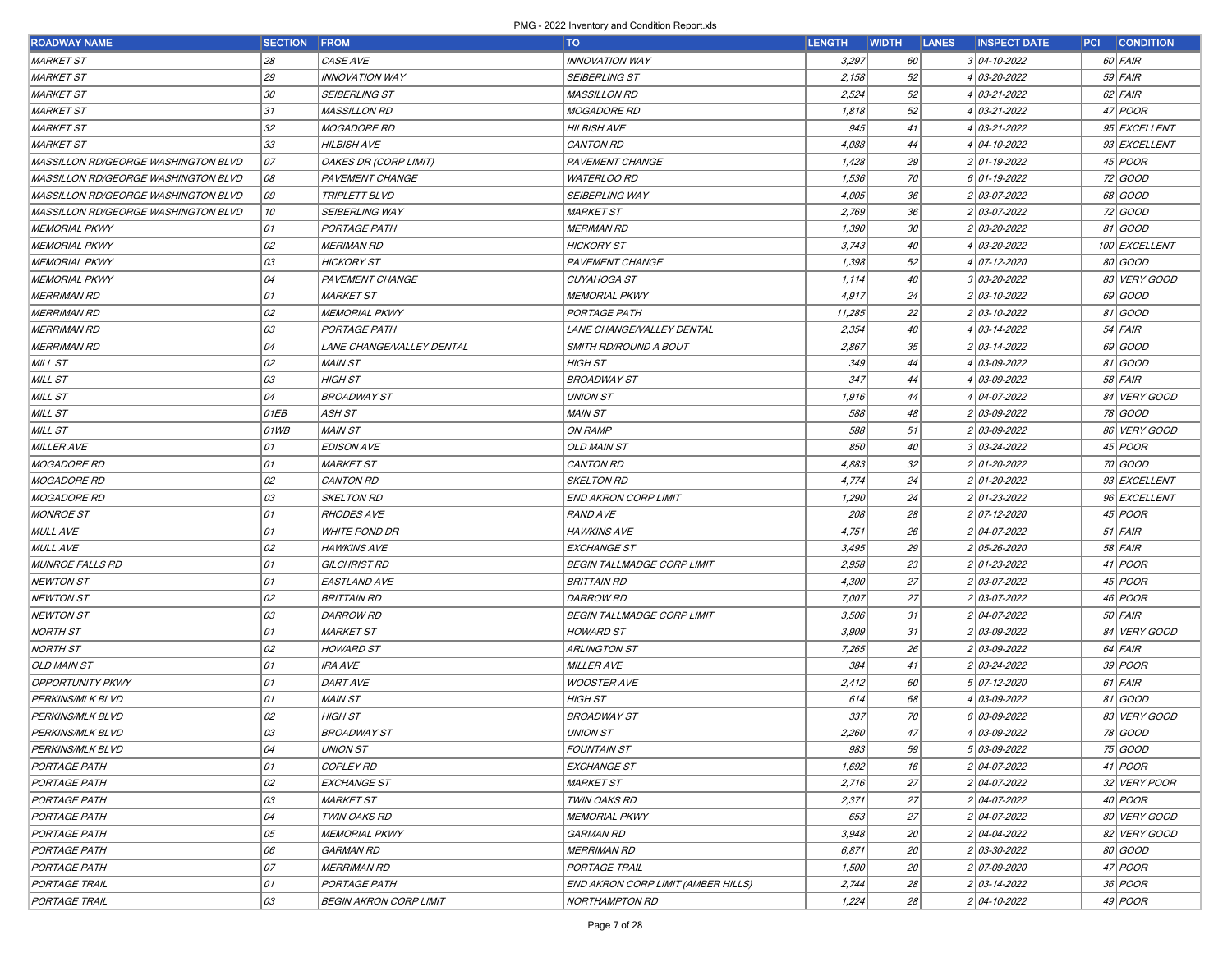| <b>ROADWAY NAME</b>  | <b>SECTION</b> | FROM                       | <b>TO</b>                        | <b>LENGTH</b> | <b>WIDTH LANES</b> | <b>INSPECT DATE</b> | <b>PCI CONDITION</b> |
|----------------------|----------------|----------------------------|----------------------------------|---------------|--------------------|---------------------|----------------------|
| <b>RAND AVE</b>      | 01             | <b>VERNON ODOM BLVD</b>    | CEDAR ST                         | 3,419         | 32                 | 2 07-09-2020        | $59$ FAIR            |
| <b>RAND AVE</b>      | 02             | <b>CEDAR ST</b>            | <b>EXCHANGE ST</b>               | 498           | 28                 | 2 08-02-2020        | $41$ POOR            |
| <b>RAND AVE</b>      | 03             | <b>EXCHANGE ST</b>         | <b>MARKET ST</b>                 | 3,611         | 28                 | 2 03-17-2022        | 80 GOOD              |
| <b>REVERE RD</b>     | 01             | <b>MARKET ST</b>           | <b>SAND RUN PKWY</b>             | 4,149         | 18                 | 2 01-04-2022        | 98 EXCELLENT         |
| <b>REVERE RD</b>     | 05             | AKRON CORP LIMIT           | <b>AKRON CORP LIMIT</b>          | 807           | 22                 | 2 01-04-2022        | 58 FAIR              |
| <b>RHODES AVE</b>    | 01             | <i>RUSSELL AVE</i>         | THORNTON ST                      | 1,443         | 28                 | 2 05-26-2020        | $43$ POOR            |
| <b>RHODES AVE</b>    | 02             | <b>THORNTON ST</b>         | <b>BARTGES ST</b>                | 1,675         | 35                 | 2 05-26-2020        | 61 FAIR              |
| <b>RHODES AVE</b>    | 03             | <b>BARTGES ST</b>          | <b>OPPORTUNITY PKWY</b>          | 988           | 35                 | 3 05-26-2020        | $55$ $FAIR$          |
| <b>RHODES AVE</b>    | 04             | <b>EUCLID AVE</b>          | <b>MONROE ST</b>                 | 744           | 35                 | 2 03-10-2022        | $63$ FAIR            |
| <b>RHODES AVE</b>    | 05             | <b>MONROE ST</b>           | <b>MAPLE ST</b>                  | 2,361         | 35                 | 2 03-10-2022        | $61$ FAIR            |
| <b>RHODES AVE</b>    | 06             | <b>MAPLE ST</b>            | <b>EXCHANGE ST</b>               | 846           | 36                 | 2 03-10-2022        | 92 EXCELLENT         |
| <b>RHODES AVE</b>    | 07             | <b>EXCHANGE ST</b>         | <b>CROSBY ST</b>                 | 1,510         | 30                 | 2 03-10-2022        | 89 VERY GOOD         |
| <b>RHODES AVE</b>    | 08             | <b>CROSBY ST</b>           | <b>MARKET ST</b>                 | 1,130         | 29                 | 2 03-15-2022        | 93 EXCELLENT         |
| <b>RHODES AVE</b>    | 09             | <b>MARKET ST</b>           | <b>MERRIMAN RD</b>               | 264           | 32                 | 2 03-15-2022        | 93 EXCELLENT         |
| <b>RIDGEWOOD RD</b>  | 06             | <i>MILLER RD</i>           | <b>HALIFAX RD</b>                | 4,933         | 24                 | 2 01-05-2022        | $54$ FAIR            |
| <b>RIVERVIEW RD</b>  | 01             | SMITH RD/ROUND A BOUT      | <b>BATH RD</b>                   | 8,352         | 24                 | 2 03-10-2022        | 60 FAIR              |
| <b>RIVERVIEW RD</b>  | 02             | <b>BATH RD</b>             | <b>END AKRON CORP LIMIT</b>      | 1,482         | 24                 | 2 03-15-2022        | 48 POOR              |
| <b>ROMIG RD</b>      | 01             | <b>GRAND BLVD</b>          | <i>VERNON ODOM BLVD</i>          | 7,446         | 46                 | 4 08-30-2020        | 93 EXCELLENT         |
| <b>ROSE BLVD</b>     | 01             | <b>EXCHANGE ST</b>         | <b>MARKET ST</b>                 | 1,841         | 35                 | 2 04-10-2022        | $50$ FAIR            |
| <b>RUSSELL AVE</b>   | 01             | <i>MANCHESTER RD</i>       | <b>BOWERY ST</b>                 | 2,341         | 29                 | 2 03-30-2022        | 70 GOOD              |
| <b>RUSSELL AVE</b>   | 02             | <b>BOWERY ST</b>           | <i>BOULEVARD ST</i>              | 484           | 28                 | 2 08-02-2020        | 70 GOOD              |
| SACKETT AVE          | 01             | CUYAHOGA ST                | <b>BEGIN CUYAHOGA CORP LIMIT</b> | 1,588         | 26                 | 2 03-10-2022        | 94 EXCELLENT         |
| <b>SAND RUN RD</b>   | 01             | <b>MARKET ST</b>           | <b>SMITH RD</b>                  | 8,311         | 24                 | 2 01-04-2022        | 91 VERY GOOD         |
| <b>SEIBERLING ST</b> | 01             | <b>TRIPLETT BLVD</b>       | <b>MERRILL AVE</b>               | 1,814         | 40                 | 2 01-25-2022        | 80 GOOD              |
| <b>SEIBERLING ST</b> | 02             | <b>MERRILL AVE</b>         | 225' N OF GATEWAY DR             | 2,850         | 40                 | 2 01-25-2022        | $57$ FAIR            |
| <b>SEIBERLING ST</b> | 03             | 225' N OF GATEWAY DR       | ROUND-A-BOUT                     | 404           | 29                 | 2 04-04-2022        | 87 VERY GOOD         |
| <b>SEIBERLING ST</b> | 04             | ROUND-A-BOUT               | LANE CHANGE N OF BRIDGE          | 1,294         | 40                 | 4 03-07-2022        | 68 GOOD              |
| <b>SEIBERLING ST</b> | 05             | LANE CHANGE N OF BRIDGE    | ENGLEWOOD AVE                    | 621           | 40                 | 2 03-08-2022        | 60 FAIR              |
| <b>SEIBERLING ST</b> | 06             | ENGLEWOOD AVE              | <b>MARKET ST</b>                 | 362           | 40                 | 3 03-08-2022        | $59$ FAIR            |
| <b>SEIBERLING ST</b> | 07             | <b>MARKET ST</b>           | <b>BAUER BLVD</b>                | 1,276         | 38                 | 4 07-01-2020        | $39$ POOR            |
| SEIBERLING WAY       | 01EB           | ROUND-A-BOUT (EAGLE ST)    | <b>MASSILLON RD</b>              | 1,589         | 19                 | 2 03-08-2022        | 81 GOOD              |
| SEIBERLING WAY       | 01RAB          | <b>BEGIN ROUND-A-BOUT</b>  | END ROUND-A-BOUT                 | 356           | 19                 | 2 03-08-2022        | 71 GOOD              |
| SEIBERLING WAY       | 01WB           | <b>MASSILLON RD</b>        | ROUND-A-BOUT (EAGLE ST)          | 1,589         | 19                 | 2 03-08-2022        | 73 GOOD              |
| SMITH RD             | 07             | <b>HIDDEN VALLEY RD</b>    | <b>SAND RUN RD</b>               | 1,073         | 32                 | 2 01-04-2022        | $50$ FAIR            |
| <b>SMITH RD</b>      | 08             | <b>SAND RUN RD</b>         | <b>RIVERVIEW RD</b>              | 6,374         | 26                 | 2 01-04-2022        | 49 <i>POOR</i>       |
| <b>SOUTH ST</b>      | 01             | <b>MANCHESTER RD</b>       | PAVEMENT CHANGE                  | 1,512         | 26                 | 1 08-02-2020        | 40 <i>POOR</i>       |
| <b>SOUTH ST</b>      | 02             | PAVEMENT CHANGE            | <i>LAKE SHORE BLVD</i>           | 1,268         | 26                 | 2 03-15-2022        | 28 VERY POOR         |
| <b>SOUTH ST</b>      | 03             | <i>LAKE SHORE BLVD</i>     | <b>BACHTEL AVE</b>               | 3,372         | 30                 | 2 03-15-2022        | 84 VERY GOOD         |
| <b>SOUTH ST</b>      | 04             | MAIN ST                    | <b>GRANT ST</b>                  | 2,212         | 41                 | 2 03-15-2022        | 66 FAIR              |
| <b>SOUTH ST</b>      | 05             | <b>GRANT ST</b>            | <b>BROWN ST</b>                  | 2,272         | 41                 | 2 03-15-2022        | 47 <i>POOR</i>       |
| <b>SOUTH ST</b>      | 06             | <b>BROWN ST</b>            | CUL-DE-SAC                       | 330           | 40                 | 2 03-16-2022        | 69 GOOD              |
| <b>SPICER ST</b>     | 01             | <b>EXCHANGE ST</b>         | CARROL ST                        | 1,533         | 35                 | 2 03-05-2022        | 79 GOOD              |
| <b>SPICER ST</b>     | 02             | CARROL ST                  | <b>BUCHTEL ST</b>                | 464           | 35                 | 2 04-10-2022        | 66 FAIR              |
| <i>STATE ST</i>      | 02             | CUL-DE-SAC                 | <b>BOWERY ST</b>                 | 551           | 39                 | 2 03-31-2022        | 44 <i>POOR</i>       |
| <i>STATE ST</i>      | 03             | <b>BOWERY ST</b>           | <b>MAIN ST</b>                   | 1,032         | 42                 | 2 03-31-2022        | $52$ FAIR            |
| <i>STATE ST</i>      | 04             | MAIN ST                    | <b>HIGH ST</b>                   | 374           | 40 <sup>°</sup>    | 2 03-31-2022        | 81 GOOD              |
| <i>STATE ST</i>      | 05             | <b>HIGH ST</b>             | <b>BROADWAY ST</b>               | 386           | 40                 | 2 03-31-2022        | 94 EXCELLENT         |
| <b>SUPERIOR AVE</b>  | 01             | RUSSELL AVE                | <b>VERNON ODOM BLVD</b>          | 2,254         | 28                 | 2 04-10-2022        | $65$ $FAIR$          |
| <b>SUPERIOR AVE</b>  | 02             | <b>VERNON ODOM BLVD</b>    | DIAGONAL RD                      | 932           | 26                 | 2 04-10-2022        | 72 GOOD              |
| SWARTZ RD            | 02             | GLENMOUNT AVE (CORP LIMIT) | STAHL RD (CORP LIMIT)            | 5,482         | 20                 | 2 01-26-2022        | 86 VERY GOOD         |
| TALLMADGE AVE        | 01             | CUYAHOGA ST                | CUYAHOGA FALLS AVE               | 1,013         | 44                 | 3 03-17-2022        | 66 FAIR              |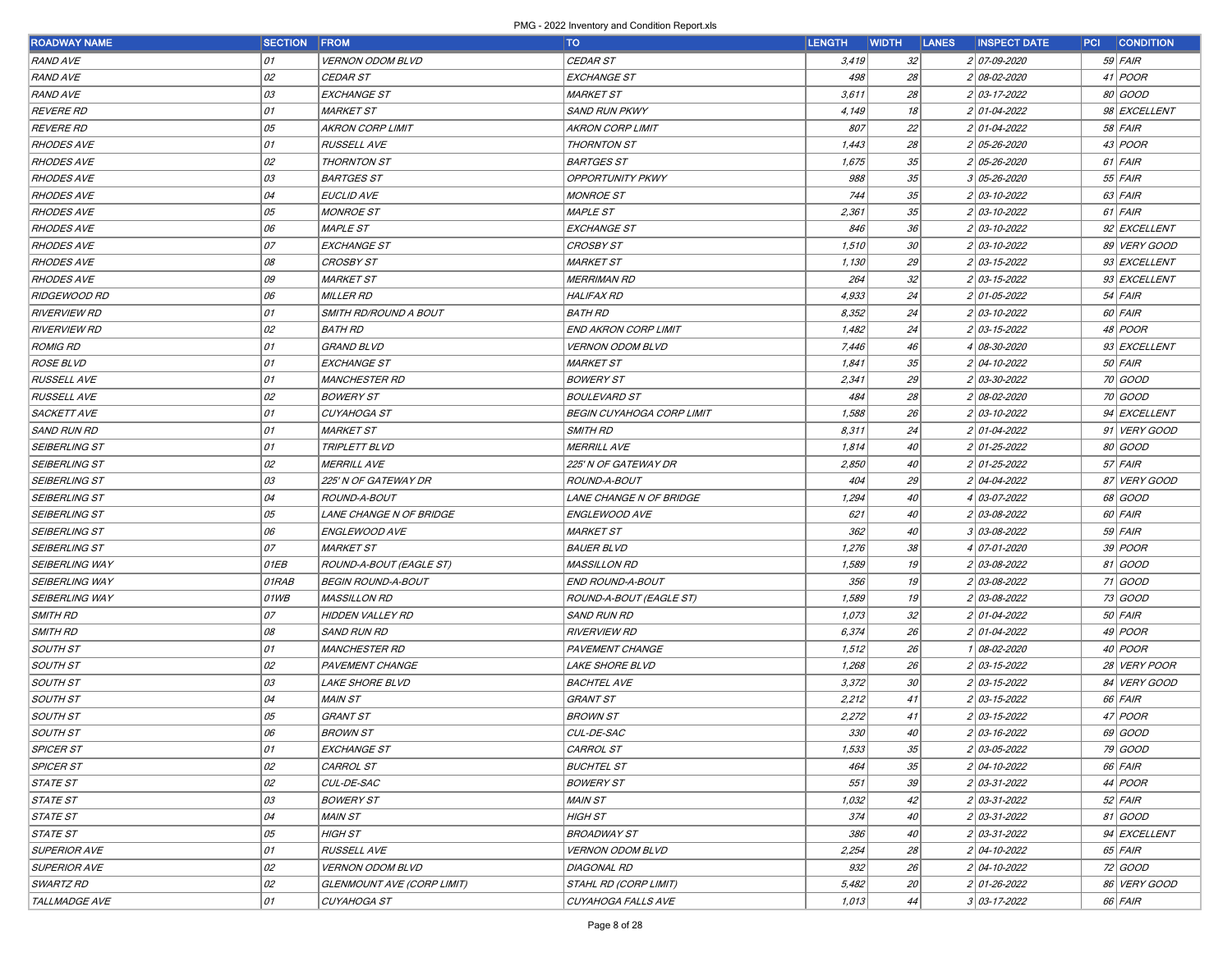| <b>ROADWAY NAME</b>     | <b>SECTION</b> | <b>FROM</b>                    | <b>TO</b>                     | <b>LENGTH</b> | <b>WIDTH</b> | <b>LANES</b><br><b>INSPECT DATE</b> | <b>PCI CONDITION</b> |  |
|-------------------------|----------------|--------------------------------|-------------------------------|---------------|--------------|-------------------------------------|----------------------|--|
| TALLMADGE AVE           | 02             | CUYAHOGA FALL AVE              | <b>HOWARD ST</b>              | 1,029         | 44           | 3 03-20-2022                        | 68 GOOD              |  |
| TALLMADGE AVE           | 03             | <b>HOWARD ST</b>               | <b>MAIN ST</b>                | 1,180         | 44           | 3 03-20-2022                        | 81 GOOD              |  |
| <b>TALLMADGE AVE</b>    | 04             | <b>MAIN ST</b>                 | <b>OXFORD AVE</b>             | 2,691         | 40           | 3 03-21-2022                        | 95 EXCELLENT         |  |
| TALLMADGE AVE           | 05             | <b>OXFORD AVE</b>              | GLENWOOD AVE                  | 2,867         | 48           | 4 03-21-2022                        | $62$ FAIR            |  |
| TALLMADGE AVE           | 06             | GLENWOOD AVE                   | <i>HOME AVE</i>               | 648           | 60           | 4 03-21-2022                        | 40 POOR              |  |
| TALLMADGE AVE           | 07             | <i>HOME AVE</i>                | <b>BRITTAIN RD</b>            | 6,092         | 58           | 5 03-21-2022                        | $63$ $FAIR$          |  |
| THOMAS RD               | 01             | <b>BRITTAIN RD</b>             | PAVEMENT CHANGE (CORP LIMIT)  | 254           | 35           | 2 01-26-2022                        | 91 VERY GOOD         |  |
| <b>THORNTON ST</b>      | 01             | <b>RHODES AVE</b>              | DARTAVE                       | 341           | 48           | 4 03-05-2022                        | 83 VERY GOOD         |  |
| <b>THORNTON ST</b>      | 02             | DARTAVE                        | <b>MAIN ST</b>                | 3,043         | 31           | 2 08-02-2020                        | $59$ FAIR            |  |
| <b>THORNTON ST</b>      | 03             | <b>MAIN ST</b>                 | <b>WOLF LODGES PKWY</b>       | 1,589         | 48           | 4 08-02-2020                        | $64$ FAIR            |  |
| <b>THORNTON ST</b>      | 04             | <b>WOLF LEDGED PKWY</b>        | GRANT ST                      | 671           | 35           | 3 08-30-2020                        | $59$ FAIR            |  |
| <b>TRIPLETT BLVD</b>    | 01             | ARLINGTON ST                   | KELLYAVE                      | 2,603         | 44           | 4 01-25-2022                        | 36 <i>POOR</i>       |  |
| <b>TRIPLETT BLVD</b>    | 02             | KELLYAVE                       | <b>BEGIN DIVIDE</b>           | 1,780         | 49           | 4 04-10-2022                        | 33 VERY POOR         |  |
| TRIPLETT BLVD           | 06             | <b>END DIVIDE</b>              | <b>HILBISH AVE</b>            | 940           | 60           | 5 01-25-2022                        | 46 <i>POOR</i>       |  |
| TRIPLETT BLVD           | 07             | <b>HILBISH AVE</b>             | <b>CANTON RD</b>              | 4,860         | 23           | 2 01-25-2022                        | 35 <i>POOR</i>       |  |
| TRIPLETT BLVD           | 03EB           | <b>BEGIN DIVIDE</b>            | <i>SEIBERLING ST</i>          | 1,376         | 28           | 2 01-25-2022                        | 21 VERY POOR         |  |
| <i>TRIPLETT BLVD</i>    | 03WB           | <b>SEIBERLING ST</b>           | <b>BEGIN DIVIDE</b>           | 1,376         | 28           | 2 01-25-2022                        | 47 <i>POOR</i>       |  |
| <b>TRIPLETT BLVD</b>    | 04EB           | <b>SEIBERLING ST</b>           | ROUND-A-BOUT                  | 1,776         | 28           | 2 01-25-2022                        | 22 VERY POOR         |  |
| <b>TRIPLETT BLVD</b>    | 04WB           | ROUND-A-BOUT                   | SEIBERLING ST                 | 1,776         | 28           | 2 01-25-2022                        | 31 VERY POOR         |  |
| <b>TRIPLETT BLVD</b>    | 05EB           | ROUND-A-BOUT                   | <b>END DIVIDE</b>             | 1,427         | 28           | 2 01-25-2022                        | 44 <i>POOR</i>       |  |
| <b>TRIPLETT BLVD</b>    | 05WB           | <b>END DIVIDE</b>              | ROUND-A-BOUT                  | 1,427         | 28           | 2 01-25-2022                        | 47 <i>POOR</i>       |  |
| TWIN OAKS RD            | 01             | <b>MARKET ST</b>               | PORTAGE PATH                  | 2,427         | 31           | 2 03-20-2022                        | 87 VERY GOOD         |  |
| <b>UNION ST</b>         | 01             | <b>BUCHTEL AVE</b>             | <i>FORGE ST</i>               | 730           | 35           | 2 03-05-2022                        | 80 GOOD              |  |
| <b>UNION ST</b>         | 02             | <b>FORGE ST</b>                | <b>MARKET ST</b>              | 752           | 29           | 2 03-05-2022                        | 83 VERY GOOD         |  |
| <b>UNION ST</b>         | 03             | MARKET ST                      | <b>PERKINS ST</b>             | 992           | 31           | 2 03-05-2022                        | 40 <i>POOR</i>       |  |
| <b>UNIVERSITY AVE</b>   | 01             | <b>MAIN ST</b>                 | HIGH ST                       | 377           | 35           | 2 03-15-2022                        | 99 EXCELLENT         |  |
| <b>UNIVERSITY AVE</b>   | 02             | <b>HIGH ST</b>                 | <b>BROADWAY ST</b>            | 381           | 44           | $3 03 - 15 - 2022$                  | 100 EXCELLENT        |  |
| <b>UNIVERSITY AVE</b>   | 03             | <b>BROADWAY ST</b>             | <b>WOLF LEDGES PKWY</b>       | 556           | 48           | 4 03-15-2022                        | 67 FAIR              |  |
| <b>UNIVERSITY AVE</b>   | 04             | <b>WOLF LEDGES PKWY</b>        | HILL ST                       | 252           | 48           | 4 03-15-2022                        | 72 GOOD              |  |
| <b>US 224</b>           | 01             | <b>BEGIN AMATS MAINTENANCE</b> | <b>END DIVIDE</b>             | 2,791         | 46           | 4 07-12-2020                        | $52$ FAIR            |  |
| <b>VERNON ODOM BLVD</b> | 01             | CORP LIMIT (COLLIER RD)        | <b>ROMIG RD</b>               | 2,092         | 25           | 2 01-05-2022                        | $63$ $FAIR$          |  |
| <b>VERNON ODOM BLVD</b> | 02             | <b>ROMIG RD</b>                | <b>MCTAGGART DR</b>           | 1,480         | 60           | 5 08-02-2020                        | $55$ FAIR            |  |
| <b>VERNON ODOM BLVD</b> | 03             | <b>MCTAGGART DR</b>            | <b>HAWKINS AVE</b>            | 2,462         | 64           | 5 03-29-2022                        | 66 FAIR              |  |
| <b>VERNON ODOM BLVD</b> | 04             | <b>HAWKINS AVE</b>             | <b>SUPERIOR AVE</b>           | 3,094         | 40           | 4 04-03-2022                        | $50$ FAIR            |  |
| <b>VERNON ODOM BLVD</b> | 05             | <b>SUPERIOR AVE</b>            | DIANA AVE                     | 1,638         | 40           | 4 04-03-2022                        | 44 <i>POOR</i>       |  |
| <b>VERNON ODOM BLVD</b> | 06             | <b>DIANA AVE</b>               | <i>EAST AVE</i>               | 1,762         | 34           | 2 04-03-2022                        | $55$ FAIR            |  |
| <b>VERNON ODOM BLVD</b> | 07             | EASTAVE                        | <b>RHODES AVE</b>             | 2,672         | 40           | 3 04-03-2022                        | 42 <i>POOR</i>       |  |
| <b>VERNON ODOM BLVD</b> | 08             | <b>RHODES AVE</b>              | <b>DART AVE</b>               | 338           | 67           | 5 05-25-2020                        | 47 <i>POOR</i>       |  |
| <b>WATERLOO RD</b>      | 02             | CORDEILA AVE (CORP LIMIT)      | CORYAVE                       | 2,798         | 27           | 2 03-24-2022                        | 63 FAIR              |  |
| <b>WATERLOO RD</b>      | 03             | CORYAVE                        | <b>I-277 OFF RAMP</b>         | 4,569         | 26           | 2 03-24-2022                        | 56 FAIR              |  |
| <b>WATERLOO RD</b>      | 04             | I-277 OFF RAMP                 | SR 93 (MANCHESTER RD)         | 1,009         | 4/           | 4 03-24-2022                        | $62$ FAIR            |  |
| <b>WATERLOO RD</b>      | 05             | SR 93 (MANCHESTER RD)          | MAIN ST                       | 5,500         | 40           | $403 - 28 - 2022$                   | 80 GOOD              |  |
| <b>WATERLOO RD</b>      | 06             | S MAIN ST                      | GLENMOUNT AVE                 | 3,273         | 48           | 4 03-28-2022                        | 81 GOOD              |  |
| <b>WATERLOO RD</b>      | 07             | <b>GLENMOUNT AVE</b>           | <b>COVENTRY ST</b>            | 2,592         | 60           | 5 03-28-2022                        | 92 EXCELLENT         |  |
| <b>WATERLOO RD</b>      | 08             | COVENTRY ST                    | ARLINGTON ST                  | 3,931         | 36           | 2 03-30-2022                        | 71 GOOD              |  |
| <b>WATERLOO RD</b>      | 09             | ARLINGTON ST                   | <b>KELLY AVE</b>              | 2,623         | 53           | 4 03-30-2022                        | 78 GOOD              |  |
| <b>WATERLOO RD</b>      | 10             | <b>END DIVIDE</b>              | <b>GEORGE WASHINGTON BLVD</b> | 1,873         | 92           | 5 01-23-2022                        | 99 EXCELLENT         |  |
| <b>WATERLOO RD</b>      | 11             | GEORGE WASHINGTON BLVD         | HILBISH AVE (LIMIT)           | 2,624         | 68           | 6 01-23-2022                        | 97 EXCELLENT         |  |
| <b>WESTAVE</b>          | 01             | <b>BRITTAIN RD</b>             | CORP LIMIT/PAVEMENT CHANGE    | 258           | 55           | 5 03-31-2022                        | $67$ FAIR            |  |
| <b>WHITE POND DR</b>    | 02             | PAVEMENT CHANGE                | <b>MULL AVE</b>               | 1,595         | 36           | 2 01-05-2022                        | 89 VERY GOOD         |  |
| <b>WHITE POND DR</b>    | 03             | <b>MULL AVE</b>                | <b>WHITE POND CROSSING</b>    | 718           | 48           | $4 01-05-2022$                      | 83 VERY GOOD         |  |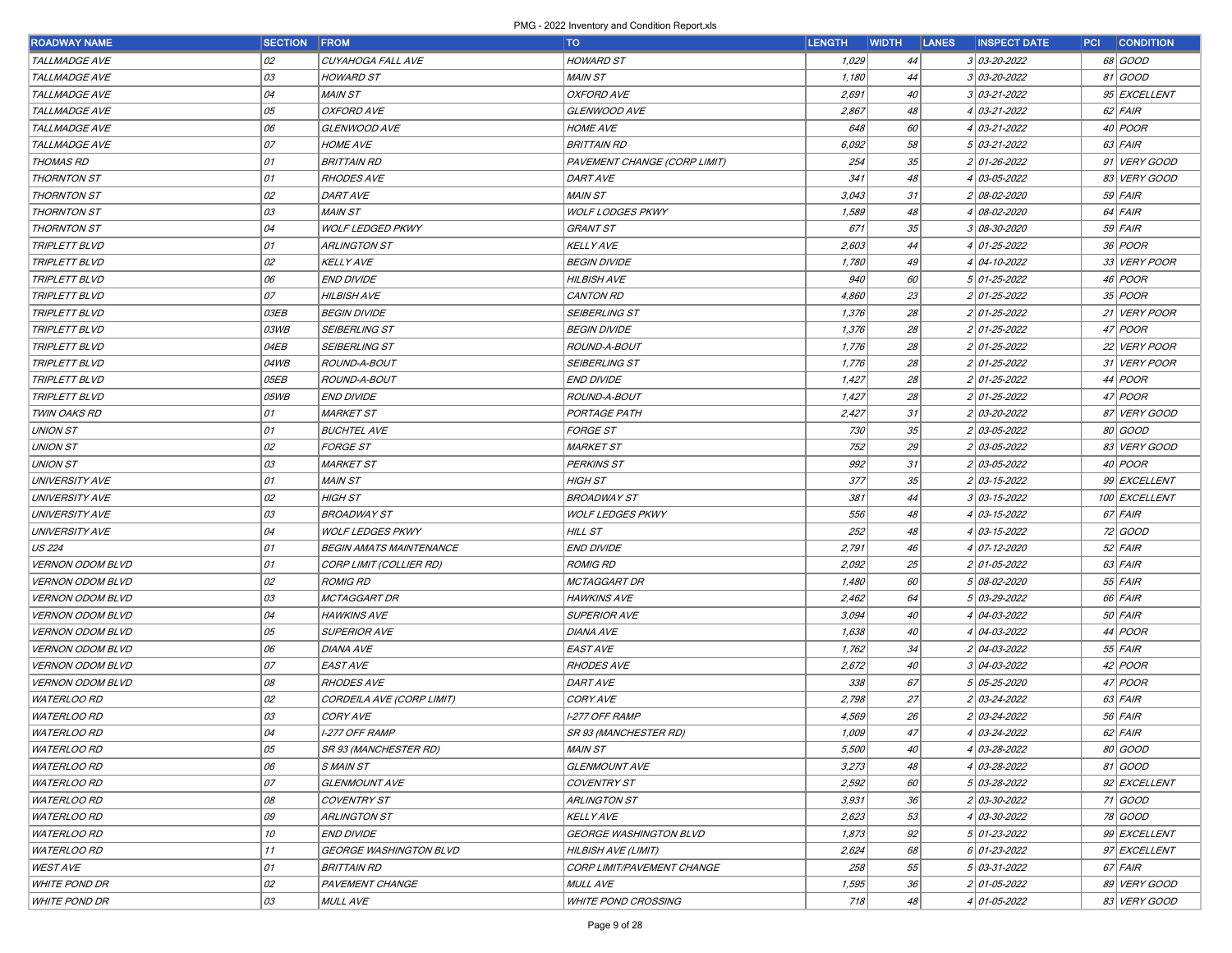| <b>ROADWAY NAME</b>        | <b>SECTION</b> | <b>FROM</b>                 | <b>TO</b>                       | <b>LENGTH</b> | <b>WIDTH</b>    | <b>LANES</b> | <b>INSPECT DATE</b> | <b>PCI CONDITION</b> |
|----------------------------|----------------|-----------------------------|---------------------------------|---------------|-----------------|--------------|---------------------|----------------------|
| <b>WHITE POND DR</b>       | 04             | <b>WHITE POND CROSSING</b>  | <b>FRANK BLVD</b>               | 3,007         | 36              |              | 2 01-04-2022        | 58 FAIR              |
| <b>WILBETH RD</b>          | 01             | <i>MANCHESTER RD</i>        | <b>MAIN ST</b>                  | 5,349         | 55              |              | 3 01-24-2022        | 66 FAIR              |
| <b>WILBETH RD</b>          | 02             | <b>MAIN ST</b>              | <b>BROWN ST</b>                 | 4,544         | 32              |              | 2 01-24-2022        | 87 VERY GOOD         |
| <b>WILBETH RD</b>          | 03             | <b>BROWN ST</b>             | <b>COVENTRY ST</b>              | 1,334         | 42              |              | 3 01-24-2022        | 76 GOOD              |
| <b>WILBETH RD</b>          | 04             | <b>COVENTRY ST</b>          | ARLINGTON ST                    | 3,924         | 42              |              | 4 01-25-2022        | 77 GOOD              |
| <b>WOLF LEDGES PKWY</b>    | 01             | <b>SOUTH ST</b>             | <i>VORIS ST</i>                 | 791           | 35              |              | 3 04-10-2022        | 88 VERY GOOD         |
| <b>WOLF LEDGES PKWY</b>    | 02             | <b>VORIS ST</b>             | <b>THORNTON ST</b>              | 825           | 55              |              | 5 07-12-2020        | 43 <i>POOR</i>       |
| <b>WOLF LEDGES PKWY</b>    | 03             | <b>THORNTON ST</b>          | <b>WHEELER ST</b>               | 2,554         | 55              |              | 4 07-12-2020        | $59$ $FAIR$          |
| <b>WOLF LEDGES PKWY</b>    | 05             | <b>EXCHANGE ST</b>          | <b>WOLF LEDGES PKWY</b>         | 353           | 42              |              | 2 03-05-2022        | 40 <i>POOR</i>       |
| <b>WOLF LEDGES PKWY</b>    | 06             | <b>WOLF LEDGES PKWY</b>     | <b>UNIVERSITY AVE</b>           | 1,000         | 35              |              | 4 03-05-2022        | $56$ FAIR            |
| <b>WOLF LEDGES PKWY</b>    | 04EB           | <b>WHEELER ST</b>           | <b>EXCHANGE ST</b>              | 900           | 26              |              | 2 07-12-2020        | $58$ FAIR            |
| <b>WOLF LEDGES PKWY</b>    | 04WB           | EXCHANGE ST                 | <b>WHEELER ST</b>               | 900           | 26              |              | 2 07-12-2020        | 38 <i>POOR</i>       |
| 2ND ST                     | 01             | SNYDER AVE                  | <b>WOOSTER RD</b>               | 3,291         | 38              |              | 4 01-16-2022        | 99 EXCELLENT         |
| 2ND ST                     | 02             | <b>WOOSTER RD</b>           | <b>PARK AVE</b>                 | 279           | 40              |              | 4 01-18-2022        | 75 GOOD              |
| 2ND ST                     | 03             | <b>PARK AVE</b>             | <b>HOPOCAN AVE</b>              | 2,046         | 40              |              | 2 01-18-2022        | 72 GOOD              |
| 31ST ST                    | 01             | <i>HAYNES AVE</i>           | <b>WOOSTER RD</b>               | 2,611         | 30              |              | 2 01-19-2022        | 68 GOOD              |
| 31STST                     | 02             | <b>WOOSTER RD</b>           | <b>SHANNON AVE</b>              | 3,532         | 34              |              | $3 01-19-2022$      | 78 GOOD              |
| 3RD ST                     | 01             | <b>WOOSTER RD</b>           | <b>PARK AVE</b>                 | 605           | 40              |              | 2 01-18-2022        | 16 FAILED            |
| 3RD ST                     | 02             | <b>PARK AVE</b>             | <b>LAKE AVE</b>                 | 964           | 40              |              | 2 01-20-2022        | 58 FAIR              |
| 3RD ST                     | 03             | <i>LAKE AVE</i>             | <b>HOPCAN AVE</b>               | 419           | 30              |              | 2 01-20-2022        | $39$ POOR            |
| 4TH ST NW                  | 01             | <i>LAKE AVE</i>             | <b>NORTON AVE</b>               | 2,801         | 30              |              | 2 01-17-2022        | 29 VERY POOR         |
| 5TH ST                     | 02             | LOCKWOOD RD (CORP LIMIT)    | <b>SNYDER AVE</b>               | 1,528         | 26              |              | 2 01-17-2022        | 66 FAIR              |
| 5TH ST                     | 03             | <b>SNYDER AVE</b>           | PLAZA SOUTH ENTRANCE            | 1,691         | 24              |              | 201-17-2022         | $53$ FAIR            |
| 5TH ST                     | 04             | PLAZA SOUTH ENTRANCE        | <b>ROBINSON AVE</b>             | 1,039         | 52              |              | 4 01-17-2022        | $55$ $FAIR$          |
| 5TH ST                     | 05             | <b>ROBINSON AVE</b>         | <b>BAIRD AVE</b>                | 587           | 46              |              | 201-17-2022         | $55$ FAIR            |
| 5TH ST                     | 06             | <b>BAIRD AVE</b>            | LAKE AVE                        | 1,573         | 44              |              | 4 01-24-2022        | 71 GOOD              |
| 5TH ST                     | 07             | <i>LAKE AVE</i>             | <b>FAIRVIEW AVE</b>             | 2,278         | 28              |              | 2 01-17-2022        | 99 EXCELLENT         |
| 5TH ST                     | 08             | <b>FAIRVIEW AVE</b>         | <b>STATE ST</b>                 | 1,623         | 28              |              | 2 01-17-2022        | 99 EXCELLENT         |
| 6TH ST                     | 01             | <b>WOOSTER RD</b>           | <b>HOPOCAN AVE</b>              | 2,038         | 29              |              | 2 01-23-2022        | 32 VERY POOR         |
| 8TH ST                     | 01             | <b>WOOSTER RD</b>           | <b>HOPOCAN AVE</b>              | 2,014         | 31              |              | 2 01-23-2022        | 27 VERY POOR         |
| <b>BARBER RD/SUMMIT RD</b> | 01             | <i>NORTN AVE</i>            | <b>NORTON CORP IMIT</b>         | 1,967         | 29              |              | 2 01-17-2022        | 72 GOOD              |
| <b>FAIRVIEW AVE</b>        | 01             | <b>NORTON AVE</b>           | 5TH ST                          | 1,218         | 28              |              | 2 01-20-2022        | 71 GOOD              |
| <b>HILLSDALE AVE</b>       | 01             | <b>SHANNON AVE</b>          | <b>HOPOCAN AVE</b>              | 1,227         | 24              |              | 2 01-20-2022        | 93 EXCELLENT         |
| <b>HOPOCAN AVE</b>         | 01             | <b>HILLSDALE AVE</b>        | 8TH ST                          | 3,580         | 30              |              | 2 01-20-2022        | 35 <i>POOR</i>       |
| <b>HOPOCAN AVE</b>         | 02             | 8TH ST                      | <b>WOOSTER RD</b>               | 2,694         | 40              |              | 2 01-20-2022        | 69 GOOD              |
| <b>HUDSON RUN RD</b>       | 01             | <i>WOOSTER RD</i>           | 21ST ST                         | 2,617         | 24              |              | 2 01-17-2022        | $56$ FAIR            |
| <b>HUDSON RUN RD</b>       | 02             | 21ST ST                     | 2ND ST                          | 4,968         | 26              |              | 2 01-17-2022        | 89 VERY GOOD         |
| <b>LAKE AVE</b>            | 01             | 6TH ST                      | 3RD ST                          | 1,040         | 30 <sup>°</sup> |              | 2 01-20-2022        | 30 VERY POOR         |
| <b>LAKE AVE</b>            | 02             | 3RD ST                      | <b>WOOSTER RD</b>               | 940           | 40              |              | 2 04-10-2022        | 58 FAIR              |
| <b>NORTON AVE</b>          | 02             | <b>BARBERTON CORP LIMIT</b> | <b>BARBER RD</b>                | 4,360         | 35              |              | 2 01-20-2022        | 45 <i>POOR</i>       |
| <b>NORTON AVE</b>          | 03             | <b>BARBER RD</b>            | <i>WOOSTER RD</i>               | 3,851         | 27              |              | $301 - 20 - 2022$   | 99 EXCELLENT         |
| <b>NORTON AVE</b>          | 04             | <b>WOOSTER RD</b>           | <b>FAIRVIEW AVE</b>             | 562           | 37              |              | $3 01-20-2022$      | 27 VERY POOR         |
| <b>PARK AVE</b>            | 01             | 8TH ST                      | 2ND ST                          | 1,988         | 40 <sup>°</sup> |              | 2 01-20-2022        | 95 EXCELLENT         |
| <b>ROBINSON AVE</b>        | 01             | <b>WOOSTER RD</b>           | VAN BUREN AVE                   | 1,866         | 56              |              | 4 01-17-2022        | 38 <i>POOR</i>       |
| <b>ROBINSON AVE</b>        | 02             | <b>VAN BUREN AVE</b>        | 5TH ST                          | 2,948         | 44              |              | 4 01-17-2022        | $58$ FAIR            |
| <b>ROBINSON AVE</b>        | 03             | 5TH ST                      | 6TH ST                          | 999           | 55              |              | $501 - 17 - 2022$   | 66 FAIR              |
| <b>ROBINSON AVE</b>        | 04             | 6TH ST                      | <i>STATE ST</i>                 | 4,514         | 31              |              | 2 01-18-2022        | 66 FAIR              |
| <b>ROBINSON AVE</b>        | 05             | STATE ST                    | <b>END BARBERTON CORP LIMIT</b> | 1,624         | 28              |              | 201-18-2022         | 82 VERY GOOD         |
| <b>SHANNON AVE</b>         | 01             | 31ST ST                     | <b>HILLSDALE AVE</b>            | 2,076         | 30 <sup>°</sup> |              | 2 01-20-2022        | 72 GOOD              |
| SNYDER AVE                 | 01             | 2ND ST                      | <b>VAN BUREN AVE</b>            | 2,098         | 30 <sup>°</sup> |              | 2 01-17-2022        | 32 VERY POOR         |
| SNYDER AVE                 | 02             | <b>VAN BUREN AVE</b>        | 5TH ST                          | 3,380         | 24              |              | 2 01-18-2022        | 33 VERY POOR         |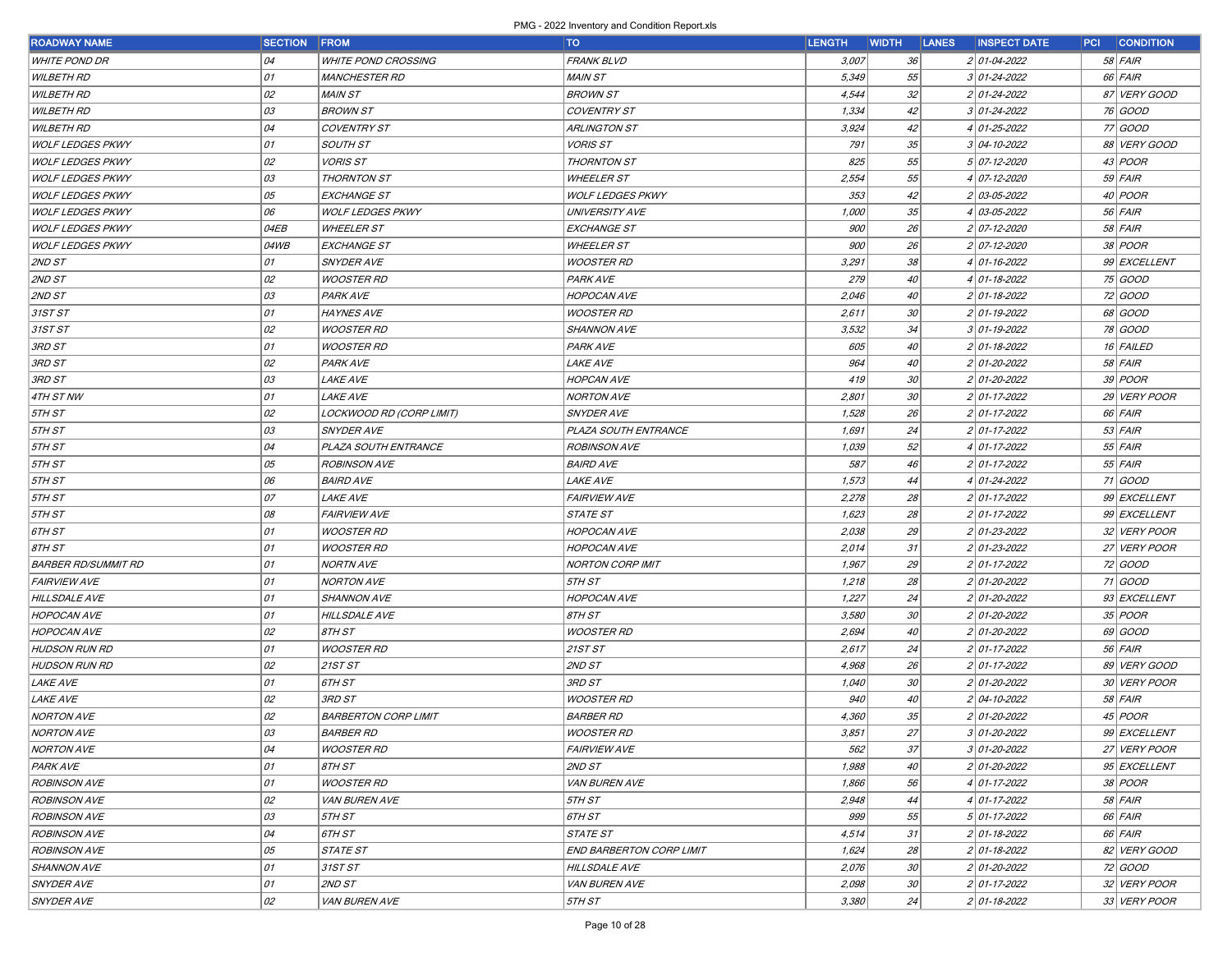| <b>ROADWAY NAME</b>              | <b>SECTION</b> | <b>FROM</b>               | TO                             | <b>LENGTH</b> | <b>WIDTH</b>    | <b>LANES</b> | <b>INSPECT DATE</b> | <b>PCI CONDITION</b> |
|----------------------------------|----------------|---------------------------|--------------------------------|---------------|-----------------|--------------|---------------------|----------------------|
| <b>STATE ST</b>                  | 03             | <b>ROBINSON AVE</b>       | 5TH ST NE                      | 7,250         | 35              |              | 2 01-17-2022        | 69 GOOD              |
| <i>STATE ST</i>                  | 04             | 5TH ST NE                 | <b>WOOSTER RD</b>              | 1,323         | 56              |              | 4 04-10-2022        | 95 EXCELLENT         |
| STATE ST                         | 05             | <b>WOOSTER RD</b>         | <b>HIRAM ST</b>                | 856           | 48              |              | 4 04-28-2020        | $53$ FAIR            |
| <i>STATE ST</i>                  | 06             | HIRAM ST                  | ELMWOOD ST                     | 2,408         | 46              |              | 4 01-18-2022        | 60 FAIR              |
| <b>STATE ST</b>                  | 07             | <b>ELMWOOD ST</b>         | <b>AKRON CORP LIMIT</b>        | 1,331         | 46              |              | 4 05-31-1989        | 79 GOOD              |
| TUSCARAWAS AVE                   | 01             | 8TH ST                    | 6TH ST                         | 641           | 38              |              | 2 01-20-2022        | 39 <i>POOR</i>       |
| TUSCARAWAS AVE                   | 02             | 6TH ST                    | 3RD ST                         | 1,038         | 40              |              | 2 01-20-2022        | 36 <i>POOR</i>       |
| TUSCARAWAS AVE                   | 03             | 3RD ST                    | 2ND ST                         | 308           | 40 <sup>°</sup> |              | 3 01-20-2022        | 22 VERY POOR         |
| TUSCARAWAS AVE                   | 04             | 2ND ST                    | <b>WOOSTER RD</b>              | 342           | 40              |              | 3 01-20-2022        | 31 VERY POOR         |
| <b>VAN BUREN AVE</b>             | 01             | <b>SNYDER AVE</b>         | <b>ROBINSON AVE</b>            | 2,757         | 42              |              | 4 01-17-2022        | 95 EXCELLENT         |
| <b>VAN BUREN AVE</b>             | 02             | <b>ROBINSON AVE</b>       | TUSCARAWAS AVE                 | 882           | 40              |              | 4 01-17-2022        | $63$ FAIR            |
| <b>VAN BUREN AVE</b>             | 03             | TUSCARAWAS AVE            | <b>FAIRVIEW AVE</b>            | 4,608         | 26              |              | 2 01-18-2022        | 71 GOOD              |
| <b>WATERLOO RD</b>               | 01             | <b>WOOSTER RD</b>         | CORDEILA AVE (CORP LIMIT)      | 1,820         | 25              |              | 2 01-17-2022        | 99 EXCELLENT         |
| <b>WOOSTER RD N</b>              | 01             | <b>ROBINSON AVE</b>       | <b>HOPOCAN AVE</b>             | 2,147         | 44              |              | 4 01-23-2022        | 56 FAIR              |
| <b>WOOSTER RD N</b>              | 02             | HOPOCAN AVE               | <b>NORTON AVE</b>              | 3,530         | 41              |              | 4 01-23-2022        | 74 GOOD              |
| <b>WOOSTER RD N</b>              | 03             | <i>NORTON AVE</i>         | <b>STATE ST</b>                | 2,663         | 37              |              | 3 01-23-2022        | 99 EXCELLENT         |
| <b>WOOSTER RD N</b>              | 04             | STATE ST                  | <b>HIRAM ST E</b>              | 520           | 56              |              | 5 08-30-2020        | 42 <i>POOR</i>       |
| <b>WOOSTER RD N</b>              | 05             | <b>HIRAM STE</b>          | <b>WATERLOO RD</b>             | 1,430         | 44              |              | 4 01-23-2022        | 34 VERY POOR         |
| <b>WOOSTER RD N</b>              | 06             | <b>WATERLOO RD</b>        | I-76 ON RAMP                   | 1,429         | 44              |              | 4 01-23-2022        | 45 <i>POOR</i>       |
| <b>WOOSTER RD N</b>              | 07             | I-76 ON RAMP              | <b>CORP LIMIT</b>              | 736           | 44              |              | 4 01-23-2022        | 43 <i>POOR</i>       |
| <b>WOOSTER RD W</b>              | 04             | JOHNSON RD                | 31ST ST                        | 1,544         | 31              |              | 2 01-09-2022        | 29 VERY POOR         |
| <b>WOOSTER RD W</b>              | 05             | 31ST ST                   | 8TH ST                         | 7,036         | 40              |              | 4 01-23-2022        | $39$ POOR            |
| <b>WOOSTER RD W</b>              | 06             | 8TH ST                    | 2ND ST                         | 2,002         | 40 <sup>°</sup> |              | 4 01-23-2022        | 34 VERY POOR         |
| <b>WOOSTER RD W</b>              | 07             | 2ND ST                    | <b>WOOSTER RD</b>              | 259           | 72              |              | 4 01-23-2022        | 38 <i>POOR</i>       |
| CALABOONE RD                     | 01             | <b>EDWARDS RD</b>         | <b>CHURH ST</b>                | 1,645         | 22              |              | 2 01-09-2022        | 91 VERY GOOD         |
| <i>DOYLESTOWN RD</i>             | 03             | OHIO AVE (CORP LIMIT)     | <b>MT EATON RD N</b>           | 8,417         | 22              |              | 2 01-06-2022        | $64$ FAIR            |
| <b>DOYLESTOWN RD</b>             | 04             | MT EATON RD N             | AKRON RD                       | 7,614         | 21              |              | 2 01-06-2022        | $64$ FAIR            |
| EASTERN RD                       | 03             | <b>RITTMAN RD</b>         | <b>MT EATON RD</b>             | 6,435         | 20              |              | 2 01-06-2022        | 99 EXCELLENT         |
| EASTERN RD                       | 04             | <b>MT EATON RD</b>        | <b>SILVERCREEK RD</b>          | 7,137         | 20              |              | 2 01-09-2022        | $64$ FAIR            |
| EASTERN RD                       | 05             | <b>SILVERCREEK RD</b>     | MEDINA LINE RD                 | 4,282         | 20              |              | 2 01-09-2022        | $55$ FAIR            |
| EASTERN RD                       | 06             | MEDINA LINE RD            | <b>AKRON RD</b>                | 2,678         | 22              |              | 2 01-09-2022        | $52$ FAIR            |
| EASTERN RD                       | 07             | <b>AKRON RD</b>           | <b>GREAT LAKES BLVD</b>        | 4,075         | 21              |              | 2 01-09-2022        | $50$ FAIR            |
| EASTERN RD                       | 08             | <b>GREAT LAKES BLVD</b>   | <b>TAYLOR RD</b>               | 4,323         | 24              |              | 2 01-09-2022        | $55$ $FAIR$          |
| <i>EDWARDS RD</i>                | 01             | CALABOONE RD              | <b>GREAT LAKES BLVD</b>        | 5,659         | 22              |              | 2 01-09-2022        | 81 GOOD              |
| GATES ST                         | 02             | AKRON RD                  | <i>EASTERN RD</i>              | 2,743         | 21              |              | 2 01-09-2022        | 47 <i>POOR</i>       |
| <i>PORTAGE ST</i>                | 01             | <b>VALLEYVIEW RD</b>      | FRANKLIN DR                    | 2,302         | 21              |              | 2 01-09-2022        | 49 <i>POOR</i>       |
| PORTAGE ST                       | 05             | CALABOONE RD (CORP LIMIT) | <b>EASTERN RD</b>              | 5,652         | 21              |              | 2 01-09-2022        | $58$ FAIR            |
| <b>RITTMAN RD</b>                | 01             | SUNSET DR (CORP LIMIT)    | <b>EASTERN RD</b>              | 4,310         | 22              |              | 2 01-09-2022        | 45 <i>POOR</i>       |
| SR-585                           | 01             | <b>DOYLESTWON RD RAMP</b> | ELMWOOD DR (CORP LIMIT)        | 2,660         | 25              |              | 2 01-09-2022        | 68 GOOD              |
| CLEVELAND MASSILLON RD           | 02             | <b>MAIN ST</b>            | <b>SERFASS RD (CORP LIMIT)</b> | 5,409         | 28              |              | 2 01-06-2022        | 44 <i>POOR</i>       |
| CLEVELAND MASSILLON RD/FULTON RD | 01             | $ S \textit{CORP LIMIT} $ | <b>MAIN ST</b>                 | 5,532         | 26              |              | 2 01-06-2022        | 95 EXCELLENT         |
| MAIN ST                          | 01             | CLEVELAND MASSILLON RD    | <b>FULTON ST</b>               | 1,635         | 37              |              | 2 01-06-2022        | 99 EXCELLENT         |
| CLEVELAND MASSILLON RD           | 11             | <b>HEMPHIL RD</b>         | <b>SUMMIT RD</b>               | 4,524         | 20              |              | 2 01-24-2022        | $40$ POOR            |
| CLEVELAND MASSILLON RD           | 12             | <b>SUMMIT RD</b>          | RIDGEWOOD RD                   | 11,356        | 24              |              | 2 01-24-2022        | $64$ $FAIR$          |
| CLEVELAND MASSILLON RD           | 13             | RIDGEWOOD RD              | RIDGEWOOD RD                   | 512           | 36              |              | 3 01-24-2022        | $51$ FAIR            |
| CLEVELAND MASSILLON RD           | 14             | RIDGEWOOD RD              | <b>KUMHO DR</b>                | 2,989         | 24              |              | 2 01-24-2022        | 49 <i>POOR</i>       |
| CLEVELAND MASSILLON RD           | 15             | <b>KUMHO DR</b>           | <b>ROTHROCK RD</b>             | 1,452         | 54              |              | 2 05-05-2020        | 49 <i>POOR</i>       |
| <b>HAMETOWN RD</b>               | 01             | RIDGEWOOD RD              | <b>MEDINA RD</b>               | 7,976         | 28              |              | 2 01-05-2022        | 81 GOOD              |
| MEDINA LINE RD                   | 05             | <b>STIMSON RD</b>         | RIDGEWOOD RD                   | 16,645        | 22              |              | 2 01-05-2022        | 96 EXCELLENT         |
| <b>MEDINA LINE RD</b>            | 06             | RIDGEWOOD RD              | <b>MEDINA RD</b>               | 7,303         | 22              |              | 201-05-2022         | 92 EXCELLENT         |
| <b>RIDGEWOOD RD</b>              | 01             | <b>MEDINA LINE RD</b>     | <b>HAMETOWN RD</b>             | 5,392         | 25              |              | 2 01-06-2022        | 92 EXCELLENT         |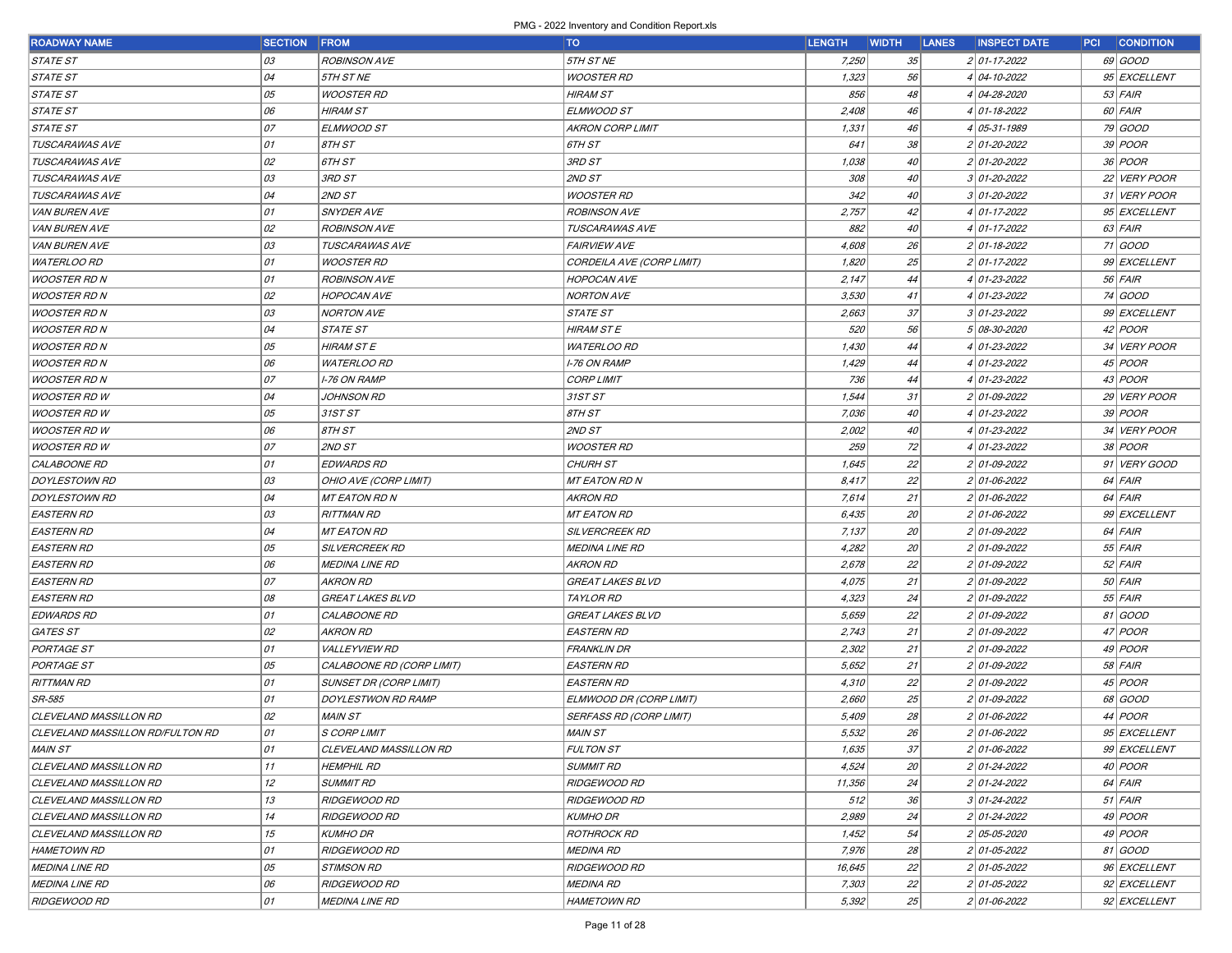| <b>ROADWAY NAME</b>    | <b>SECTION</b> | <b>FROM</b>                       | TO                                | <b>LENGTH</b> | <b>WIDTH</b> | <b>LANES</b> | <b>INSPECT DATE</b> | <b>CONDITION</b><br> PCI |
|------------------------|----------------|-----------------------------------|-----------------------------------|---------------|--------------|--------------|---------------------|--------------------------|
| <b>RIDGEWOOD RD</b>    | 02             | <b>HAMETOWN RD</b>                | CLEVELAND MASSILLON RD            | 6,825         | 25           |              | 2 01-06-2022        | 95 EXCELLENT             |
| RIDGEWOOD RD           | 03             | <b>CLEVELAND MASSILLON RD</b>     | <i>JACOBY RD</i>                  | 6,864         | 24           |              | 2 01-06-2022        | 66 FAIR                  |
| RIDGEWOOD RD           | 04             | <b>JACOBY RD</b>                  | RIDGEWOOD CROSSING/PARK HILL DR   | 1,718         | 23           |              | 201-06-2022         | 68 GOOD                  |
| RIDGEWOOD RD           | 05             | RIDGEWOOD CROSSING/PARK HILL DR   | <b>MILLER RD</b>                  | 1,326         | 47           |              | 4 01-06-2022        | 64 FAIR                  |
| <b>SUMMIT RD</b>       | 02             | <b>CORP LIMIT</b>                 | <b>JACOBY RD</b>                  | 3,119         | 26           |              | 201-18-2022         | 66 FAIR                  |
| <b>SUMMIT RD</b>       | 03             | JACOBY RD                         | <b>CLEVELAND MASSILLON RD</b>     | 3,980         | 25           |              | 2 01-18-2022        | 78 GOOD                  |
| <b>WHITE POND DR</b>   | 01             | <b>COPLEY RD</b>                  | <b>PAVEMENT CHANGE</b>            | 4,736         | 26           |              | 2 01-04-2022        | 85 VERY GOOD             |
| 5TH ST                 | 01             | <b>EASTERN RD</b>                 | LOCKWOOD RD (CORP LIMIT)          | 4,617         | 26           |              | 2 03-31-2022        | $56$ $FAIR$              |
| <b>ARLINGTON RD</b>    | 07             | <b>CHENOWETH RD</b>               | <b>KILLIAN RD</b>                 | 2,821         | 44           |              | 5 03-28-2022        | 77 GOOD                  |
| ARLINGTON RD           | 08             | <b>KILLIAN RD</b>                 | <b>SWARTZ RD</b>                  | 7,457         | 44           |              | 5 03-22-2022        | 82 VERY GOOD             |
| <b>ARLINGTON RD</b>    | 09             | <b>SWARTZ RD</b>                  | DELUXE AVE (CORP LIMIT)           | 557           | 44           |              | 4 03-28-2022        | 72 GOOD                  |
| <b>KILLIAN RD</b>      | 01             | <b>MAIN ST</b>                    | <b>ARLINGTON RD</b>               | 8,546         | 20           |              | 2 03-22-2022        | 82 VERY GOOD             |
| <b>MAIN ST</b>         | 07             | <b>END OF BRIDGE (CORP LIMIT)</b> | <b>KILLIAN RD</b>                 | 3,562         | 50           |              | 4 01-06-2022        | 61 FAIR                  |
| <b>MAIN ST</b>         | 08             | <b>KILLIAN RD</b>                 | PORTAGE LAKES DR                  | 1,320         | 42           |              | 5 01-06-2022        | 60 FAIR                  |
| <b>MAIN ST</b>         | 09             | <b>PORTAGE LAKES DR</b>           | ELORA AVE                         | 6,287         | 40           |              | 3 01-06-2022        | 70 GOOD                  |
| <b>MAIN ST</b>         | 10             | <b>ELORA AVE</b>                  | N TURKEYFOOT RD                   | 982           | 50           |              | 4 04-04-2022        | 79 GOOD                  |
| <b>MAIN ST</b>         | 11             | N TURKEYFOOT RD                   | SWARTZ RD/END COVENTRY CORP LIMIT | 832           | 60           |              | 5 01-06-2022        | 63 FAIR                  |
| <b>MANCHESTER RD</b>   | 06             | <b>S CORP LIMIT</b>               | <i>STATE RD</i>                   | 3,335         | 24           |              | 3 03-31-2022        | 69 GOOD                  |
| <b>MANCHESTER RD</b>   | 07             | <b>STATE RD</b>                   | PORTAGE LAKES DR                  | 2,884         | 40           |              | 3 03-31-2022        | 74 GOOD                  |
| <b>MANCHESTER RD</b>   | 08             | <b>PORTAGE LAKES DR</b>           | <b>ROBINSON AVE</b>               | 1,766         | 40           |              | 3 03-31-2022        | 64 FAIR                  |
| <b>MANCHESTER RD</b>   | 09             | <b>ROBINSON AVE</b>               | <b>END COVENTRY TWP LIMIT</b>     | 5,058         | 37           |              | 4 03-31-2022        | 69 GOOD                  |
| N TURKEYFOOT RD        | 01             | PORTAGE LAKES DR                  | <b>MAIN ST</b>                    | 8,254         | 20           |              | 2 01-06-2022        | 94 EXCELLENT             |
| PORTAGE LAKES DR       | 01             | <b>MANCHESTER RD</b>              | S TURKEYFOOT RD                   | 7,276         | 22           |              | 2 03-28-2022        | 78 GOOD                  |
| PORTAGE LAKES DR       | 02             | S TURKEYFOOT RD                   | N TURKEYFOOT RD                   | 2,416         | 20           |              | 2 03-28-2022        | 48 POOR                  |
| PORTAGE LAKES DR       | 03             | N TURKEYFOOT RD                   | <b>MAIN ST</b>                    | 2,031         | 20           |              | 2 03-28-2022        | $55$ $FA$                |
| <b>ROBINSON AVE</b>    | 06             | <b>END BARBERTON CORP LIMIT</b>   | <b>MANCHESTER RD</b>              | 2,470         | 26           |              | 2 03-31-2022        | 80 GOOD                  |
| S TURKEYFOOT RD        | 02             | NEW FRANKLIN CORP LIMIT           | PORTAGE LAKES DR                  | 2,626         | 20           |              | 2 03-23-2022        | 95 EXCELLENT             |
| <i>STATE ST</i>        | 01             | <b>S CORP LIMIT</b>               | <i><b>MANCHESTER RD</b></i>       | 4,050         | 20           |              | 2 03-31-2022        | $64$ FAIR                |
| <i>STATE ST</i>        | 02             | <b>MANCHESTER RD</b>              | <b>ROBINSON AVE</b>               | 5,508         | 20           |              | 2 03-31-2022        | 91 VERY GOOD             |
| SWARTZ RD              | 01             | <b>MAIN ST</b>                    | GLENMOUNT AVE (CORP LIMIT)        | 2,985         | 20           |              | 2 01-26-2022        | 75 GOOD                  |
| SWARTZ RD              | 03             | <b>BEGIN COVENTRY TWP LIMIT</b>   | <b>ARLINGTON RD</b>               | 164           | 20           |              | 3 01-26-2022        | 68 GOOD                  |
| AKRON RD               | 01             | ELMWOOD DR (CORP LIMIT)           | <b>LANE CHANGE</b>                | 2,488         | 30           |              | 2 01-10-2022        | 60 FAIR                  |
| AKRON RD               | 02EB           | <b>LANE CHANGE</b>                | GATES ST                          | 857           | 47           |              | $3 01-10-2022$      | 61 FAIR                  |
| AKRON RD               | 02WB           | <b>GATES ST</b>                   | <i>LANE CHANGE</i>                | 862           | 35           |              | 2 01-10-2022        | 62 FAIR                  |
| <b>CHURH ST</b>        | 01             | <b>PORTAGE ST</b>                 | CALABOONE RD                      | 4,696         | 21           |              | 2 01-10-2022        | 83 VERY GOOD             |
| <b>COLLIER DR</b>      | 01             | <b>AKRON RD</b>                   | <b>PORTAGE ST</b>                 | 3,155         | 22           |              | 2 01-10-2022        | $62$ FAIR                |
| GATES ST               | 01             | <b>PORTAGE ST</b>                 | <b>AKRON RD</b>                   | 3,623         | 22           |              | 2 01-10-2022        | $62$ FAIR                |
| <b>PORTAGE ST</b>      | 02             | <b>FRANKLIN DR</b>                | <b>CLINTON ST</b>                 | 1,860         | 21           |              | 2 01-10-2022        | 68 GOOD                  |
| <b>PORTAGE ST</b>      | 03             | <b>CLINTON ST</b>                 | GATES ST                          | 898           | 54           |              | 2 01-10-2022        | 77 GOOD                  |
| <b>PORTAGE ST</b>      | 04             | <b>GATES ST</b>                   | CALABOONE RD (CORP LIMIT)         | 3,984         | 26           |              | 2 01-10-2022        | 80 GOOD                  |
| CLEVELAND MASSILLON RD | 16             | <b>ROTHROCK RD</b>                | COMMERCIAL DR                     | 3,767         | 32           |              | $201 - 19 - 2022$   | 99 EXCELLENT             |
| CLEVELAND MASSILLON RD | 17             | <b>COMMERCIAL DR</b>              | <b>ALDI ENTRANCE</b>              | 926           | 52           |              | $3 01-19-2022$      | 99 EXCELLENT             |
| CLEVELAND MASSILLON RD | 18             | <b>ALDI ENTRANCE</b>              | SR 18 (MARKET ST/MEDINA RD)       | 1,011         | 75           |              | $6$ 01-19-2022      | 99 EXCELLENT             |
| CLEVELAND MASSILLON RD | 20             | <b>BEGIN FAIRLAWN CORP LIMIT</b>  | END FAIRLAWN CORP LIMIT           | 1,348         | 43           |              | 2 01-19-2022        | $52$ FAIR                |
| <i>GHENT RD</i>        | 01             | <b>MARKET ST</b>                  | SMITH RD                          | 1,957         | 44           |              | 4 01-04-2022        | 74 GOOD                  |
| <i>MARKET ST</i>       | 01             | CLEVELAND MASSILLON RD            | SMITH RD                          | 3,020         | 80           |              | 5 01-19-2022        | 68 GOOD                  |
| <i>MARKET ST</i>       | 02             | <b>SMITH RD</b>                   | <b>GHENT RD</b>                   | 3,782         | 52           |              | 5 01-19-2022        | 81 GOOD                  |
| <i>MARKET ST</i>       | 03             | <b>GHENT RD</b>                   | <b>MILLER RD</b>                  | 1,557         | 50           |              | $501 - 19 - 2022$   | 82 VERY GOOD             |
| <i>MARKET ST</i>       | 04             | <b>MILLER RD</b>                  | END FAIRLAWN CORP LIMIT           | 3,829         | 50           |              | 5 01-19-2022        | 80 GOOD                  |
| <i>MILLER RD</i>       | 01             | RIDGEWOOD RD                      | <b>MARKET ST</b>                  | 5,107         | 40           |              | 4 01-06-2022        | 46 <i>POOR</i>           |
| <i>REVERE RD</i>       | 02             | <b>SAND RUN PKWY</b>              | <b>END FAIRLAWN CORP LIMIT</b>    | 772           | 20           |              | 2 01-05-2022        | $51$ FAIR                |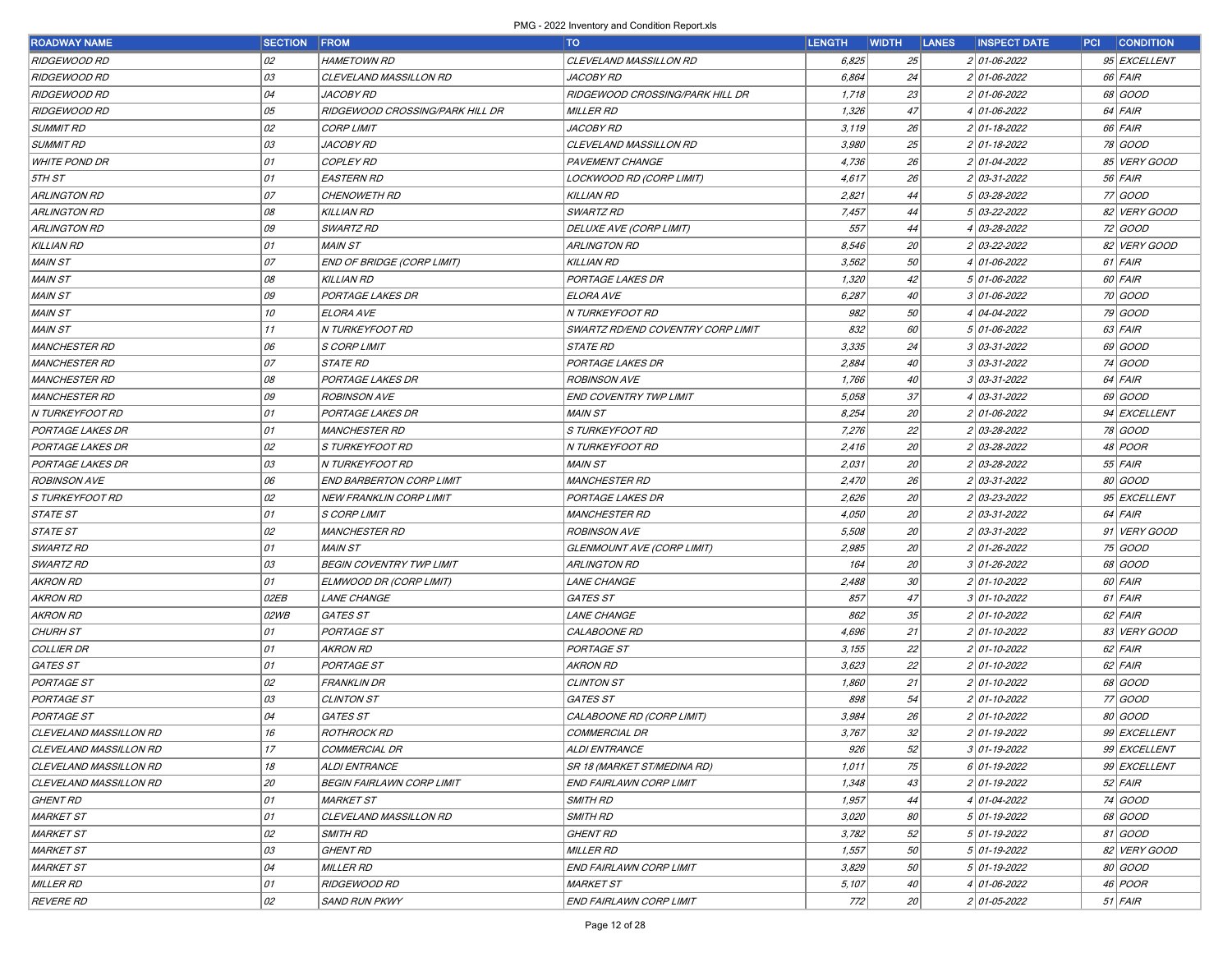| ROADWAY NAME          | <b>SECTION FROM</b> |                                    | <b>TO</b>                           | <b>LENGTH</b> | <b>WIDTH</b> | <b>LANES</b> | <b>INSPECT DATE</b> | <b>PCI CONDITION</b> |
|-----------------------|---------------------|------------------------------------|-------------------------------------|---------------|--------------|--------------|---------------------|----------------------|
| <b>SMITH RD</b>       | 01                  | <b>MARKET ST</b>                   | <b>GHENT RD</b>                     | 3,300         | 48           |              | 4 01-05-2022        | 79 GOOD              |
| SMITH RD              | 02                  | <b>GHENT RD</b>                    | LANE CHANGE W OF LAKE OF THE WOODS  | 1,259         | 50           |              | 4 01-05-2022        | 72 GOOD              |
| SMITH RD              | 03                  | LANE CHANGE W OF LAKE OF THE WOODS | <b>CORUNNA AVE</b>                  | 1,501         | 26           |              | 2 01-05-2022        | 71 GOOD              |
| ARLINGTON RD          | 01                  | <b>MT PLEASANT ST NW</b>           | <b>NIMISILA RD</b>                  | 10,834        | 24           |              | 2 01-15-2022        | 91 VERY GOOD         |
| ARLINGTON RD          | 02                  | NIMISILA RD                        | <b>GREENSBURG RD</b>                | 4,494         | 31           |              | 2 01-10-2022        | 88 VERY GOOD         |
| ARLINGTON RD          | 03                  | GREENSBURG RD                      | <b>BOETTLER RD</b>                  | 3,378         | 31           |              | 2 01-15-2022        | 44 <i>POOR</i>       |
| ARLINGTON RD          | 04                  | <b>BOETTLER RD</b>                 | <i>180' N OF SEPTEMBER DR</i>       | 4,085         | 30           |              | 2 01-15-2022        | 40 <i>POOR</i>       |
| ARLINGTON RD          | 05                  | 180' N OF SEPTEMBER DR             | SR 619 (E TURKEYFOOT LAKE RD)       | 1,245         | 30           |              | $4 01-16-2022$      | 65 FAIR              |
| ARLINGTON RD          | 06                  | SR 619 (E TURKEYFOOT LAKE RD)      | <b>CHENOWETH RD</b>                 | 5,069         | 60           |              | $5$ 01-16-2022      | $59$ FAIR            |
| <i>BOETTLER RD</i>    | 01                  | <b>ARLINGTON RD</b>                | <i>MASSILLON RD</i>                 | 7,920         | 36           |              | $3 01-10-2022$      | 77 GOOD              |
| <b>CASTON RD</b>      | 01                  | S MAIN ST                          | ARLINGTON RD                        | 10,423        | 34           |              | 2 01-10-2022        | 72 GOOD              |
| E TURKEYFOOT LAKE RD  | 01                  | CORP LIMIT (NEAR SUMMIT 123)       | MAIN ST                             | 2,672         | 24           |              | 2 01-06-2022        | $55$ FAIR            |
| E TURKEYFOOT LAKE RD  | 02                  | <b>SMAIN ST</b>                    | ARLINGTON RD                        | 8,180         | 32           |              | 2 03-29-2022        | $57$ FAIR            |
| E TURKEYFOOT LAKE RD  | 03                  | <b>ARLINGTON RD</b>                | <b>MASSILLON RD</b>                 | 7,936         | 32           |              | $3 01-15-2022$      | 85 VERY GOOD         |
| E TURKEYFOOT LAKE RD  | 04                  | <b>MASSILLON RD</b>                | <i>MAYFAIR RD</i>                   | 7,386         | 30           |              | 2 01-10-2022        | 77 GOOD              |
| E TURKEYFOOT LAKE RD  | 05                  | <b>MAYFAIR RD</b>                  | IRMA DR                             | 5,895         | 31           |              | 2 01-10-2022        | $64$ FAIR            |
| GRAYBILL RD           | 01                  | <b>MASSILLON RD</b>                | <i>MAYFAIR RD</i>                   | 8,157         | 28           |              | 2 01-05-2022        | 49 <i>POOR</i>       |
| GREENSBURG RD         | 01                  | ARLINGTON RD                       | <b>THURSBY RD</b>                   | 8,242         | 28           |              | 2 01-10-2022        | 93 EXCELLENT         |
| GREENSBURG RD         | 02                  | THURSBY RD                         | <i>MASSILLON RD</i>                 | 3,253         | 32           |              | 2 01-10-2022        | 64 FAIR              |
| GREENSBURG RD         | 03                  | <b>MASSILLON RD</b>                | <i>LAUBY RD</i>                     | 7,491         | 30           |              | 2 04-04-2022        | $61$ FAIR            |
| GREENSBURG RD         | 04                  | <i>LAUBY RD</i>                    | <b>AULTMAN AVE NW</b>               | 5,231         | 28           |              | 2 04-04-2022        | $63$ FAIR            |
| <i>LAUBY RD</i>       | 01NB                | <b>MT PLEASANT ST NW</b>           | <b>GREENSBURG RD</b>                | 8,938         | 33           |              | 2 01-04-2022        | 75 GOOD              |
| <i>LAUBY RD</i>       | 01SB                | GREENSBURG RD                      | MT PLEASANT ST NW                   | 8,938         | 33           |              | 2 01-04-2022        | 68 GOOD              |
| MAIN ST               | 01                  | <b>MT PLEASANT ST NW</b>           | YAGER RD                            | 5,945         | 23           |              | 2 01-10-2022        | 99 EXCELLENT         |
| MAIN ST               | 02                  | YAGER RD                           | <b>CENTER RD</b>                    | 8,054         | 23           |              | $2 01-10-2022$      | 99 EXCELLENT         |
| MAIN ST               | 03                  | <b>CENTER RD</b>                   | <b>CASTON RD</b>                    | 3,315         | 26           |              | 2 01-10-2022        | 71 GOOD              |
| MAIN ST               | 04                  | <b>CASTON RD</b>                   | 150' N OF SCHNEIDERMAN DR           | 7,509         | 30           |              | 2 01-06-2022        | 47 <i>POOR</i>       |
| MAIN ST               | 05                  | 150' N OF SCHNEIDERMAN DR          | SR 619 (E TURKEYFOOT LAKE RD)       | 1,007         | 44           |              | 4 04-10-2022        | 70 GOOD              |
| MAIN ST               | 06                  | SR 619 (E TURKEYFOOT LAKE RD)      | END OF BRIDGE (CORP LIMIT)          | 4,282         | 56           |              | 5 04-10-2022        | 66 FAIR              |
| <i>MASSILLON RD</i>   | 01                  | <b>MT PLEASANT ST NW</b>           | GREENSBURG RD                       | 8,908         | 32           |              | 5 01-04-2022        | 72 GOOD              |
| <i>MASSILLON RD</i>   | 02                  | GREENSBURG RD                      | <b>STEESE RD</b>                    | 5,793         | 30           |              | 2 01-05-2022        | 47 POOR              |
| <i>MASSILLON RD</i>   | 03                  | <b>STEESE RD</b>                   | <b>BOETTLER RD</b>                  | 4,272         | 60           |              | 5 01-05-2022        | $59$ FAIR            |
| <b>MASSILLON RD</b>   | 04                  | <b>BOETTLER RD</b>                 | <b>RABER RD</b>                     | 2,658         | 86           |              | 5 01-05-2022        | 67 FAIR              |
| <b>MASSILLON RD</b>   | 05                  | <b>RABER RD</b>                    | E TURKEYFOOT LAKE RD                | 2,645         | 34           |              | 2 01-05-2022        | 99 EXCELLENT         |
| <i>MASSILLON RD</i>   | 06                  | E TURKEYFOOT LAKE RD               | <b>BEGIN SPRINGFIELD CORP LIMIT</b> | 5,364         | 29           |              | 2 01-05-2022        | 56 FAIR              |
| <b>MAYFAIR RD</b>     | 01                  | <b>MT PLEASANT ST NW</b>           | GREENSBURG RD                       | 8,325         | 26           |              | 2 01-04-2022        | $52$ FAIR            |
| <i>MAYFAIR RD</i>     | 02                  | GREENSBURG RD                      | <b>WISE RD</b>                      | 5,760         | 26           |              | 2 01-04-2022        | 88 VERY GOOD         |
| <i>MAYFAIR RD</i>     | 03                  | <b>WISE RD</b>                     | <b>GRAYBILL RD</b>                  | 4,913         | 25           |              | 2 01-04-2022        | 82 VERY GOOD         |
| <i>MAYFAIR RD</i>     | 04                  | <b>GRAYBILL RD</b>                 | E TURKEYFOOT LAKE RD                | 7,079         | 22           |              | 2 01-04-2022        | 86 VERY GOOD         |
| <i>MAYFAIR RD</i>     | 05                  | E TURKEYFOOT LAKE RD               | NORTH CORP LIMIT NEAR MAYFAIR CIR)  | 6,640         | 25           |              | 2 01-04-2022        | 93 EXCELLENT         |
| MT PLEASANT ST NW     | 01                  | S MAIN ST                          | ARLINGTON RD                        | 10,872        | 22           |              | $201 - 10 - 2022$   | 99 EXCELLENT         |
| MT PLEASANT ST NW     | 02                  | <b>ARLINGTON RD</b>                | <b>CORP LIMIT</b>                   | 1,985         | 20           |              | $2 01-10-2022$      | 99 EXCELLENT         |
| MT PLEASANT ST NW     | 03                  | <b>CORP LIMIT</b>                  | <b>MASSILLON RD</b>                 | 2,885         | 22           |              | 2 01-04-2022        | 99 EXCELLENT         |
| MT PLEASANT ST NW     | 04                  | <b>FRANK AVE NW</b>                | CORP LIMIT (MT PLEASANT RD)         | 4,209         | 26           |              | 2 01-04-2022        | 68 GOOD              |
| <i>MYERSVILLE RD</i>  | 01                  | E TURKEYFOOT LAKE RD               | <b>BEGIN SPRINGFIELD CORP LIMIT</b> | 5,531         | 24           |              | 2 01-04-2022        | 40 <i>POOR</i>       |
| <i>RABER RD</i>       | 01                  | <b>MASSILLON RD</b>                | <b>MAYFAIR RD</b>                   | 7,885         | 25           |              | 2 01-05-2022        | 73 GOOD              |
| <i>STEESE RD</i>      | 01                  | GREENSBURG RD                      | <b>SHRIVER RD</b>                   | 5,448         | 24           |              | 2 01-05-2022        | 99 EXCELLENT         |
| <i>STEESE RD</i>      | 02                  | <b>SHRIVER RD</b>                  | <b>MASSILLON RD</b>                 | 1,630         | 32           |              | 3 01-05-2022        | 67 FAIR              |
| <b>TOWN PARK BLVD</b> | 01EB                | <b>MASSILLON RD</b>                | <b>DEAD END</b>                     | 5,652         | 18           |              | 2 01-05-2022        | 71 GOOD              |
| TOWN PARK BLVD        | 01WB                | <b>DEAD END</b>                    | <b>MASSILLON RD</b>                 | 5,652         | 18           |              | 2 01-05-2022        | 68 GOOD              |
| <i>WISE RD</i>        | 01                  | <b>MASSILLON RD</b>                | <b>MAYFAIR RD</b>                   | 8,422         | 23           |              | 2 01-05-2022        | $62$ FAIR            |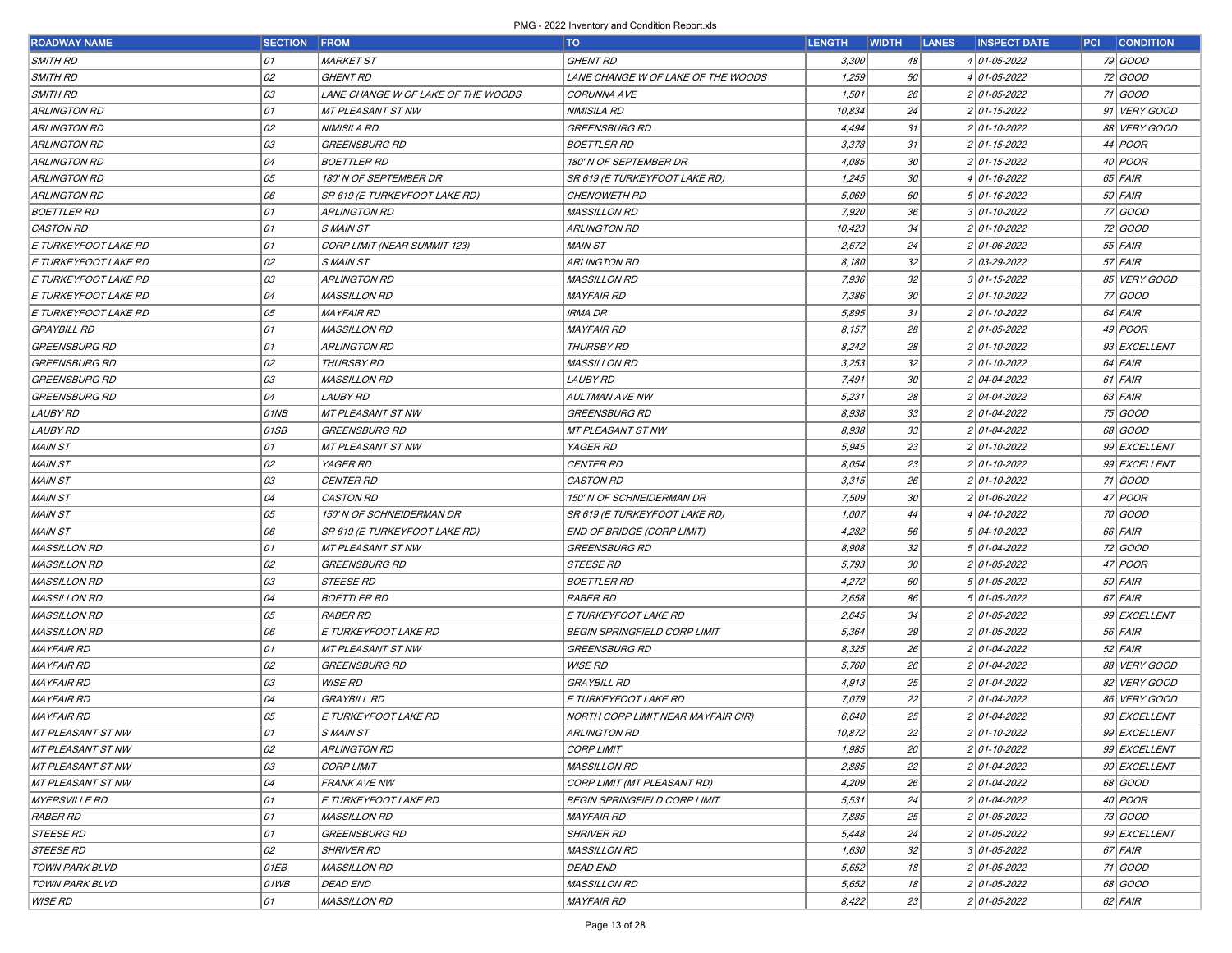| <b>ROADWAY NAME</b>           | <b>SECTION</b> | <b>FROM</b>             | <b>TO</b>                         | <b>LENGTH</b> | <b>WIDTH</b>    | <b>LANES</b> | <b>INSPECT DATE</b> | PCI | <b>CONDITION</b> |
|-------------------------------|----------------|-------------------------|-----------------------------------|---------------|-----------------|--------------|---------------------|-----|------------------|
| <b>BENNER RD</b>              | 01             | PLEASANT HOME RD        | <b>EASTON RD</b>                  | 10,644        | 21              |              | 2 12-21-2021        |     | $55$ FAIR        |
| <b>BENNER RD</b>              | 02             | <b>EASTON RD</b>        | <b>RITTMAN CORP LIMIT</b>         | 3,410         | 20              |              | 2 12-21-2021        |     | $57$ FAIR        |
| <b>DOYLESTOWN RD</b>          | 01             | JORDAN RD               | <b>SEVILLE RD</b>                 | 6,694         | 20              |              | 2 12-21-2021        |     | 69 GOOD          |
| <b>DOYLESTOWN RD</b>          | 02             | <b>SEVILLE RD</b>       | DECOURCEY RD (CORP LIMIT)         | 15,907        | 20              |              | 2 12-21-2021        |     | $51$ FAIR        |
| <b>RITTMAN AVE</b>            | 01             | <i>STERLING AVE</i>     | <b>BLOUGH RD</b>                  | 4,952         | 20              |              | 2 04-04-2022        |     | 58 FAIR          |
| <b>RITTMAN AVE</b>            | 02             | BLOUGH RD               | DECOURCEY RD (CORP LIMIT)         | 2,595         | 19              |              | 2 12-21-2021        |     | 77 GOOD          |
| <b>STERLING RD</b>            | 01             | <i>SEVILLE RD</i>       | <b>FRICK RD</b>                   | 2,817         | 20              |              | 12-21-2021          |     | $62$ FAIR        |
| <b>STERLING RD</b>            | 02             | <i>FRICK RD</i>         | <b>RITTMAN AVE</b>                | 1,438         | 20              |              | 2 12-21-2021        |     | 70 GOOD          |
| <b>STERLING RD</b>            | 03             | RITTMAN AVE             | <b>BLOUGH RD</b>                  | 4,464         | 20              |              | 2 12-21-2021        |     | 70 GOOD          |
| <i>CENTER RD</i>              | 01             | CLEVELAND MASSILLON RD  | <b>GROVE RD</b>                   | 10,866        | 25              |              | 2 01-06-2022        |     | 94 EXCELLENT     |
| <b>CENTER RD</b>              | 02             | <i>GROVE RD</i>         | <i><b>MANCHESTER RD</b></i>       | 6,920         | 22              |              | 2 01-06-2022        |     | 92 EXCELLENT     |
| <b>CENTER RD</b>              | 03             | <i>MANCHESTER RD</i>    | <b>MAIN ST</b>                    | 9,295         | 24              |              | 201-06-2022         |     | 93 EXCELLENT     |
| CLEVELAND MASSILLON RD        | 03             | SERFASS RD (CORP LIMIT) | <b>GRILL RD</b>                   | 9,793         | 34              |              | 201-06-2022         |     | $58$ FAIR        |
| CLEVELAND MASSILLON RD        | 04             | <b>GRILL RD</b>         | <b>EASTERN RD</b>                 | 7,017         | 35              |              | 2 01-09-2022        |     | $49$ POOR        |
| <b>MANCHESTER RD</b>          | 01             | S CORP LIMIT            | YAGER RD                          | 7,213         | 35              |              | 2 01-09-2022        |     | 66 FAIR          |
| <b>MANCHESTER RD</b>          | 02             | YAGER RD                | <i>CENTER RD</i>                  | 8,203         | 34              |              | 2 01-09-2022        |     | 60 FAIR          |
| <b>MANCHESTER RD</b>          | 03             | <b>CENTER RD</b>        | <b>RENNINGER RD</b>               | 3,380         | 33              |              | 2 01-09-2022        |     | $61$ FAIR        |
| <b>MANCHESTER RD</b>          | 04             | <i>RENNINGER RD</i>     | <b>W TURKEYFOOT LAKE RD</b>       | 8,343         | 31              |              | 2 01-09-2022        |     | 65 FAIR          |
| <b>MANCHESTER RD</b>          | 05             | W TURKEYFOOT LAKE RD    | <b>WOODCREST AVE (CORP LIMIT)</b> | 1,970         | 43              |              | 3 01-09-2022        |     | 67 FAIR          |
| S TURKEYFOOT RD               | 01             | W TURKEYFOOT LAKE RD    | NEW FRANKLIN CORP LIMIT           | 3,462         | 25              |              | 2 01-09-2022        |     | 68 GOOD          |
| <i>SR-236</i>                 | 01             | <i>S CORP LIMIT</i>     | <b>MANCHESTER RD</b>              | 1,798         | 25              |              | 2 01-09-2022        |     | $52$ FAIR        |
| <b>STATE RD</b>               | 01             | W TURKEYFOOT LAKE RD    | <b>CORP LIMIT</b>                 | 2,891         | 30 <sup>°</sup> |              | 2 01-09-2022        |     | 66 FAIR          |
| <b>W TURKEYFOOT LAKE RD</b>   | 01             | EASTERN RD              | <b>STATE RD</b>                   | 9,395         | 32              |              | 201-09-2022         |     | 65 FAIR          |
| <b>W TURKEYFOOT LAKE RD</b>   | 02             | <i>STATE RD</i>         | CORP LIMIT (NEAR SUMMIT 123)      | 4,238         | 30 <sup>°</sup> |              | 2 01-09-2022        |     | $54$ FAIR        |
| <b>BARBER RD/SUMMIT RD</b>    | 02             | NORTON CORP IMIT        | CLARK MILL RD                     | 7,772         | 26              |              | 3 01-09-2022        |     | 49 <i>POOR</i>   |
| <b>BARBER RD/SUMMIT RD</b>    | 03             | CLARK MILL RD           | <b>WADSWORTH RD</b>               | 1,515         | 26              |              | 2 01-18-2022        |     | 46 <i>POOR</i>   |
| CLEVELAND MASSILLON RD        | 05             | EASTERN RD              | <b>HAYNES AVE</b>                 | 3,825         | 25              |              | 2 01-19-2022        |     | 93 EXCELLENT     |
| CLEVELAND MASSILLON RD        | 06             | SHANNON AVE             | PLAZA SOUTH ENTRANCE              | 3,059         | 34              |              | 3 01-19-2022        |     | 95 EXCELLENT     |
| <b>CLEVELAND MASSILLON RD</b> | 07             | PLAZA SOUTH ENTRANCE    | <b>NORTON AVE</b>                 | 697           | 56              |              | 4 01-19-2022        |     | 99 EXCELLENT     |
| CLEVELAND MASSILLON RD        | 08             | <i>NORTON AVE</i>       | <b>GRENFALL RD</b>                | 5,407         | 35              |              | 2 01-19-2022        |     | 95 EXCELLENT     |
| CLEVELAND MASSILLON RD        | 09             | GRENFALL RD             | <b>WADSWORTH RD</b>               | 3,574         | 32              |              | 2 01-19-2022        |     | $45$ POOR        |
| CLEVELAND MASSILLON RD        | 10             | <b>WADSWORTH RD</b>     | <b>HEMPHIL RD</b>                 | 4,284         | 30 <sup>°</sup> |              | 2 01-19-2022        |     | 33 VERY POOR     |
| <b>EASTERN RD</b>             | 09             | <b>TAYLOR RD</b>        | CLEVELAND MASSILLON RD            | 3,634         | 22              |              | 2 04-10-2022        |     | $61$ FAIR        |
| <b>GREENWICH RD</b>           | 01             | MEDINA LINE RD          | <b>HAMETOWN RD</b>                | 5,655         | 24              |              | 2 01-10-2022        |     | $61$ FAIR        |
| <b>GREENWICH RD</b>           | 02             | <i>HAMETOWN RD</i>      | CLEVELAND MASSILLON RD            | 7,998         | 24              |              | 2 01-10-2022        |     | 58 FAIR          |
| JOHNSON RD                    | 01             | MEDINA LINE RD          | <b>HAMETOWN RD</b>                | 5,614         | 23              |              | 201-10-2022         |     | 95 EXCELLENT     |
| <b>JOHNSON RD</b>             | 02             | <i>HAMETOWN RD</i>      | <i>WOOSTER RD</i>                 | 6,668         | 23              |              | 201-10-2022         |     | 17 FAILED        |
| <b>MEDINA LINE RD</b>         | 01             | <b>WEAVERVILLE RD</b>   | JOHNSON RD                        | 3,243         | 22              |              | 2 01-11-2022        |     | 95 EXCELLENT     |
| <b>MEDINA LINE RD</b>         | 02             | JOHNSON RD              | <b>GREENWICH RD</b>               | 7,853         | 22              |              | 2 01-11-2022        |     | 90 VERY GOOD     |
| <b>MEDINA LINE RD</b>         | 03             | <b>GREENWICH RD</b>     | <b>WADSWORTH RD</b>               | 7,564         | 22              |              | 2 01-11-2022        |     | 91 VERY GOOD     |
| <b>MEDINA LINE RD</b>         | 04             | <b>WADSWORTH RD</b>     | STIMSON RD                        | 8,737         | 23              |              | $201 - 11 - 2022$   |     | 92 EXCELLENT     |
| <b>NORTON AVE</b>             | 01             | CLEVELAND MASSILLON RD  | <b>BARBERTON CORP LIMIT</b>       | 3,647         | 35              |              | $3 01-11-2022$      |     | 99 EXCELLENT     |
| <b>SUMMIT RD</b>              | 01             | <b>WADSWORTH RD</b>     | <b>CORP LIMIT</b>                 | 3,901         | 27              |              | 2 01-18-2022        |     | 80 GOOD          |
| <b>WADSWORTH RD</b>           | 01             | <i>MEDINA LINE RD</i>   | <b>HAMETOWN RD</b>                | 5,902         | 28              |              | 2 01-06-2022        |     | 46 <i>POOR</i>   |
| <b>WADSWORTH RD</b>           | 02             | <i>HAMETOWN RD</i>      | CLEVELAND MASSILLON RD            | 8,064         | 30              |              | 2 01-06-2022        |     | $43$ POOR        |
| <b>WADSWORTH RD</b>           | 03             | CLEVELAND MASSILLON RD  | <b>BARBER RD</b>                  | 8,033         | 24              |              | 2 01-06-2022        |     | 48 <i>POOR</i>   |
| <b>WADSWORTH RD</b>           | 04             | <i>BARBER RD</i>        | <b>COLLIER RD</b>                 | 5,891         | 28              |              | 2 01-06-2022        |     | 44 <i>POOR</i>   |
| <b>WOOSTER RD W</b>           | 01             | EASTERN RD              | <b>HAMETOWN RD</b>                | 583           | 22              |              | 2 04-10-2022        |     | 88 VERY GOOD     |
| <b>WOOSTER RD W</b>           | 02             | <i>HAMETOWN RD</i>      | SR 585 ON-RAMP                    | 848           | 20              |              | 2 08-30-2020        |     | 33 VERY POOR     |
| <b>WOOSTER RD W</b>           | 03             | SR 585 OFF-RAMP         | JOHNSON RD                        | 6,360         | 25              |              | 2 01-11-2022        |     | 95 EXCELLENT     |
| <b>COLLEGE ST</b>             | 01             | MAIN ST                 | <b>INDUSTRIAL ST</b>              | 1,639         | 18              |              | 2 12-27-2021        |     | 45 <i>POOR</i>   |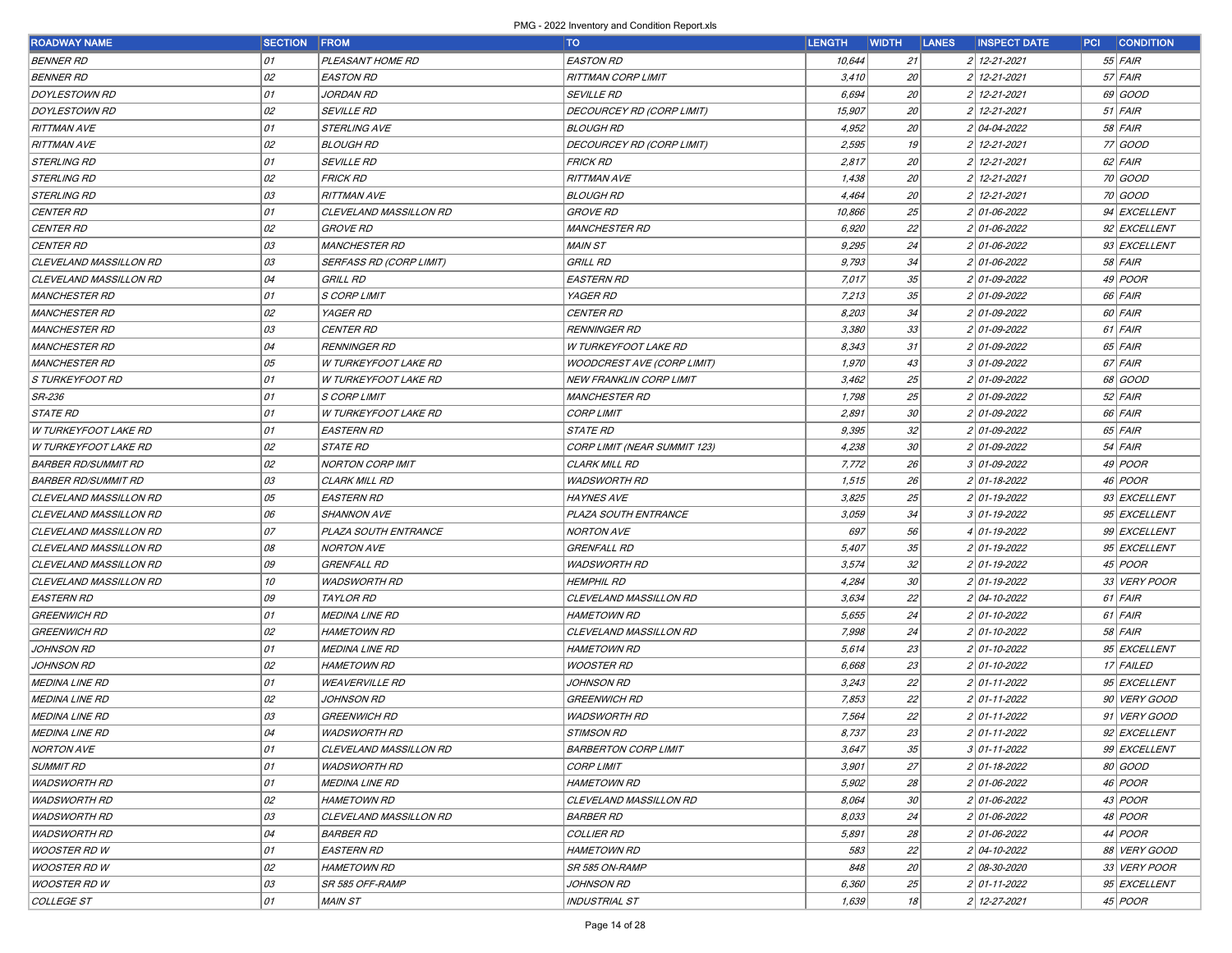| <b>ROADWAY NAME</b>     | <b>SECTION</b> | <b>FROM</b>                         | <b>TO</b>                    | <b>LENGTH</b> | <b>WIDTH</b>    | <b>LANES</b> | <b>INSPECT DATE</b> | <b>PCI CONDITION</b> |
|-------------------------|----------------|-------------------------------------|------------------------------|---------------|-----------------|--------------|---------------------|----------------------|
| <b>EASTERN RD</b>       | 01             | <i>RUFENER ST</i>                   | <b>MAIN ST</b>               | 4,327         | 20              |              | 2 01-09-2022        | 38 POOR              |
| <b>EASTERN RD</b>       | 02             | MAIN ST                             | <b>RITTMAN RD</b>            | 7,561         | 20              |              | 2 01-09-2022        | 84 VERY GOOD         |
| <b>ERIE ST</b>          | 01             | <b>STERLING AVE</b>                 | <b>MAIN ST</b>               | 1,128         | 23              |              | 2 01-09-2022        | 22 VERY POOR         |
| <b>GRANDVIEW BLVD</b>   | 01             | <b>STERLING AVE</b>                 | <b>METZGER AVE</b>           | 2,580         | 25              |              | 2 01-09-2022        | 78 GOOD              |
| <b>GRANT ST</b>         | 01             | S MAIN ST                           | <b>INDUSTRIAL ST</b>         | 1,990         | 26              |              | 2 01-09-2022        | $43$ POOR            |
| <b>INDUSTRIAL ST</b>    | 01             | <i>OHIO AVE</i>                     | <b>SUNSET DR</b>             | 3,110         | 26              |              | 2 05-31-1989        | 63 FAIR              |
| <b>MAIN STN</b>         | 01             | <b>CORP LIMIT</b>                   | <b>MILTON RD</b>             | 2,017         | 18              |              | 2 01-13-2022        | 6 FAILED             |
| <b>MAIN STN</b>         | 02             | <b>MILTON RD</b>                    | OHIO AVE W                   | 4,506         | 23              |              | 2 01-13-2022        | 14 FAILED            |
| MAIN STS                | 01             | <i>OHIO AVE W</i>                   | <b>SUNSET DR</b>             | 1,813         | 29              |              | 2 01-09-2022        | 75 GOOD              |
| <b>MAIN STS</b>         | 02             | <i>SUNSET DR</i>                    | PAVEMENT CHANGE              | 278           | 32              |              | 2 01-09-2022        | 77 GOOD              |
| MAIN ST S               | 03             | PAVEMENT CHANGE                     | PAVEMENT CHANGE              | 2,587         | 30 <sup>°</sup> |              | 2 01-09-2022        | 69 GOOD              |
| <b>MAIN STS</b>         | 04             | PAVEMENT CHANGE                     | <b>EASTERN RD</b>            | 902           | 22              |              | 2 01-09-2022        | 15 FAILED            |
| <b>METZGER AVE</b>      | 01             | <b>RITTMAN AVE</b>                  | <b>SUNSET DR</b>             | 2,178         | 24              |              | 2 01-12-2022        | 80 GOOD              |
| <b>MILTON RD</b>        | 01             | S MAIN ST                           | <b>WADSWORTH RD</b>          | 4,851         | 20              |              | 2 01-12-2022        | 72 GOOD              |
| OHIO AVE                | 01             | <i>METGER AVE</i>                   | <b>INDUSTRIAL ST</b>         | 4,949         | 30 <sup>°</sup> |              | 2 01-12-2022        | $45$ POOR            |
| OHIO AVE                | 02             | INDUSTRIAL ST                       | <b>SUNSET DR</b>             | 4,761         | 25              |              | 2 01-12-2022        | 36 <i>POOR</i>       |
| <b>RITTMAN AVE</b>      | 03             | DECOURCEY RD (CORP LIMIT)           | PAVEMENT CHANGE              | 1,307         | 18              |              | 2 12-21-2021        | $50$ FAIR            |
| <b>RITTMAN AVE</b>      | 04             | PAVEMENT CHANGE                     | <b>METZGER AVE</b>           | 1,373         | 24              |              | 2 12-21-2021        | 73 GOOD              |
| <b>RUFENER ST</b>       | 01             | SUNSET RD W                         | <b>HILTY AVE</b>             | 1,491         | 25              |              | 2 01-12-2022        | $50$ FAIR            |
| <b>RUFENER ST</b>       | 02             | <i><b>HILTY AVE</b></i>             | <b>BRIARHILL DR</b>          | 809           | 24              |              | 2 04-15-2020        | 75 GOOD              |
| <b>RUFENER ST</b>       | 03             | <b>BRIARHILL DR</b>                 | <b>EASTERN RD</b>            | 1,555         | 25              |              | 2 01-12-2022        | 66 FAIR              |
| <b>SR-57</b>            | 01             | <b>CORP LIMIT</b>                   | <b>MILTON RD</b>             | 1,733         | 23              |              | 2 01-12-2022        | 58 FAIR              |
| <b>SR-57</b>            | 02             | <b>MILTON RD</b>                    | <b>CORP LIMIT</b>            | 6,406         | 23              |              | 201-12-2022         | 58 FAIR              |
| STATE ST                | 01             | GRANT ST                            | OHIO AVE                     | 810           | 30 <sup>°</sup> |              | 2 12-27-2021        | $53$ FAIR            |
| <b>STATE ST</b>         | 02             | <i>OHIO AVE</i>                     | <b>COLLEGE ST</b>            | 704           | 30 <sup>°</sup> |              | 2 12-27-2021        | 77 GOOD              |
| <b>STERLING RD</b>      | 04             | BLOUGH RD                           | <b>BEGIN RITTMAN CORP</b>    | 4,696         | 20              |              | 2 01-13-2022        | 70 GOOD              |
| <b>STERLING RD</b>      | 05             | BEGIN RITTMAN CORP                  | <b>MAIN ST</b>               | 3,901         | 20 <sup>°</sup> |              | 2 01-13-2022        | $54$ FAIR            |
| <b>SUNSET DR</b>        | 01             | <i>DECOURCEY RD</i>                 | <b>MAIN ST</b>               | 5,417         | 28              |              | 2 12-22-2021        | 80 GOOD              |
| <b>SUNSET DR</b>        | 02             | MAIN ST                             | GISH RD                      | 2,401         | 30 <sup>°</sup> |              | 2 12-22-2021        | $65$ FAIR            |
| <b>SUNSET DR</b>        | 03             | GISH RD                             | E OHIO AVE (CORP LIMIT)      | 2,747         | 22              |              | 12-22-2021          | 88 VERY GOOD         |
| <b>WATERLOO RD</b>      | 18             | ATWATER TWP LIMIT (INDUSTRY RD)     | <b>BURTON LIMAVILLE RD S</b> | 12,948.       | 20.             |              | 12-08-2021          | 63 FAIR              |
| <b>AURORA HUDSON RD</b> | 01             | STREETSBORO CITY LIMITS (PAVEMENT C | <b>MENNONITE RD</b>          | 6,084.        | 21.             |              | 12-09-2021          | 92 EXCELLENT         |
| <b>AURORA HUDSON RD</b> | 02             | <b>MENNONITE RD</b>                 | <b>BISSELL RD</b>            | 1,239.        | 21.             |              | 2 12-09-2021        | 92 EXCELLENT         |
| AURORA HUDSON RD        | 03             | <b>BISSELL RD</b>                   | CHILLICOTHE RD               | 6,202.        | 21.             |              | 12-09-2021          | 91 VERY GOOD         |
| <b>AURORA RD</b>        | 01             | CHILLICOTHE RD                      | <b>MAPLE LN</b>              | 1,328.        | 30.             |              | 12-08-2021          | 80 GOOD              |
| <b>AURORA RD</b>        | 02             | <i>MAPLE LN</i>                     | <b>W GARFIELD RD</b>         | 492.          | 50.             |              | 12-19-2021          | 67 FAIR              |
| <b>AURORA RD</b>        | 03             | W GARFIELD RD                       | <b>BISSELL RD</b>            | 5,033.        | 45.             |              | 12-19-2021          | 70 GOOD              |
| <b>AURORA RD</b>        | 04             | <b>BISSELL RD</b>                   | <b>TREAT RD</b>              | 4,708.        | 58.             |              | 5 12-09-2021        | 74 GOOD              |
| <b>AURORA RD</b>        | 05             | <b>TREAT RD</b>                     | PAVEMENT CHANGE              | 1,567.        | 58.             |              | 12-09-2021          | 74 GOOD              |
| <b>AURORA RD</b>        | 06             | PAVEMENT CHANGE                     | EAST BLVD                    | 1,612.        | 58.             |              | 12-09-2021          | 68 GOOD              |
| <b>AURORA RD</b>        | 07             | EAST BLVD                           | AURORA CITY LIMITS           | 924.          | 45.             |              | 4 12-09-2021        | $55$ FAIR            |
| <b>BISSELL RD</b>       | 01             | AURORA HUDSON RD                    | TWINSBURG-WARREN RD          | 8,131.        | 22.             |              | 2 12-09-2021        | 88 VERY GOOD         |
| <b>BISSELL RD</b>       | 02             | TWINSBURG-WARREN RD                 | AURORA RD                    | 4,224.        | 22.             |              | 2 12-09-2021        | 89 VERY GOOD         |
| CHILLICOTHE RD          | 02             | <i>STREETSBORO CITY LIMITS</i>      | <b>MENNONITE RD</b>          | 5,721.        | 38.             |              | $3 12 - 19 - 2021$  | 79 GOOD              |
| CHILLICOTHE RD          | 03             | <i>MENNONITE RD</i>                 | AURORA HUDSON RD             | 5,666.        | 36.             |              | 2 12-18-2021        | 74 GOOD              |
| CHILLICOTHE RD          | 04             | AURORA HUDSON RD                    | AURORA RD                    | 2,325.        | 36.             |              | 2 12-19-2021        | 74 GOOD              |
| CHILLICOTHE RD          | 05             | AURORA RD                           | GARFIELD RD                  | 1,417.        | 26.             |              | 2 12-08-2021        | 68 GOOD              |
| CHILLICOTHE RD          | 06             | GARFIELD RD                         | <b>TREAT RD</b>              | 8,762.        | 26.             |              | 2 12-12-2021        | 70 GOOD              |
| CHILLICOTHE RD          | 07             | <b>TREAT RD</b>                     | <b>AURORA CITY LIMITS</b>    | 2,985.        | 26.             |              | 2 12-12-2021        | $63$ FAIR            |
| E GARFIELD RD           | 01             | CHILLICOTHE RD                      | <b>AURORA CITY LIMITS</b>    | 12,863.       | 24.             |              | 2 12-14-2021        | 44 <i>POOR</i>       |
| <b>EAST BLVD</b>        | 01             | ORCHARD AVE                         | AURORA RD                    | 156.          | 24.             |              | 2 12-12-2021        | 93 EXCELLENT         |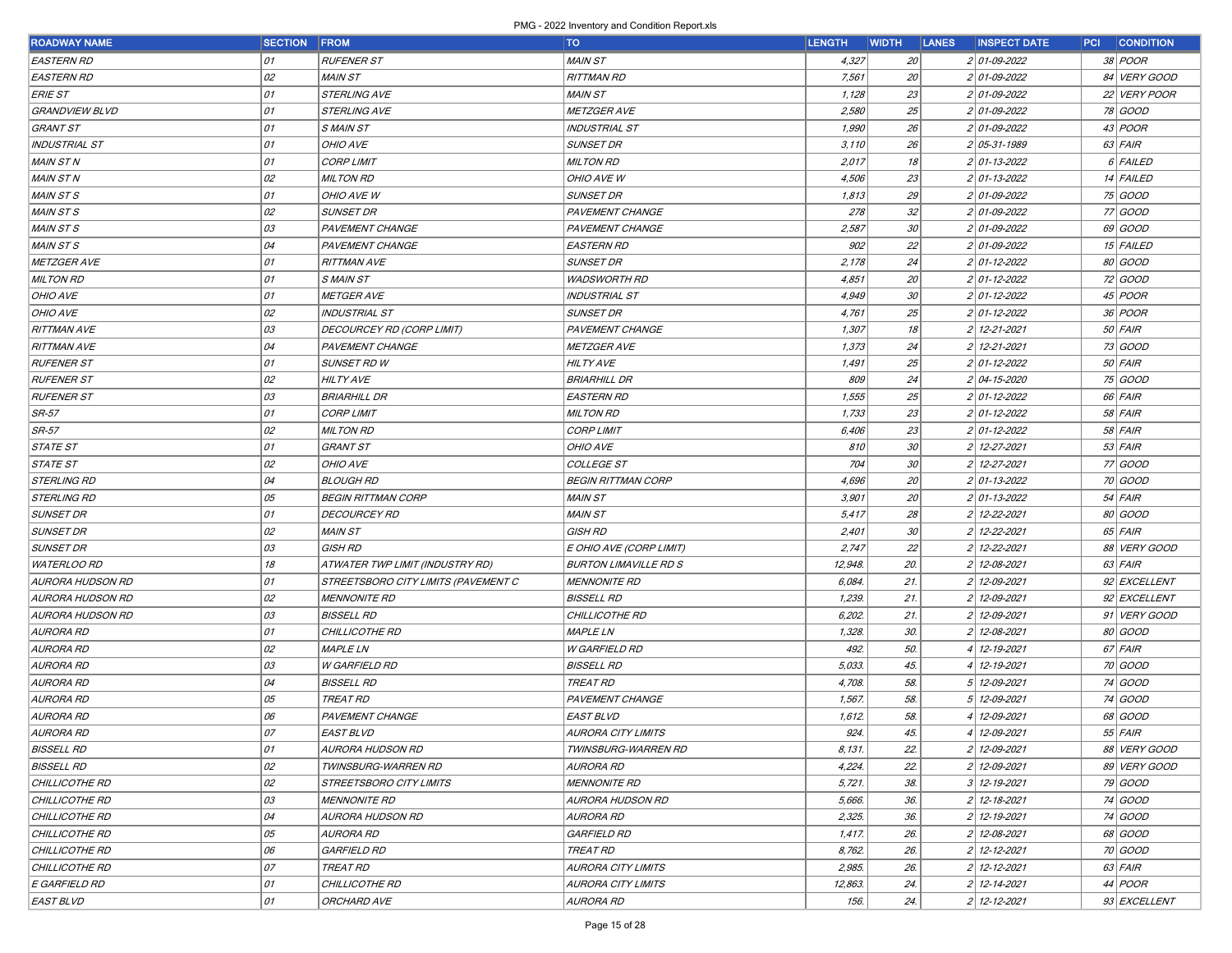| ROADWAY NAME           | <b>SECTION FROM</b> |                                  | <b>TO</b>                             | <b>LENGTH</b> | <b>WIDTH</b> | <b>LANES</b> | <b>INSPECT DATE</b> | <b>PCI CONDITION</b> |
|------------------------|---------------------|----------------------------------|---------------------------------------|---------------|--------------|--------------|---------------------|----------------------|
| <i>MENNONITE RD</i>    | 01                  | AURORA HUDSON RD                 | CHILLICOTHE RD                        | 4,340.        | 20.          |              | 2 12-18-2021        | 94 EXCELLENT         |
| <b>MENNONITE RD</b>    | 02                  | CHILLICOTHE RD                   | PAVEMENT CHANGE                       | 8,973.        | 22.          |              | 2 12-18-2021        | $54$ FAIR            |
| <i>MENNONITE RD</i>    | 03                  | <b>PAVEMENT CHANGE</b>           | AURORA CITY LIMIT                     | 4,438.        | 22.          |              | 2 12-18-2021        | $52$ FAIR            |
| ORCHARD AVE            | 01                  | <b>AURORA CITY LIMIT</b>         | AURORA RD                             | 4,051         | 24.          |              | 2 12-15-2021        | 86 VERY GOOD         |
| <i>TREAT RD</i>        | 01                  | AURORA RD                        | CHILLICOTHE RD                        | 6,211.        | 24.          |              | 2 12-15-2021        | 89 VERY GOOD         |
| W GARFIELD RD          | 01                  | <b>AURORA CITY LIMIT</b>         | <b>BISSELL RD</b>                     | 9,639.        | 22.          |              | 2 12-15-2021        | 69 GOOD              |
| <b>W GARFIELD RD</b>   | 02                  | <b>BISSELL RD</b>                | AURORA RD                             | 2,777         | 35.          |              | 2 12-12-2021        | 62 FAIR              |
| <b>W GARFIELD RD</b>   | 03                  | <b>AURORA RD</b>                 | CHILLICOTHE RD                        | 1,186.        | 38.          |              | $3 12 - 18 - 2021$  | $53$ FAIR            |
| CLEVELAND MASSILLON RD | 19                  | SR 18 (MARKET ST/MEDINA RD)      | <b>BATH TWP LIMIT/PAVEMENT CHANGE</b> | 3,246.        | 48.          |              | 3 12-20-2021        | 56 FAIR              |
| CLEVELAND MASSILLON RD | 21                  | <b>BATH TWP LIMIT</b>            | <b>GHENT RD</b>                       | 1,788.        | 30.          |              | 2 12-20-2021        | 85 VERY GOOD         |
| CLEVELAND MASSILLON RD | 22                  | <b>GHENT RD</b>                  | YELLOW CREEK RD                       | 1,027.        | 40.          |              | 3 12-22-2021        | 60 FAIR              |
| CLEVELAND MASSILLON RD | 23                  | YELLOW CREEK RD                  | IRA RD                                | 11,844        | 30.          |              | 2 12-22-2021        | 73 GOOD              |
| CLEVELAND MASSILLON RD | 24                  | IRA RD                           | <b>EVERETT RD</b>                     | 4,876.        | 30.          |              | 2 12-27-2021        | 94 EXCELLENT         |
| GHENT RD               | 03                  | <b>SOUREK RD</b>                 | <b>W POINT DR</b>                     | 3,213.        | 50.          |              | 4 12-27-2021        | 65 FAIR              |
| <b>GHENT RD</b>        | 04                  | <b>W POINT DR</b>                | I-77 ON RAMP (BEGIN BRIDGE)           | 1,072.        | 60.          |              | 4 12-27-2021        | 76 GOOD              |
| <b>GHENT RD</b>        | 05                  | I-77 ON RAMP (BEGIN BRIDGE)      | I-77 ON RAMP (END BRIDGE)             | 1,020.        | 60.          |              | 4 12-27-2021        | 66 FAIR              |
| <b>GHENT RD</b>        | 06                  | I-77 OFN RAMP (END BRIDGE)       | CLEVELAND MASSILLON RD                | 1,022.        | 48.          |              | 4 12-27-2021        | 61 FAIR              |
| IRA RD                 | 01                  | CLEVELAND MASSILLON RD           | <b>REVERE RD</b>                      | 6,600.        | 20.          |              | 2 12-28-2021        | 81 GOOD              |
| IRA RD                 | 02                  | <b>REVERE RD</b>                 | OAK HILL RD                           | 6,019.        | 20.          |              | 2 12-20-2021        | 79 GOOD              |
| IRA RD                 | 03                  | OAK HILL RD                      | END BATH CORP LIMIT                   | 2,930.        | 20.          |              | 2 12-28-2021        | 83 VERY GOOD         |
| <i>REVERE RD</i>       | 03                  | <b>END FAIRLAWN CORP LIMIT</b>   | <b>SMITH RD</b>                       | 1,129.        | 22.          |              | 2 12-20-2021        | $63$ FAIR            |
| <i>REVERE RD</i>       | 04                  | <b>SMITH RD</b>                  | AKRON CORP LIMIT                      | 1,796.        | 22.          |              | 2 12-20-2021        | 62 FAIR              |
| <i>REVERE RD</i>       | 06                  | <b>AKRON CORP LIMIT</b>          | <b>YELLOW CREEK RD</b>                | 5,491         | 22.          |              | 2 12-20-2021        | 84 VERY GOOD         |
| <i>SMITH RD</i>        | 04                  | CORUNNA AVE                      | <b>SAN MORITZ DR</b>                  | 1,325.        | 20.          |              | 2 12-20-2021        | $52$ FAIR            |
| <i>SMITH RD</i>        | 05                  | <b>SAN MORITZ DR</b>             | <b>REVERE RD</b>                      | 940.          | 20.          |              | 2 12-20-2021        | 48 <i>POOR</i>       |
| SMITH RD               | 06                  | <b>REVERE RD</b>                 | <b>HIDDEN VALLEY RD</b>               | 1,715.        | 20.          |              | 2 12-20-2021        | 60 FAIR              |
| YELLOW CREEK RD        | 01                  | CLEVELAND MASSILLON RD           | <b>REVERE RD</b>                      | 11,274        | 20.          |              | 2 12-20-2021        | 76 GOOD              |
| YELLOW CREEK RD        | 02                  | <b>REVERE RD</b>                 | SAND RUN RD (CORP LIMIT)              | 3,337.        | 20.          |              | 2 12-20-2021        | 73 GOOD              |
| AKRON CLEVELAND RD     | 01                  | <b>BEGIN CORP LIMIT</b>          | BIKE AND HIKE TRAIL BRIDGE            | 1,437.        | 31.          |              | 2 12-21-2021        | 71 GOOD              |
| AKRON CLEVELAND RD     | 02                  | BIKE AND HIKE TRAIL BRIDGE       | STREETSBORO RD                        | 791.          | 54.          |              | 4 12-21-2021        | 73 GOOD              |
| <b>BOSTON MILLS RD</b> | 01                  | OLDE 8 RD                        | DEAN MEMORIAL PKWY                    | 1,525.        | 24.          |              | 2 12-21-2021        | $62$ FAIR            |
| <b>BOSTON MILLS RD</b> | 02                  | <b>DEAN MEMORIAL PKWY</b>        | <b>CORP LIMIT</b>                     | 3,598.        | 27.          |              | 2 12-21-2021        | 67 FAIR              |
| DEAN MEMORIAL PKWY     | 01                  | <b>BOSTON MILLS RD</b>           | <b>HINES HILL RD</b>                  | 3,130.        | 53.          |              | $3 12 - 21 - 2021$  | 73 GOOD              |
| HINES HILL RD          | 01                  | OLDE 8 RD                        | DEAN MEMORIAL PKWY                    | 2,435.        | 27.          |              | 2 12-21-2021        | 77 GOOD              |
| HINES HILL RD          | 02                  | <b>DEAN MEMORIAL PKWY</b>        | (CORP LIMIT) WALTERS RD               | 4,372.        | 21.          |              | 2 12-21-2021        | $61$ FAIR            |
| <b>OLDE 8 RD</b>       | 01                  | STREETSBORO RD                   | <b>BOSTON MILLS RD</b>                | 9,134.        | 24.          |              | 2 12-10-2021        | 80 GOOD              |
| <b>OLDE 8 RD</b>       | 02                  | <b>BOSTON MILLS RD</b>           | <b>HINES HILL RD</b>                  | 3,321         | 24.          |              | 2 12-10-2021        | 86 VERY GOOD         |
| <i>OLDE 8 RD</i>       | 03                  | <b>HINES HILL RD</b>             | CORP LIMIT (WOLCOTT DR)               | 5, 131.       | 24.          |              | 2 12-10-2021        | 85 VERY GOOD         |
| <i>STREETSBORO RD</i>  | 06                  | <b>BOSTON HEIGHTS CORP LIMIT</b> | OLDE 8 RD                             | 7,075.        | 38.          |              | 2 12-27-2021        | 69 GOOD              |
| <i>STREETSBORO RD</i>  | 07                  | <b>OLDE 8 RD</b>                 | <b>BOSTON HEIGHTS CORP LIMIT</b>      | 1,326.        | 76.          |              | 5 12-21-2021        | 86 VERY GOOD         |
| AKRON CLEVELAND RD     | 01                  | WYOGA LAKE BLVD                  | <b>BOSTON TWP CORP LIMIT</b>          | 8,184.        | 30.          |              | 2 12-21-2021        | $56$ $FAIR$          |
| <i>RIVERVIEW RD</i>    | 05                  | <b>BEGIN BOSTON TWP CORP</b>     | <b>BEGIN PENINSULA CORP</b>           | 7,302.        | 28.          |              | 2 12-21-2021        | 78 GOOD              |
| <i>RIVERVIEW RD</i>    | 08                  | <b>BEGIN BOSTON TWP CORP</b>     | <b>END BOSTON TWP CORP</b>            | 11,164.       | 20.          |              | 2 12-21-2021        | 70 GOOD              |
| <i>MOGADORE RD</i>     | 01                  | TALLMADGE RD                     | <i>HOWE RD</i>                        | 6,781.        | 20.          |              | 2 12-08-2021        | 45 <i>POOR</i>       |
| <i>MOGADORE RD</i>     | 02                  | <b>HOWE RD</b>                   | CORP LIMT N/SR-261                    | 6,339.        | 20.          |              | 2 12-08-2021        | 93 EXCELLENT         |
| OLD FORGE RD           | 01                  | <b>BRIMFIELD TWP LIMIT</b>       | <b>SUNNYBROOK RD</b>                  | 5,547.        | 20.          |              | 2 12-08-2021        | 71 GOOD              |
| OLD FORGE RD           | 02                  | <b>SUNNYBROOK RD</b>             | CLEVELAND CANTON RD                   | 7,021.        | 20.          |              | 2 12-08-2021        | 99 EXCELLENT         |
| <b>OLD FORGE RD</b>    | 03                  | CLEVELAND CANTON RD              | <b>CONGRESS LAKE RD</b>               | 4,994.        | 20.          |              | 2 12-08-2021        | 99 EXCELLENT         |
| OLD FORGE RD           | 04                  | <b>CONGRESS LAKE RD</b>          | <i>RANFIELD RD</i>                    | 4,652.        | 20.          |              | 2 12-08-2021        | 99 EXCELLENT         |
| <i>RANFIELD RD</i>     | 01                  | <i>SANDY LAKE RD</i>             | <i>OLD FORGE RD</i>                   | 215.          | 18.          |              | 2 12-08-2021        | 99 EXCELLENT         |
| <i>SANDY LAKE RD</i>   | 01                  | <b>RANFIELD RD</b>               | TALLMADGE RD                          | 6,936.        | 18.          |              | 2 12-08-2021        | $51$ FAIR            |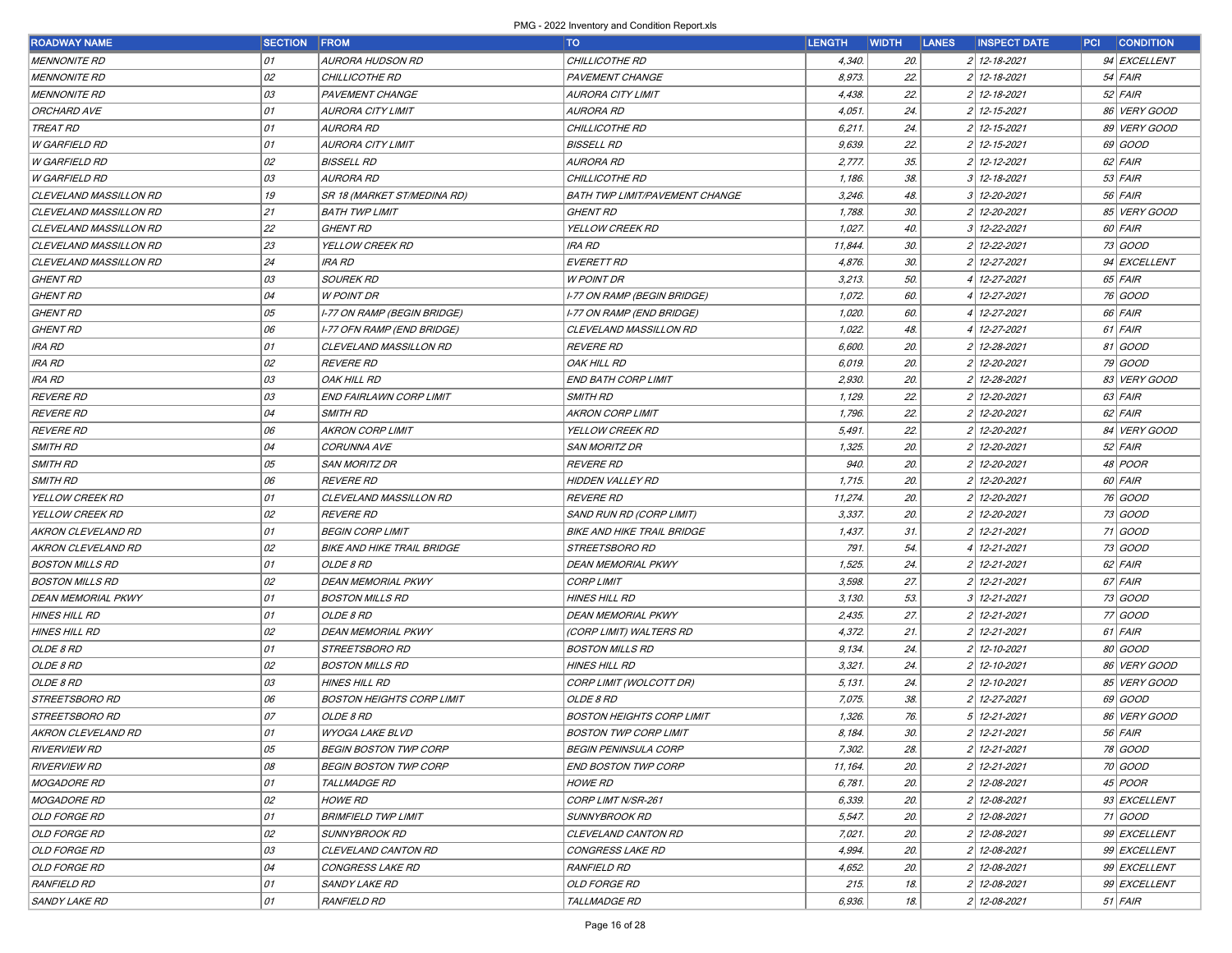| 02<br>85 VERY GOOD<br><b>SANDY LAKE RD</b><br><b>TALLMADGE RD</b><br>CORP LIMIT/PAVEMENT CHANGE<br>9,709.<br>20.<br>2 12-08-2021                                         |              |
|--------------------------------------------------------------------------------------------------------------------------------------------------------------------------|--------------|
|                                                                                                                                                                          |              |
| 07<br><b>END DIVIDE</b><br><b>SUMMIT ST</b><br>3,035.<br>30.<br>2 12-28-2021<br>SR-261                                                                                   | 85 VERY GOOD |
| 35.<br>06EB<br><b>WATER ST</b><br><b>END DIVIDE</b><br>2 12-28-2021<br>SR-261<br>6,600.                                                                                  | 88 VERY GOOD |
| 35.<br>SR-261<br><i>06WB</i><br><b>SUMMIT ST</b><br><b>WATER ST</b><br>6,652.<br>2 12-28-2021                                                                            | 86 VERY GOOD |
| TALLMADGE RD<br>03<br>30.<br>2 12-27-2021<br>$62$ FAIR<br><b>BRIMFIELD TWP LIMIT</b><br><b>WIDTH CHANGE W OF CASCADES BLVD</b><br>1,079.                                 |              |
| 04<br>60.<br>TALLMADGE RD<br>WIDTH CHANGE W OF CASCADES BLVD<br><b>WIDTH CHANGE E OF I-76 EB RAMPS</b><br>3,590.<br>5 12-27-2021                                         | 88 VERY GOOD |
| TALLMADGE RD<br>05<br>342.<br>35.<br>2 12-27-2021<br>96 EXCELLENT<br><b>WIDTH CHANGE E OF I-76 EB RAMPS</b><br><b>SUNNYBROOK RD</b>                                      |              |
| 06<br>TALLMADGE RD<br>20.<br>2 12-27-2021<br>61 FAIR<br><b>SUNNYBROOK RD</b><br>CLEVELAND CANTON RD<br>7,163.                                                            |              |
| 07<br>34.<br>70 GOOD<br>TALLMADGE RD<br>CLEVELAND CANTON RD<br><b>SANDY LAKE RD</b><br>7,973.<br>2 12-27-2021                                                            |              |
| 08<br>4,352.<br>24.<br>2 12-27-2021<br>$63$ FAIR<br>TALLMADGE RD<br><b>SANDY LAKE RD</b><br><b>ROOTSTOWN TWP LIMIT</b>                                                   |              |
| 02<br>20.<br><b>NEWTON FALLS RD</b><br><b>RAVENNA TWP LIMIT</b><br><b>ROCKSPRING RD</b><br>12,425.<br>2 12-18-2021                                                       | 91 VERY GOOD |
| <b>ROCKSPRING RD</b><br>03<br>20.<br>2 12-27-2021<br>65 FAIR<br>CORP LIMIT N<br><b>RAVENNA WARREN RD</b><br>7, 129.                                                      |              |
| 01<br>2,287.<br>30.<br>2 09-27-2021<br>$61$ FAIR<br>2ND ST<br><b>FRONT ST</b><br><b>CHESTNUT BLVD</b>                                                                    |              |
| 02<br>35.<br>2 09-27-2021<br>40 <i>POOR</i><br>2ND ST<br>CHESTNUT BLVD<br><b>BROAD BLVD</b><br>2,158.                                                                    |              |
| 03<br>886.<br>52.<br>93 EXCELLENT<br>2ND ST<br><b>BROAD BLVD</b><br>PORTAGE TRAIL<br>5 09-26-2021                                                                        |              |
| 04<br>52.<br>2ND ST<br>PORTAGE TRAIL<br>OAKWOOD DR<br>1,118.<br>4 09-26-2021                                                                                             | 90 VERY GOOD |
| 05<br>OAKWOOD DR<br><b>NORTHLAND ST</b><br>3 09-26-2021<br>2ND ST<br>1,896.<br>40.                                                                                       | 85 VERY GOOD |
| 06<br>30.<br>2 09-27-2021<br>93 EXCELLENT<br>2ND ST<br><b>NORTHLAND ST</b><br><b>FRONT ST</b><br>1,497.                                                                  |              |
| 01<br>30.<br>2 09-27-2021<br>81 GOOD<br>4TH ST<br>CHESTNUT BLVD<br><b>BROAD BLVD</b><br>1,933.                                                                           |              |
| 02<br>867.<br>30.<br>2 09-27-2021<br>26 VERY POOR<br>4TH ST<br><b>BROAD BLVD</b><br>PORTAGE TRAIL                                                                        |              |
| 03<br>30.<br>60 FAIR<br>4TH ST<br>PORTAGE TRAIL<br>OAKWOOD AVE<br>1,494<br>2 09-27-2021                                                                                  |              |
| AKRON CLEVELAND RD<br>01<br><b>QUICK RD</b><br><b>SEASONS RD</b><br>25.<br>2 12-22-2021<br>58 FAIR<br>7, 103.                                                            |              |
| 02<br><b>SEASONS RD</b><br>573.<br>30.<br>2 12-22-2021<br>$61$ FAIR<br><b>AKRON CLEVELAND RD</b><br><b>WYOGA LAKE RD</b>                                                 |              |
| 28.<br>$55$ FAIR<br><b>AKRON PENINSULA RD</b><br>02<br>PAVEMENT CHANGE (CORP LIMIT)<br><b>BEGIN AKRON CORP LIMIT (PAVEMENT CH</b><br>3,303.<br>2 12-22-2021              |              |
| 04<br>28.<br>$55$ FAIR<br><b>AKRON PENINSULA RD</b><br><b>BEGIN CUYAHOGA CORP LIMIT (FRIESS)</b><br><b>BEGIN AKRON CORP LIMIT (PAVEMENT CH</b><br>1,063.<br>2 12-21-2021 |              |
| 06<br><b>IRA RD</b><br>28.<br>49 <i>POOR</i><br><b>AKRON PENINSULA RD</b><br>STEELS CORNERS RD<br>5,260.<br>2 12-21-2021                                                 |              |
| <b>BAILEY RD</b><br>01<br><b>HOWE RD</b><br><b>SCHOOL AVE</b><br>26.<br>2 12-22-2021<br>62 FAIR<br>6,492.                                                                |              |
| 02<br><b>BAILEY RD</b><br><b>SCHOOL AVE</b><br>26.<br>2 09-30-2021<br>48 POOR<br><i>MUNROE FALLS AVE</i><br>1,652.                                                       |              |
| 03<br>42.<br>98 EXCELLENT<br><b>BAILEY RD</b><br><b>MUNROE FALLS AVE</b><br>GAYLORD GROVE RD<br>1,951<br>4 09-30-2021                                                    |              |
| 04<br>26.<br>70 GOOD<br><b>BAILEY RD</b><br><b>FRONT ST</b><br><b>GRAHAM RD</b><br>7,465.<br>2 09-30-2021                                                                |              |
| 01<br>25.<br>40 <i>POOR</i><br><b>BATH RD</b><br>YELLOW CREEK RD<br><b>RIVERVIEW RD</b><br>1,670.<br>2 12-21-2021                                                        |              |
| 04<br><b>BEGIN CUYAHOGA CORP LIMIT</b><br><b>NORTHAMPTON RD</b><br>28.<br>2 09-28-2021<br>36 <i>POOR</i><br><b>BATH RD</b><br>6,266.                                     |              |
| <b>BATH RD</b><br>05<br><b>NORTHAMPTON RD</b><br>26.<br>2 12-22-2021<br>77 GOOD<br><b>HIGH HAMPTON TRL</b><br>5,670.                                                     |              |
| 07<br>718.<br>35.<br><b>BATH RD</b><br><b>BEGIN CUYAHOGA FALLS CORP LIMIT</b><br><i><b>STATE RD</b></i><br>3 12-22-2021                                                  | 82 VERY GOOD |
| 08<br>4,952.<br>35.<br>60 FAIR<br><b>BATH RD</b><br><i>STATE RD</i><br><b>GRAHAM RD</b><br>3 09-26-2021                                                                  |              |
| 03<br><b>FRONT ST</b><br>SR-8 ON-RAMP<br>100.<br>$52$ FAIR<br><b>BROAD BLVD</b><br>394.<br>5 12-22-2021                                                                  |              |
| 04<br>SR-8 ON-RAMP<br>NEWBERRY ST<br>723.<br>76 GOOD<br><b>BROAD BLVD</b><br>58.<br>4 12-22-2021                                                                         |              |
| 4TH ST<br>22.<br>60 FAIR<br><b>BROAD BLVD</b><br>01EB<br><i>STATE RD</i><br>5,805.<br>2 12-21-2021                                                                       |              |
| $57$ FAIR<br>22.<br><b>BROAD BLVD</b><br>01WB<br>4TH ST<br><i>STATE RD</i><br>5,805.<br>2 12-21-2021                                                                     |              |
| 02EB<br>4TH ST<br><b>FRONT ST</b><br>1,188.<br>24.<br>49 <i>POOR</i><br><b>BROAD BLVD</b><br>2 12-22-2021                                                                |              |
| 49 POOR<br><b>FRONT ST</b><br>4TH ST<br><b>BROAD BLVD</b><br>02WB<br>2 12-22-2021<br>1,188.<br>24.                                                                       |              |
| <b>BEGIN CUYAHOGA CORP LIMIT</b><br>2ND ST<br>4 12-22-2021<br>$58$ FAIR<br><i>FRONT ST</i><br>02<br>1,866.<br>46.                                                        |              |
| <b>FRONT ST</b><br>03<br>CHESTNUT BLVD<br>2 12-22-2021<br>36 <i>POOR</i><br>2ND ST<br>2,265.<br>34.                                                                      |              |
| 04<br>52.<br>2 12-22-2021<br><i>FRONT ST</i><br>CHESTNUT BLVD<br><b>BROAD BLVD</b><br>2,262.                                                                             | 83 VERY GOOD |
| 05<br>PORTAGE TRL<br>900.<br>30.<br><b>FRONT ST</b><br><b>BROAD BLVD</b><br>2 12-19-2021                                                                                 | 85 VERY GOOD |
| 06<br>PORTAGE TRL<br>OAKWOOD DR<br>925.<br>30.<br>81 GOOD<br><i>FRONT ST</i><br>2 12-19-2021                                                                             |              |
| 79 GOOD<br><b>FRONT ST</b><br>07<br>OAKWOOD DR<br>2ND ST MERGE<br>3, 179.<br>40.<br>$3 12 - 19 - 2021$                                                                   |              |
| 08<br>2ND ST MERGE<br><b>BAILEY RD</b><br>62.<br>$5$ 12-19-2021<br>75 GOOD<br><b>FRONT ST</b><br>271.                                                                    |              |
| 60 FAIR<br><i>FRONT ST</i><br>09<br><i>BAILEY RD</i><br><b>HUDSON DR</b><br>498.<br>73.<br>$6$ 12-19-2021                                                                |              |
| <b>HUDSON DR</b><br>OAK PARK BLVD (CORP LIMIT)<br>$5$ 12-19-2021<br>58 FAIR<br><i>FRONT ST</i><br>10<br>1,451.<br>61.                                                    |              |
| $60$ FAIR<br><b>GRAHAM RD</b><br>01<br><i>STATE RD</i><br><b>BATH RD</b><br>4 09-27-2021<br>5,254.<br>46.                                                                |              |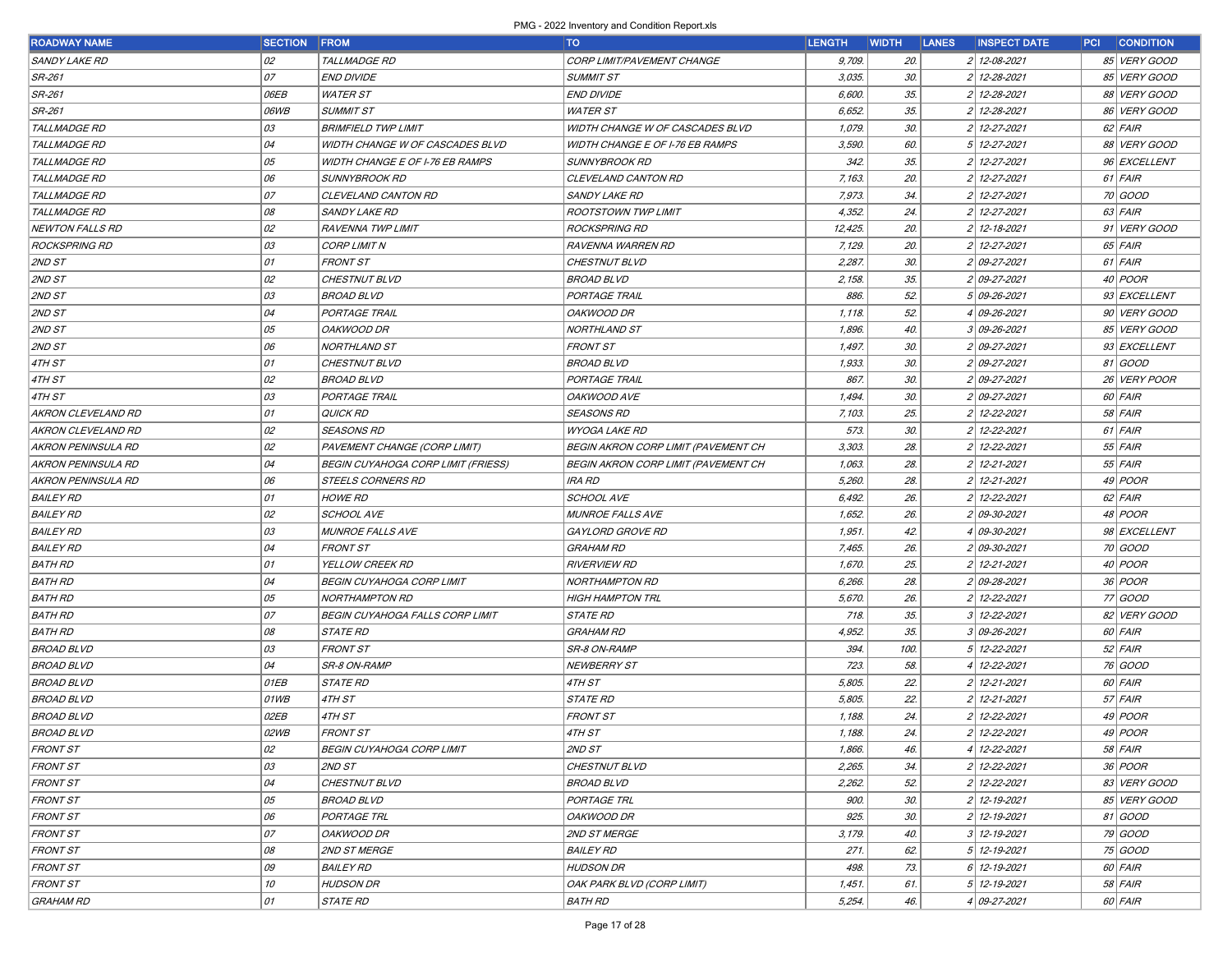| <b>ROADWAY NAME</b>       | <b>SECTION</b> | <b>FROM</b>                               | <b>TO</b>                            | <b>LENGTH</b> | <b>WIDTH</b> | <b>LANES</b> | <b>INSPECT DATE</b> | <b>PCI CONDITION</b> |
|---------------------------|----------------|-------------------------------------------|--------------------------------------|---------------|--------------|--------------|---------------------|----------------------|
| <b>GRAHAM RD</b>          | 02             | <b>BATH RD</b>                            | OAKWOOD DR                           | 967.          | 49.          |              | 4 09-27-2021        | 79 GOOD              |
| <b>GRAHAM RD</b>          | 03             | OAKWOOD DR                                | <b>BAILEY RD</b>                     | 2,043.        | 50.          |              | 5 09-27-2021        | 77 GOOD              |
| <b>GRAHAM RD</b>          | 04             | <b>BAILEY RD</b>                          | <b>HUDSON DR</b>                     | 1,738.        | 57.          |              | 5 09-27-2021        | 77 GOOD              |
| <b>GRAHAM RD</b>          | 05             | <b>HUDSON DR</b>                          | <b>BEGIN SILVER LAKE CORP</b>        | 610.          | 64.          |              | 6 09-27-2021        | 68 GOOD              |
| <b>GRAHAM RD</b>          | 06             | <b>PAVEMENT CHANGE</b>                    | SILVER LAKE CORP LIMIT               | 1,734.        | 64.          |              | 4 01-03-2022        | 85 VERY GOOD         |
| <b>HIGH ST</b>            | 01             | <b>SCHOOL AVE</b>                         | PORTAGE TRL                          | 150.          | 30.          |              | 2 09-30-2021        | 67 FAIR              |
| <b>HOWE AVE</b>           | 02             | <b>MAIN ST</b>                            | <b>BUCHHOLZER BLVD</b>               | 3,634.        | 54.          |              | 5 01-04-2022        | 92 EXCELLENT         |
| <b>HOWE AVE</b>           | 03             | <b>BUCHHOLZER BLVD</b>                    | <b>BAILEY RD</b>                     | 1,560.        | 58.          |              | 5 01-04-2022        | $62$ FAIR            |
| <b>HOWE AVE</b>           | 04             | <b>BAILEY RD</b>                          | <b>BEGIN TALLMADGE CORP LIMIT</b>    | 3,491.        | 48.          |              | 4 01-04-2022        | 65 FAIR              |
| <b>HOWE AVE</b>           | 01EB           | <b>BEGIN DIVIDE (CUYAHOGA FALLS AVE)</b>  | <b>MAIN ST</b>                       | 1,420.        | 24.          |              | 2 01-03-2022        | 67 FAIR              |
| <b>HOWE AVE</b>           | 01WB           | <b>MAIN ST</b>                            | END DIVIDE (CUYAHOGA FALLS AVE)      | 1,420.        | 24.          |              | 2 01-03-2022        | 67 FAIR              |
| <b>HUDSON RD</b>          | 01             | GAYLORD GROVE RD                          | <b>FRONT ST</b>                      | 584.          | 60.          |              | 5 12-10-2021        | 93 EXCELLENT         |
| <b>HUDSON RD</b>          | 02             | <b>FRONT ST</b>                           | <b>ASHLAND AVE</b>                   | 1,371.        | 42.          |              | 4 12-10-2021        | 45 <i>POOR</i>       |
| <b>HUDSON RD</b>          | 03             | <b>ASHLAND AVE</b>                        | <b>NOTRE DAME AVE</b>                | 1,543.        | 42.          |              | 4 12-10-2021        | 47 <i>POOR</i>       |
| <b>HUDSON RD</b>          | 04             | <b>NOTRE DAME AVE</b>                     | 600'S OF GRAHAM RD                   | 2,901.        | 25.          |              | 2 12-10-2021        | 72 GOOD              |
| <b>HUDSON RD</b>          | 05             | <b>600' S OF GRAHAM RD</b>                | <b>GRAHAM RD</b>                     | 593.          | 42.          |              | 4 12-10-2021        | 72 GOOD              |
| IRA RD                    | 04             | <b>BEGIN CUYAHOGA CORP LIMIT</b>          | <b>RIVERVIEW RD</b>                  | 1,183.        | 22.          |              | 2 12-21-2021        | 38 <i>POOR</i>       |
| IRA RD                    | 05             | <b>RIVERVIEW RD</b>                       | <b>AKRON PENINSULA RD</b>            | 1,384.        | 22.          |              | 2 12-21-2021        | 32 VERY POOR         |
| <b>MAIN ST</b>            | 01             | <b>BEGIN CUYAHOGA CORP LIMIT</b>          | <b>HOWE AVE</b>                      | 703.          | 62.          |              | 5 12-22-2021        | 83 VERY GOOD         |
| <b>MAIN ST</b>            | 02             | <b>HOWE AVE</b>                           | <b>NEWBERRY ST</b>                   | 2,361.        | 45.          |              | 4 12-22-2021        | 96 EXCELLENT         |
| <b>MUNROE FALLS AVE</b>   | 01             | <b>TALLMADGE RD</b>                       | PORTAGE TRAIL                        | 1, 175.       | 44.          |              | 4 12-19-2021        | $56$ FAIR            |
| <b>MUNROE FALLS AVE</b>   | 02             | <b>PORTAGE TRAIL</b>                      | <b>BAILEY RD</b>                     | 3,606.        | 26.          |              | 2 12-19-2021        | 93 EXCELLENT         |
| <b>MUNROE FALLS AVE</b>   | 03             | <b>BAILEY RD</b>                          | <b>BEGIN MUNROE FALLS CORP LIMIT</b> | 5,251.        | 25.          |              | 2 12-21-2021        | $59$ FAIR            |
| NEWBERRY ST               | 01             | <b>MAIN ST</b>                            | <b>TAYLOR AVE</b>                    | 686.          | 44.          |              | 4 12-22-2021        | 80 GOOD              |
| <b>NEWBERRY ST</b>        | 02             | <b>TAYLOR AVE</b>                         | TALLMADGE RD                         | 2,271         | 26.          |              | 2 12-22-2021        | 69 GOOD              |
| <b>NORTHAMPTON ST</b>     | 01             | <b>BEGIN CUYAHOGA CORP LIMIT</b>          | PORTAGE TRAIL                        | 1,306.        | 24.          |              | 2 09-30-2021        | 97 EXCELLENT         |
| <b>NORTHWEST AVE</b>      | 01             | <b>HOWE RD</b>                            | CORP LIMIT/PAVEMENT CHANGE           | 325.          | 35.          |              | 2 12-27-2021        | $43$ POOR            |
| OAKWOOD DR                | 01             | <b>FRONT ST</b>                           | 2ND ST                               | 409.          | 35.          |              | $3 09-27-2021$      | 92 EXCELLENT         |
| OAKWOOD DR                | 02             | 2ND ST                                    | 3RD ST                               | 384.          | 40.          |              | 2 09-27-2021        | 91 VERY GOOD         |
| <i>OAKWOOD DR</i>         | 03             | 3RD ST                                    | 4TH ST                               | 397.          | 30.          |              | 2 09-27-2021        | 96 EXCELLENT         |
| OAKWOOD DR                | 04             | 4TH ST                                    | ROOSEVELTAVE                         | 1,664.        | 27.          |              | 2 09-27-2021        | 96 EXCELLENT         |
| OAKWOOD DR                | 05             | <b>ROOSEVELT AVE</b>                      | LINCOLN AVE                          | 1,573.        | 27.          |              | 2 09-27-2021        | 88 VERY GOOD         |
| OAKWOOD DR                | 06             | <b>LINCOLN AVE</b>                        | <b>PIERCE AVE</b>                    | 1,223.        | 27.          |              | 2 09-27-2021        | 87 VERY GOOD         |
| OAKWOOD DR                | 07             | <b>PIERCE AVE</b>                         | <b>GRAHAM RD</b>                     | 2,961.        | 25.          |              | 2 09-27-2021        | 40 <i>POOR</i>       |
| PORTAGE TRAIL             | 02             | <b>END AKRON CORP LIMIT (AMBER HILLS)</b> | <b>BEGIN AKRON CORP LIMIT</b>        | 1,583.        | 28.          |              | 2 09-30-2021        | 19 FAILED            |
| PORTAGE TRAIL             | 04             | <b>NORTHAMPTON RD</b>                     | <i>STATE RD</i>                      | 6,211.        | 25.          |              | 2 09-30-2021        | $62$ FAIR            |
| PORTAGE TRAIL             | 05             | <b>STATE RD</b>                           | 4TH ST                               | 7,403.        | 44.          |              | 4 09-30-2021        | 67 FAIR              |
| PORTAGE TRAIL             | 06             | 4TH ST                                    | 2ND ST                               | 793.          | 42.          |              | 4 09-30-2021        | $52$ FAIR            |
| PORTAGE TRAIL             | 07             | 2ND ST                                    | NEWBERRY ST                          | 1,529.        | 48.          |              | 4 09-30-2021        | 95 EXCELLENT         |
| PORTAGE TRAIL             | 08             | <b>NEWBERRY ST</b>                        | <b>HIGH ST</b>                       | 1,583.        | 33.          |              | 2 09-30-2021        | $41$ POOR            |
| <b>RIVERVIEW RD</b>       | 03             | <b>BEGIN CUYAHOGA CORP LIMIT</b>          | <b>IRA RD</b>                        | 7,641.        | 32.          |              | 2 12-28-2021        | $64$ FAIR            |
| <b>RIVERVIEW RD</b>       | 04             | <b>IRA RD</b>                             | <b>BEGIN BOSTON TWP CORP</b>         | 8,463.        | 32.          |              | 2 12-21-2021        | $53$ FAIR            |
| <b>SACKETT AVE</b>        | 02             | <b>BEGIN CUYAHOGA CORP LIMIT</b>          | 26TH ST                              | 1,526.        | 25.          |              | 2 12-22-2021        | 93 EXCELLENT         |
| SACKETT AVE/CHESTNUT BLVD | 03             | <b>26TH ST</b>                            | <i>STATE RD</i>                      | 2,026.        | 24.          |              | 2 12-22-2021        | 72 GOOD              |
| SACKETT AVE/CHESTNUT BLVD | 04             | <i>STATE RD</i>                           | 4TH ST                               | 5,540.        | 32.          |              | 2 12-22-2021        | $54$ FAIR            |
| SACKETT AVE/CHESTNUT BLVD | 05             | 4TH ST                                    | 2ND ST                               | 558.          | 35.          |              | 2 12-22-2021        | 48 <i>POOR</i>       |
| SACKETT AVE/CHESTNUT BLVD | 06             | 2ND ST                                    | <b>FRONT ST</b>                      | 393.          | 32.          |              | 2 12-22-2021        | $35$ POOR            |
| <b>SCHOOL AVE</b>         | 01             | <b>HIGH ST</b>                            | <b>BAILEY RD</b>                     | 1,104.        | 27.          |              | 2 09-30-2021        | 73 GOOD              |
| <b>SEASONS RD</b>         | 01             | <b>STATE RD</b>                           | <b>WYOGA LAKE RD</b>                 | 390.          | 24.          |              | 2 09-30-2021        | $50$ FAIR            |
| <i>STATE RD</i>           | 01             | <b>BEGIN CUYAHOGA CORP LIMIT</b>          | CHESTNUT BLVD                        | 1,705.        | 56.          |              | 4 09-28-2021        | 70 GOOD              |
| <i>STATE RD</i>           | 02             | CHESTNUT BLVD                             | <b>BROAD BLVD</b>                    | 1,995.        | 45.          |              | 4 09-28-2021        | 74 GOOD              |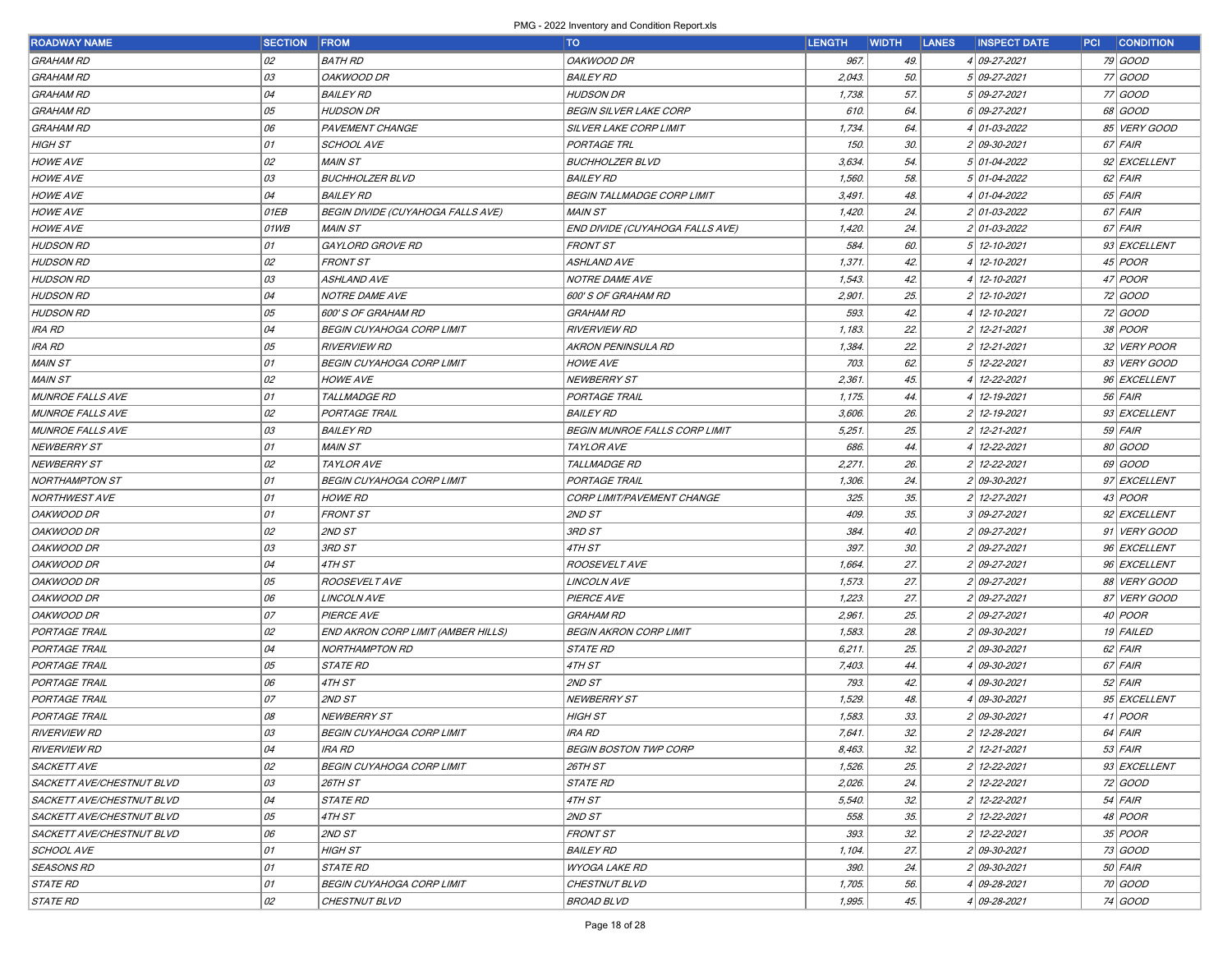| <b>ROADWAY NAME</b>       | <b>SECTION FROM</b> |                                  | <b>TO</b>                           | <b>LENGTH</b> | <b>WIDTH</b> | <b>LANES</b> | <b>INSPECT DATE</b> | <b>PCI CONDITION</b> |
|---------------------------|---------------------|----------------------------------|-------------------------------------|---------------|--------------|--------------|---------------------|----------------------|
| <i>STATE RD</i>           | 03                  | <b>BROAD BLVD</b>                | PORTAGE TRAIL                       | 5,047.        | 45.          |              | 4 09-28-2021        | 71 GOOD              |
| <i>STATE RD</i>           | 04                  | PORTAGE TRAIL                    | GRAHAM RD                           | 1,442.        | 60.          |              | 4 09-28-2021        | 72 GOOD              |
| <b>STATE RD</b>           | 05                  | <b>GRAHAM RD</b>                 | <b>BATH RD</b>                      | 2,447         | 46.          |              | 3 09-28-2021        | 74 GOOD              |
| <b>STATE RD</b>           | 06                  | <b>BATH RD</b>                   | STEELS CORNERS RD                   | 8,222.        | 46.          |              | 3 09-29-2021        | 70 GOOD              |
| <b>STATE RD</b>           | 07                  | STEELS CORNERS RD                | <b>QUICK RD</b>                     | 1,876.        | 46.          |              | 3 09-28-2021        | 76 GOOD              |
| STEELS CORNERS RD         | 01                  | AKRON PENINSULA RD               | O'NEIL RD                           | 7,342.        | 30.          |              | 3 09-29-2021        | 46 <i>POOR</i>       |
| STEELS CORNERS RD         | 02                  | O'NEIL RD                        | <b>NORTHAMPTON RD</b>               | 5,371         | 38.          |              | 3 09-29-2021        | 39 <i>POOR</i>       |
| STEELS CORNERS RD         | 03                  | <b>NORTHAMPTON RD</b>            | <b>STATE RD</b>                     | 7,602.        | 38.          |              | 2 09-29-2021        | 98 EXCELLENT         |
| STEELS CORNERS RD         | 04                  | <b>STATE RD</b>                  | <b>WYOGA LAKE RD</b>                | 3,934         | 32.          |              | 2 09-29-2021        | 81 GOOD              |
| STEELS CORNERS RD         | 05                  | <b>WYOGA LAKE RD</b>             | <b>BEGIN STOW CORP LIMIT</b>        | 1,313.        | 35.          |              | 2 09-28-2021        | 74 GOOD              |
| TALLMADGE RD              | 01                  | <b>NEWBERRY ST</b>               | PAVEMENT CHANGE                     | 5,862.        | 31.          |              | 2 12-27-2021        | 72 GOOD              |
| TALLMADGE RD              | 02                  | PAVEMENT CHANGE                  | <b>BAILEY RD</b>                    | 567           | 35.          |              | 2 01-03-2022        | 71 GOOD              |
| <b>WYOGA LAKE RD</b>      | 01                  | <b>GRAHAM RD</b>                 | STEELS CORNERS RD                   | 7,767.        | 28.          |              | 2 09-30-2021        | 60 FAIR              |
| <b>WYOGA LAKE RD</b>      | 02                  | STEELS CORNERS RD                | <b>SEASONS RD</b>                   | 7,990.        | 28.          |              | 2 09-30-2021        | 48 POOR              |
| <b>WYOGA LAKE RD</b>      | 03                  | <b>SEASONS RD</b>                | <i><b>STATE RD</b></i>              | 590.          | 29.          |              | 2 09-30-2021        | 46 <i>POOR</i>       |
| YELLOW CREEK RD           | 03                  | <b>SAND RUN RD</b>               | <b>BATH RD</b>                      | 1,723.        | 24.          |              | 2 12-28-2021        | 66 FAIR              |
| <b>WESTERN RESERVE RD</b> | 01                  | <b>HARTZELL RD</b>               | <b>DEERFIELD TWP LIMIT</b>          | 1,674.        | 18.          |              | 2 12-19-2021        | 28 VERY POOR         |
| <b>ROCKSPRING RD</b>      | 01                  | CLEVELAND EAST LIVERPOOL RD      | <b>TALLMADGE RD</b>                 | 616.          | 20.          |              | 2 12-27-2021        | $52$ FAIR            |
| <b>ROCKSPRING RD</b>      | 02                  | <b>TALLMADGE RD</b>              | <b>CORP LIMIT</b>                   | 12,507.       | 20.          |              | 2 12-27-2021        | 64 FAIR              |
| TALLMADGE RD              | 12                  | INDUSTRY RD/EDINBURG TWP LIMIT   | <i>LIMAVILLE SOUTH RD</i>           | 13, 183.      | 20.          |              | 2 12-27-2021        | 56 FAIR              |
| TALLMADGE RD              | 13                  | <b>LIMAVILLE SOUTH RD</b>        | ALLIANCE RD/PALMYRA TWP LIMIT       | 13,094        | 20.          |              | 2 12-27-2021        | $57$ FAIR            |
| <b>BRADY LAKE RD</b>      | 01                  | <b>KENT CITY LIMITS</b>          | <b>RAVENNA RD</b>                   | 9,043.        | 20.          |              | 2 12-14-2021        | 65 FAIR              |
| <b>BRADY LAKE RD</b>      | 02                  | <b>RAVENNA RD</b>                | <b>FRANKLIN TWP LIMITS</b>          | 2,255.        | 20.          |              | 2 12-19-2021        | $59$ FAIR            |
| CLEVELAND CANTON RD       | 01                  | <b>KENT CITY LIMITS</b>          | <b>DIAGONAL RD</b>                  | 3,906.        | 24.          |              | 2 12-22-2021        | 67 FAIR              |
| CLEVELAND CANTON RD       | 02                  | <b>DIAGONAL RD</b>               | <b>RAVENNA RD</b>                   | 1,589.        | 24.          |              | 2 12-22-2021        | 68 GOOD              |
| CLEVELAND CANTON RD       | 03                  | <b>RAVENNA RD</b>                | <b>RAVENNA RD</b>                   | 559.          | 35.          |              | 2 12-22-2021        | 68 GOOD              |
| CLEVELAND CANTON RD       | 04                  | <b>RAVENNA RD</b>                | FRANKLIN TWP LIMITS (NEAR NORTH BL) | 6,486.        | 24.          |              | 2 12-22-2021        | 65 FAIR              |
| DIAGONAL RD               | 01                  | CLEVELAND CANTON RD              | <b>RAVENNA RD</b>                   | 1,296.        | 16.          |              | 2 12-19-2021        | 74 GOOD              |
| DIAGONAL RD               | 02                  | <b>RAVENNA RD</b>                | LAKE ROYALE BLVD (CORP LIMIT)       | 8,570.        | 20.          |              | 2 12-19-2021        | 91 VERY GOOD         |
| <b>HORNING RD</b>         | 02                  | <b>KENT CITY LIMITS</b>          | <b>SUMMIT ST</b>                    | 5,682.        | 18.          |              | 2 09-23-2021        | 63 FAIR              |
| <b>HUDSON RD</b>          | 02                  | KENT CITY LIMITS/PAVEMENT CHANGE | <b>RAVENNA RD</b>                   | 11,709.       | 18.          |              | 2 12-22-2021        | 66 FAIR              |
| <b>RAVENNA RD</b>         | 05                  | FRANKLIN TWP LIMITS              | <b>HUDSON RD</b>                    | 947.          | 20.          |              | 2 12-11-2021        | 74 GOOD              |
| <b>RAVENNA RD</b>         | 06                  | <b>HUDSON RD</b>                 | CLEVELAND CANTON RD                 | 7,424.        | 20.          |              | 2 12-11-2021        | 65 FAIR              |
| <b>RAVENNA RD</b>         | 07                  | CLEVELAND CANTON RD              | <b>DIAGONAL RD</b>                  | 1,386.        | 20.          |              | 2 12-22-2021        | 86 VERY GOOD         |
| <b>RAVENNA RD</b>         | 08                  | DIAGONAL RD                      | <b>BRADY LAKE RD</b>                | 12, 130.      | 20.          |              | 2 12-21-2021        | 88 VERY GOOD         |
| SR-261                    | 08                  | <b>SUMMIT ST</b>                 | SR-59                               | 6,296.        | 34.          |              | 2 09-23-2021        | $53$ FAIR            |
| <i>SR-59</i>              | <i>01EB</i>         | FRANKLIN TWP LIMITS              | SR-261                              | 2,284         | 32.          |              | 2 09-23-2021        | 80 GOOD              |
| <i>SR-59</i>              | 01WB                | SR-261                           | <b>FRANKLIN TWP LIMITS</b>          | 2,284         | 32.          |              | 2 09-23-2021        | 83 VERY GOOD         |
| <b>SUMMIT ST</b>          | 11                  | <b>KENT CITY LIMITS</b>          | <b>HORNING RD</b>                   | 2,431         | 35.          |              | 2 09-23-2021        | 68 GOOD              |
| <b>SUMMIT ST</b>          | 12                  | <b>HORNING RD</b>                | SR-261                              | 363.          | 35.          |              | 2 09-23-2021        | 68 GOOD              |
| <b>SUMMIT ST</b>          | 13                  | $SR-261$                         | ROUND-A-BOUT                        | 4,269.        | 30.          |              | 2 09-23-2021        | 69 GOOD              |
| <b>SUMMIT ST</b>          | 14                  | POWDER MILL RD (R-A-B)           | FRANKLIN TWP LIMITS                 | 1,413.        | 24.          |              | 2 09-23-2021        | 67 FAIR              |
| <b>CENTER ST</b>          | 01                  | <b>MAIN ST</b>                   | <b>FREEDOM ST</b>                   | 231.          | 40.          |              | $2$ 12-11-2021      | 86 VERY GOOD         |
| MAIN ST                   | 01                  | <b>NORTH ST</b>                  | <b>CENTER ST</b>                    | 592.          | 56.          |              | 2 01-03-2022        | 91 VERY GOOD         |
| NORTH ST                  | 01                  | $\overline{STATEST}$             | GARRETTSVILLE VILLAGE LIMIT         | 3,284.        | 28.          |              | 2 12-18-2021        | $57$ FAIR            |
| SOUTH ST                  | 01                  | GARRETTSVILLE VILLAGE LIMIT      | <i>STATE ST</i>                     | 5,321.        | 22.          |              | 2 12-18-2021        | 72 GOOD              |
| <i>STATE ST</i>           | 01                  | GARRETTSVILLE VILLAGE LIMIT      | NORTH ST                            | 3,362.        | 28.          |              | 2 12-11-2021        | 99 EXCELLENT         |
| <b>WINDHAM ST</b>         | 01                  | <b>FREEDOM ST</b>                | GARRETTSVILLE VILLAGE LIMIT         | 5,462.        | 24.          |              | 2 12-18-2021        | 94 EXCELLENT         |
| <b>GARFIELD RD</b>        | 01                  | HIRAM VILLAGE LIMITS             | <b>WAKEFIELD RD</b>                 | 2,345.        | 28.          |              | 2 12-18-2021        | 39 <i>POOR</i>       |
| GARFIELD RD               | 02                  | <b>WAKEFIELD RD</b>              | <b>HIRAM VILLAGE LIMITS</b>         | 2,882.        | 32.          |              | 2 12-19-2021        | 82 VERY GOOD         |
| <b>WAKEFIELD RD</b>       | 01                  | <b>HIRAM VILLAGE LIMITS</b>      | <i>GARFIELD RD</i>                  | 2,486.        | 26.          |              | 2 12-19-2021        | $61$ FAIR            |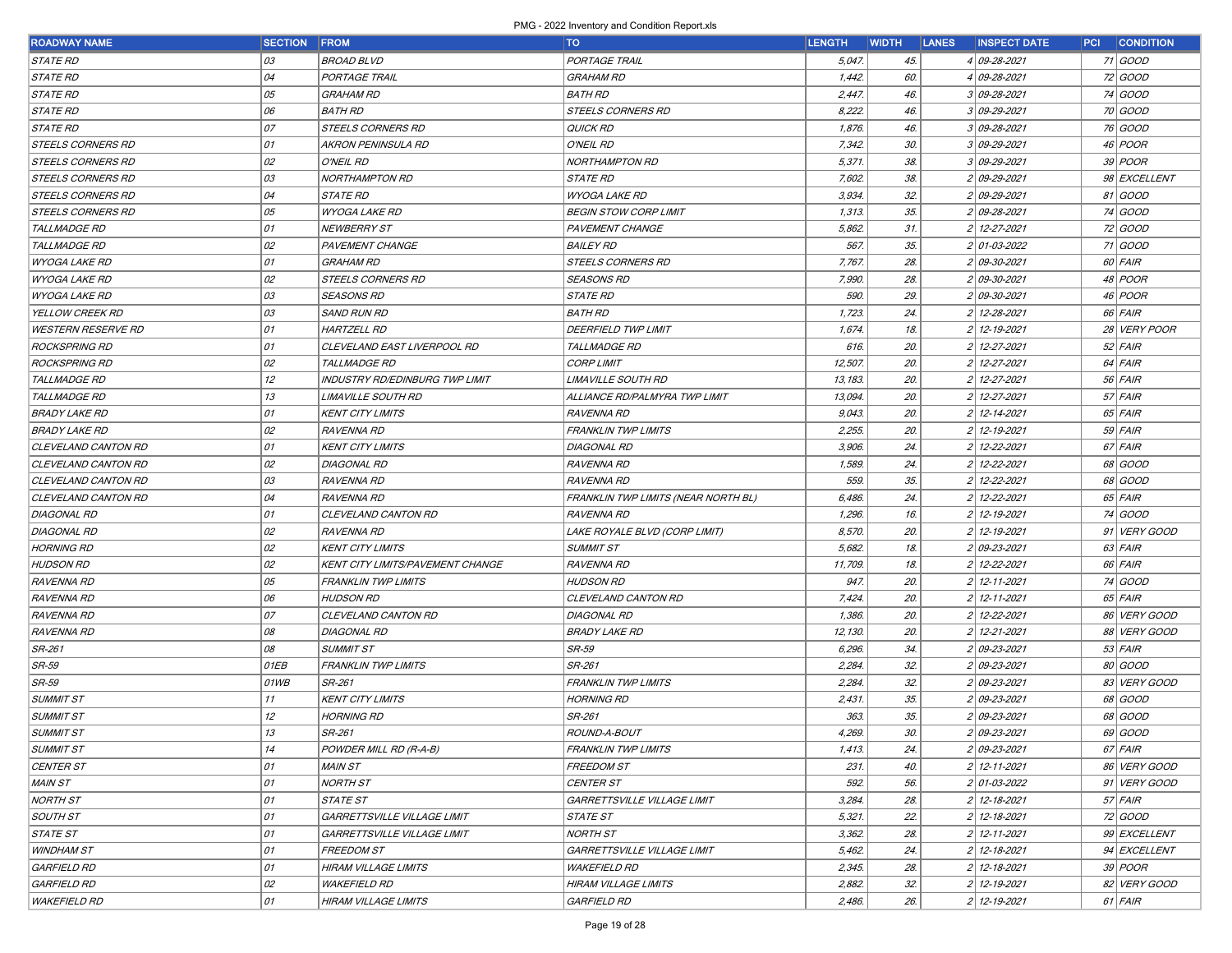| <b>ROADWAY NAME</b>     | <b>SECTION</b> | <b>FROM</b>                          | TO                          | <b>LENGTH</b> | <b>WIDTH</b> | <b>LANES</b> | <b>INSPECT DATE</b> | <b>CONDITION</b><br> PCI |
|-------------------------|----------------|--------------------------------------|-----------------------------|---------------|--------------|--------------|---------------------|--------------------------|
| <b>WAKEFIELD RD</b>     | 02             | <b>GARFIELD RD</b>                   | <b>HIRAM VILLAGE LIMITS</b> | 2,443.        | 18.          |              | 2 12-19-2021        | 70 GOOD                  |
| AURORA ST               | 01             | <b>DARROW RD</b>                     | <b>HAYDEN PKWY</b>          | 5,064.        | 27.          |              | 2 12-19-2021        | 70 GOOD                  |
| <b>BARLOW RD</b>        | 01             | <b>HUDSON INDUSTRIAL PKWY</b>        | <b>STOW RD</b>              | 5,333.        | 42.          |              | 3 09-29-2021        | $63$ FAIR                |
| <b>BOSTON MILLS RD</b>  | 03             | <b>CORP LIMIT</b>                    | STREETSBORO ST              | 11,774.       | 21.          |              | 2 12-20-2021        | 70 GOOD                  |
| C-132A/MIDDLETON RD EXT | 01             | <b>RAVENNA RD</b>                    | <b>MIDDLETON RD</b>         | 590.          | 22.          |              | 2 12-11-2021        | 47 <i>POOR</i>           |
| <b>DARROW RD</b>        | 13             | <b>NORTON RD</b>                     | <b>GEORGETOWN RD</b>        | 1,980.        | 60.          |              | 5 12-19-2021        | $61$ FAIR                |
| <b>DARROW RD</b>        | 15             | <b>HUDSON DR</b>                     | STREETSBORO ST              | 7,180.        | 38.          |              | 2 12-21-2021        | 71 GOOD                  |
| <b>DARROW RD</b>        | 16             | STREETSBORO ST                       | <b>VALLEY VIEW RD</b>       | 5,861.        | 34.          |              | 2 12-20-2021        | 73 GOOD                  |
| <b>DARROW RD</b>        | 17             | <b>VALLEY VIEW RD</b>                | <b>MIDDLETON RD</b>         | 4,917.        | 34.          |              | 2 12-20-2021        | 99 EXCELLENT             |
| <b>DARROW RD</b>        | 18             | <b>MIDDLETON RD</b>                  | CORP LIMIT (FAIRWAY BLVD)   | 2,678.        | 34.          |              | 2 12-19-2021        | 61 FAIR                  |
| <b>DARROW RD</b>        | 14NB           | <b>GEORGETOWN RD</b>                 | <b>HUDSON DR</b>            | 4,361.        | 30.          |              | 2 12-20-2021        | 58 FAIR                  |
| <b>DARROW RD</b>        | 14SB           | <b>HUDSON DR</b>                     | <b>GEORGETOWN RD</b>        | 4,355.        | 30.          |              | 2 12-20-2021        | $61$ FAIR                |
| HINES HILL RD           | 03             | (CORP LIMIT) WALTERS RD              | <i>VALLEY VIEW RD</i>       | 9,715.        | 20.          |              | 2 12-21-2021        | $63$ FAIR                |
| <b>HUDSON AURORA RD</b> | 01             | <b>HAYDEN PKWY</b>                   | <b>STOW RD</b>              | 5,650.        | 30.          |              | 2 12-19-2021        | 90 VERY GOOD             |
| <b>HUDSON AURORA RD</b> | 02             | <b>STOW RD</b>                       | <b>HUDSON CORP LIMIT</b>    | 5,491         | 24.          |              | 2 12-19-2021        | 88 VERY GOOD             |
| <b>HUDSON RD</b>        | 10             | <b>NORTON RD</b>                     | <b>TEREX RD</b>             | 6, 125.       | 24.          |              | 2 12-17-2021        | 74 GOOD                  |
| <b>MIDDLETON RD</b>     | 01             | <b>VALLEY VIEW RD</b>                | <b>DARROW RD</b>            | 6,389.        | 24.          |              | 2 12-19-2021        | 96 EXCELLENT             |
| <b>MIDDLETON RD</b>     | 02             | <b>DARROW RD</b>                     | <b>STOW RD</b>              | 8,078.        | 22.          |              | 2 12-20-2021        | 97 EXCELLENT             |
| <b>MIDDLETON RD</b>     | 03             | STOW RD                              | <b>RAVENNA RD</b>           | 4,840.        | 22.          |              | 2 12-20-2021        | 80 GOOD                  |
| <b>NORTON RD</b>        | 01             | <b>HUDSON DR</b>                     | <b>DARROW RD</b>            | 3,867.        | 22.          |              | 2 09-30-2021        | 86 VERY GOOD             |
| <b>NORTON RD</b>        | 02             | <b>DARROW RD</b>                     | <b>STOW RD</b>              | 8,017.        | 22.          |              | 2 09-30-2021        | 73 GOOD                  |
| <b>RAVENNA RD</b>       | 08             | <b>HUDSON CORP LIMIT (SPRUCE LN)</b> | <b>MIDDLETON RD</b>         | 3,647.        | 27.          |              | 2 01-03-2022        | $53$ FAIR                |
| <b>RAVENNA ST</b>       | 01             | <b>DARROW RD</b>                     | STOW RD                     | 9,451.        | 24.          |              | 2 12-17-2021        | 95 EXCELLENT             |
| <b>RAVENNA ST</b>       | 02             | <b>STOW RD</b>                       | STONE RD (CORP LIMIT)       | 6,494.        | 24.          |              | 2 12-18-2021        | 80 GOOD                  |
| <b>SEASONS RD</b>       | 02             | <b>WYOGA LAKE RD</b>                 | <b>ALLEN RD</b>             | 6,161         | 30.          |              | 2 09-30-2021        | $52$ FAIR                |
| <b>SEASONS RD</b>       | 03             | <b>ALLEN RD</b>                      | <b>HUDSON DR</b>            | 4,880.        | 32.          |              | 2 09-30-2021        | 65 FAIR                  |
| STOW RD                 | 05             | <b>NORTON RD</b>                     | <b>BARLOW RD</b>            | 2,352.        | 32.          |              | 2 12-18-2021        | 80 GOOD                  |
| <b>STOW RD</b>          | 06             | <b>BARLOW RD</b>                     | <b>RAVENNA ST</b>           | 5,913.        | 32.          |              | 2 12-18-2021        | 78 GOOD                  |
| <i>STOW RD</i>          | 07             | <b>RAVENNA ST</b>                    | STREETSBORO ST              | 5,187.        | 32.          |              | 2 12-18-2021        | 74 GOOD                  |
| <i>STOW RD</i>          | 08             | STREETSBORO ST                       | <b>HUDSON AURORA RD</b>     | 7,762.        | 32.          |              | 2 12-18-2021        | 92 EXCELLENT             |
| STOW RD                 | 09             | <b>HUDSON AURORA RD</b>              | <b>MIDDLETON RD</b>         | 3, 115.       | 32.          |              | 2 12-18-2021        | 93 EXCELLENT             |
| STREETSBORO RD          | 08             | <b>HUDSON CORP LIMIT</b>             | <b>TEREX RD</b>             | 628.          | 66.          |              | 5 12-18-2021        | 99 EXCELLENT             |
| STREETSBORO RD          | 09             | <i>TEREX RD</i>                      | <b>BOSTON MILLS RD</b>      | 10,243.       | 38.          |              | 2 12-18-2021        | 75 GOOD                  |
| STREETSBORO RD          | 10             | <b>BOSTON MILLS RD</b>               | <b>MILFORD DR</b>           | 1,465.        | 48.          |              | 4 12-19-2021        | 82 VERY GOOD             |
| STREETSBORO RD          | 11             | <b>MILFORD DR</b>                    | SR 91 (DARROW RD)           | 1,422.        | 35.          |              | $3 12 - 19 - 2021$  | 84 VERY GOOD             |
| STREETSBORO RD          | 12             | SR 91 (DARROW RD)                    | STOW RD                     | 8,026.        | 35.          |              | 2 12-19-2021        | 75 GOOD                  |
| STREETSBORO RD          | 13             | <b>STOW RD</b>                       | CORP LIMIT (STONE RD)       | 5,214.        | 35.          |              | 2 12-19-2021        | 80 GOOD                  |
| <i>TEREX RD</i>         | 01             | STREETSBORO ST                       | <b>BARLOW RD</b>            | 7,286.        | 32.          |              | 2 12-19-2021        | $51$ FAIR                |
| <i>TEREX RD</i>         | 02             | <b>BARLOW RD</b>                     | <b>BEGIN DIVIDE</b>         | 6,652.        | 32.          |              | 2 12-19-2021        | 58 FAIR                  |
| <b>TEREX RD</b>         | 03EB           | <b>BEGIN DIVIDE</b>                  | <b>DARROW RD</b>            | 1,403.        | 32.          |              | 2 12-22-2021        | $57$ FAIR                |
| <b>TEREX RD</b>         | 03WB           | DARROW RD                            | END DIVIDE                  | 1,412.        | 32.          |              | 2 12-22-2021        | $56$ FAIR                |
| <b>TEREX RD</b>         | <i>04EB</i>    | DARROW RD                            | <b>BARLOW RD</b>            | 3,436.        | 28.          |              | 2 12-22-2021        | 68 GOOD                  |
| <i>TEREX RD</i>         | 04WB           | <b>BARLOW RD</b>                     | <b>DARROW RD</b>            | 3,436.        | 28.          |              | 2 12-22-2021        | 72 GOOD                  |
| <b>VALLEYVIEW RD</b>    | 06             | <b>HUDSON CITY LIMIT</b>             | <b>MIDDLETON RD</b>         | 3,847.        | 26.          |              | 2 12-19-2021        | 45 <i>POOR</i>           |
| <b>VALLEYVIEW RD</b>    | 07             | <b>MIDDLETON RD</b>                  | <b>HINES HILL RD</b>        | 3,513.        | 26.          |              | 2 12-19-2021        | 44 <i>POOR</i>           |
| <b>VALLEYVIEW RD</b>    | 08             | <b>HINES HILL RD</b>                 | <b>DARROW RD</b>            | 4,918.        | 26.          |              | 2 12-19-2021        | $50$ FAIR                |
| <b>CHERRY ST</b>        | 01             | <i>SR-261</i>                        | <b>MOGADORE RD</b>          | 4,208.        | 22.          |              | 2 09-26-2021        | 47 <i>POOR</i>           |
| <b>CHERRY ST</b>        | 02             | <b>MOGADORE RD</b>                   | <b>FRANKLIN AVE</b>         | 2,895.        | 22.          |              | 2 01-03-2022        | 67 FAIR                  |
| <b>CHERRY ST</b>        | 03             | <b>FRANKLIN AVE</b>                  | <b>WATER ST</b>             | 917.          | 22.          |              | 2 09-23-2021        | 38 <i>POOR</i>           |
| CRAIN AVE               | 01             | <b>WATER ST</b>                      | <b>DEPEYSTER ST</b>         | 535.          | 24.          |              | 2 09-26-2021        | 72 GOOD                  |
| <b>CRAIN AVE</b>        | 02             | <b>DEPEYSTER ST</b>                  | <b>LINCOLN ST</b>           | 1,472.        | 24.          |              | 2 09-26-2021        | 71 GOOD                  |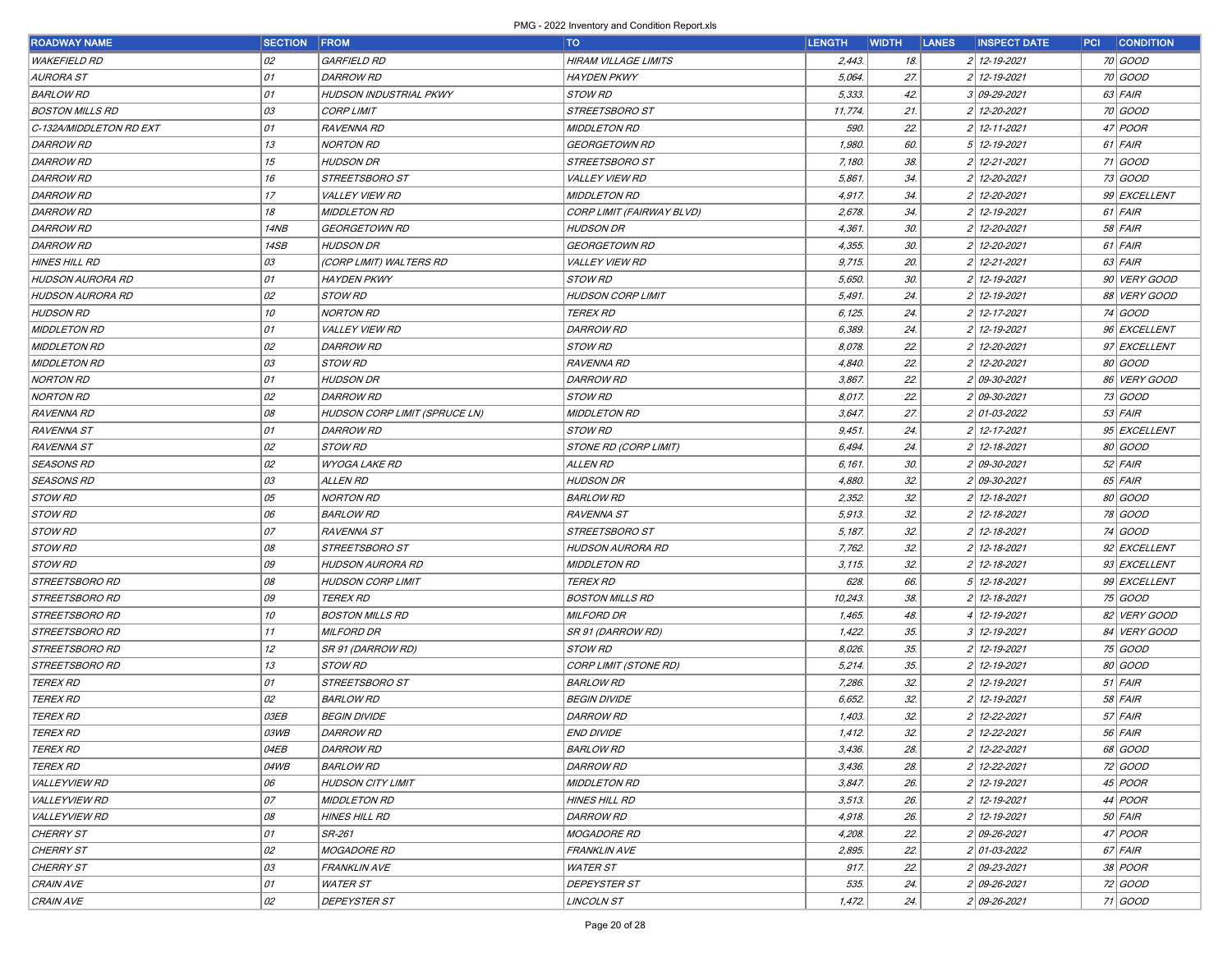| <b>ROADWAY NAME</b>      | <b>SECTION FROM</b> |                             | <b>TO</b>                               | <b>LENGTH</b> | <b>WIDTH</b> | <b>LANES</b> | <b>INSPECT DATE</b> | <b>PCI CONDITION</b> |
|--------------------------|---------------------|-----------------------------|-----------------------------------------|---------------|--------------|--------------|---------------------|----------------------|
| CRAIN AVE                | 03                  | <b>LINCOLN ST</b>           | <b>LUTHER AVE</b>                       | 1,820.        | 24.          |              | 2 09-26-2021        | 73 GOOD              |
| <b>DEPEYSTER ST</b>      | 01                  | <b>SUMMIT ST</b>            | <b>HAYMAKER PKWY</b>                    | 531.          | 44.          |              | 4 09-26-2021        | 33 VERY POOR         |
| <b>DEPEYSTER ST</b>      | 02                  | <b>HAYMAKER PKWY</b>        | <b>MAIN ST</b>                          | 640.          | 43.          |              | 2 09-26-2021        | 56 FAIR              |
| <b>DEPEYSTER ST</b>      | 03                  | <b>MAIN ST</b>              | CRAIN AVE                               | 1,516.        | 24.          |              | 2 09-26-2021        | 68 GOOD              |
| <b>FAIRCHILD AVE</b>     | 01                  | <b>KENT CITY LIMITS</b>     | <b>HUDSON RD</b>                        | 8,916.        | 30.          |              | 2 12-22-2021        | 69 GOOD              |
| <b>FAIRCHILD AVE</b>     | 02                  | <b>HUDSON RD</b>            | <b>MANTUA ST</b>                        | 527.          | 30.          |              | 2 12-22-2021        | 66 FAIR              |
| <b>FAIRCHILD AVE</b>     | 03                  | <b>MANTUA ST</b>            | <b>WATER ST</b>                         | 460.          | 30.          |              | 2 12-22-2021        | 75 GOOD              |
| <b>FRANKLIN AVE</b>      | 01                  | SR-261                      | <b>CHERRY ST</b>                        | 2,375.        | 22.          |              | 2 09-26-2021        | 37 <i>POOR</i>       |
| <b>FRANKLIN AVE</b>      | 02                  | CHERRY ST                   | <b>SUMMIT ST</b>                        | 3,224.        | 24.          |              | 2 09-26-2021        | 68 GOOD              |
| <i>FRANKLIN AVE</i>      | 03                  | <b>SUMMIT ST</b>            | <b>MAIN ST</b>                          | 1,341.        | 36.          |              | 2 01-04-2022        | 66 FAIR              |
| <b>GOUGLER AVE</b>       | 01                  | <b>MAIN ST</b>              | <b>FAIRCHILD AVE</b>                    | 1,656.        | 36.          |              | 2 01-03-2022        | 68 GOOD              |
| <b>HAYMAKER PKWY</b>     | 01                  | <b>KENT CITY LIMITS</b>     | <b>MAIN ST</b>                          | 4,209.        | 42.          |              | 4 12-19-2021        | 89 VERY GOOD         |
| <b>HAYMAKER PKWY</b>     | 02                  | <b>MAIN ST</b>              | <b>MIDDLEBURY RD</b>                    | 2,424.        | 62.          |              | 5 12-19-2021        | 99 EXCELLENT         |
| <b>HAYMAKER PKWY</b>     | 03                  | <b>MIDDLEBURY RD</b>        | PEARL ST                                | 816.          | 62.          |              | 5 12-22-2021        | 99 EXCELLENT         |
| <b>HAYMAKER PKWY</b>     | 04                  | PEARL ST                    | <b>MANTUA ST</b>                        | 490.          | 62.          |              | 5 12-22-2021        | 99 EXCELLENT         |
| <b>HAYMAKER PKWY</b>     | 05                  | <b>MANTUA ST</b>            | <b>RIVER ST</b>                         | 395.          | 62.          |              | 5 12-22-2021        | 99 EXCELLENT         |
| <b>HAYMAKER PKWY</b>     | 06                  | <b>RIVER ST</b>             | <b>WATER ST</b>                         | 1,165.        | 62.          |              | 4 12-22-2021        | $41$ POOR            |
| <b>HAYMAKER PKWY</b>     | 07                  | <b>WATER ST</b>             | <b>DEPEYSTER ST</b>                     | 530.          | 64.          |              | 5 12-22-2021        | $41$ POOR            |
| <b>HAYMAKER PKWY</b>     | 08                  | <b>DEPEYSTER ST</b>         | <b>MAIN ST</b>                          | 1, 152.       | 64.          |              | 5 12-22-2021        | 34 VERY POOR         |
| <b>HORNING RD</b>        | 01                  | <b>MAIN ST</b>              | <b>KENT CITY LIMITS</b>                 | 2,372.        | 18.          |              | 2 09-26-2021        | $51$ FAIR            |
| <b>HUDSON RD</b>         | 01                  | <b>FAIRCHILD AVE</b>        | <b>KENT CITY LIMITS/PAVEMENT CHANGE</b> | 4,846.        | 20.          |              | 2 12-22-2021        | 56 FAIR              |
| <b>LAKE ST</b>           | 01                  | CRAIN AVE                   | <b>KENT CITY LIMITS NEAR 1ST AVE</b>    | 5,641.        | 30.          |              | 2 01-03-2022        | 66 FAIR              |
| <b>LINCOLN ST</b>        | 01                  | <b>SUMMIT ST</b>            | <b>MAIN ST</b>                          | 1,279.        | 24.          |              | 2 09-26-2021        | 56 FAIR              |
| <b>LINCOLN ST</b>        | 02                  | <b>MAIN ST</b>              | CRAIN AVE                               | 955.          | 24.          |              | 2 09-26-2021        | 33 VERY POOR         |
| <b>LUTHER AVE</b>        | 01                  | <b>MAIN ST</b>              | CRAIN AVE                               | 302.          | 23.          |              | 2 09-23-2021        | 15 FAILED            |
| <b>MAIN ST</b>           | 01                  | <b>HAYMAKER PKWY</b>        | <b>MANTUA ST</b>                        | 4,256.        | 36.          |              | 2 09-28-2021        | $59$ FAIR            |
| <b>MAIN ST</b>           | 02                  | <b>MANTUA ST</b>            | <b>WATER ST</b>                         | 1,162.        | 36.          |              | 2 09-28-2021        | 46 <i>POOR</i>       |
| <b>MAIN ST</b>           | 03                  | <b>WATER ST</b>             | <b>HAYMAKER PKWY</b>                    | 1,391.        | 36.          |              | 2 09-28-2021        | 85 VERY GOOD         |
| <b>MAIN ST</b>           | 04EB                | <b>HAYMAKER PKWY</b>        | <b>KENT CITY LIMITS</b>                 | 6,230.        | 31.          |              | 2 12-29-2021        | 35 <i>POOR</i>       |
| <b>MAIN ST</b>           | 04WB                | <b>KENT CITY LIMITS</b>     | <b>HAYMAKER PKWY</b>                    | 6,230.        | 31.          |              | 2 12-29-2021        | 35 <i>POOR</i>       |
| <b>MANTUA ST</b>         | 01                  | <b>HAYMAKER PKWY</b>        | <b>MAIN ST</b>                          | 932.          | 28.          |              | 2 09-27-2021        | 72 GOOD              |
| <b>MANTUA ST</b>         | 02                  | <b>MAIN ST</b>              | <b>FAIRCHILD AVE</b>                    | 1,779.        | 28.          |              | 2 01-03-2022        | 67 FAIR              |
| <b>MANTUA ST</b>         | 03                  | <b>FAIRCHILD AVE</b>        | <b>KENT CITY LIMITS</b>                 | 5,267.        | 44.          |              | 4 09-27-2021        | $55$ FAIR            |
| <b>MIDDLEBURY RD</b>     | 02                  | CORP LIMIT/PAVEMENT CHANGE  | <b>MUNROE FALLS KENT RD</b>             | 5,064.        | 20.          |              | 2 12-29-2021        | $54$ FAIR            |
| <b>MIDDLEBURY RD</b>     | 03                  | <b>MUNROE FALLS KENT RD</b> | <b>MAIN ST</b>                          | 3,868.        | 20.          |              | 2 12-29-2021        | 72 GOOD              |
| <b>MOGADORE RD</b>       | 03                  | <b>KENT CITY LIMITS</b>     | SR-261                                  | 3, 122.       | 20.          |              | 2 12-19-2021        | 84 VERY GOOD         |
| <b>MOGADORE RD</b>       | 04                  | SR-261                      | CHERRY ST                               | 2,183.        | 20.          |              | 2 12-28-2021        | 95 EXCELLENT         |
| <b>MOGADORE RD</b>       | 05                  | <b>CHERRY ST</b>            | STOW ST                                 | 4,383.        | 22.          |              | 2 12-28-2021        | 46 <i>POOR</i>       |
| <b>MUNROE FALLS KENT</b> | 01                  | <b>KENT CITY LIMITS</b>     | <b>MIDDLEBURY RD</b>                    | 4,256.        | 18.          |              | 2 12-22-2021        | $53$ FAIR            |
| PEARL ST                 | 01                  | <b>STOW RD</b>              | <b>HAYMAKER PKWY</b>                    | 108.          | 34.          |              | 2 09-27-2021        | 22 VERY POOR         |
| <b>RIVER ST</b>          | 01                  | <b>HAYMAKER PKWY</b>        | MAIN ST                                 | 1,053.        | 28.          |              | 2 12-20-2021        | 77 GOOD              |
| SR-261                   | 01                  | MIDDLEBURY RD               | CHERRY ST                               | 1,482.        | 28.          |              | 2 09-27-2021        | 73 GOOD              |
| SR-261                   | 02                  | CHERRY ST                   | PAVEMENT CHANGE                         | 1,421.        | 32.          |              | 2 09-27-2021        | 72 GOOD              |
| SR-261                   | 03EB                | <b>PAVEMENT CHANGE</b>      | <b>MOGADORE RD</b>                      | 1,636.        | 32.          |              | 2 09-27-2021        | 76 GOOD              |
| SR-261                   | 03WB                | <b>MOGADORE RD</b>          | PAVEMENT CHANGE                         | 1,636.        | 32.          |              | 2 09-27-2021        | 77 GOOD              |
| SR-261                   | <i>04EB</i>         | <b>MOGADORE RD</b>          | <b>FRANKLIN AVE</b>                     | 3,207.        | 32.          |              | 2 09-27-2021        | 75 GOOD              |
| SR-261                   | 04WB                | <b>FRANKLIN AVE</b>         | <b>MOGADORE RD</b>                      | 3,207.        | 32.          |              | 2 09-27-2021        | 77 GOOD              |
| SR-261                   | <i>05EB</i>         | <b>FRANKLIN AVE</b>         | <b>WATER ST</b>                         | 2,159.        | 32.          |              | 2 09-27-2021        | 80 GOOD              |
| <i>SR-261</i>            | 05WB                | <b>WATER ST</b>             | <b>FRANKLIN AVE</b>                     | 2,159.        | 32.          |              | 2 09-27-2021        | 72 GOOD              |
| STOW ST                  | 01                  | PEARL ST                    | <b>MOGADORE RD</b>                      | 1,356.        | 28.          |              | 2 09-27-2021        | 44 <i>POOR</i>       |
| <b>SUMMIT ST</b>         | 01                  | <b>MOGADORE RD</b>          | <b>FRANKLIN AVE</b>                     | 204.          | 24.          |              | 2 09-26-2021        | 45 <i>POOR</i>       |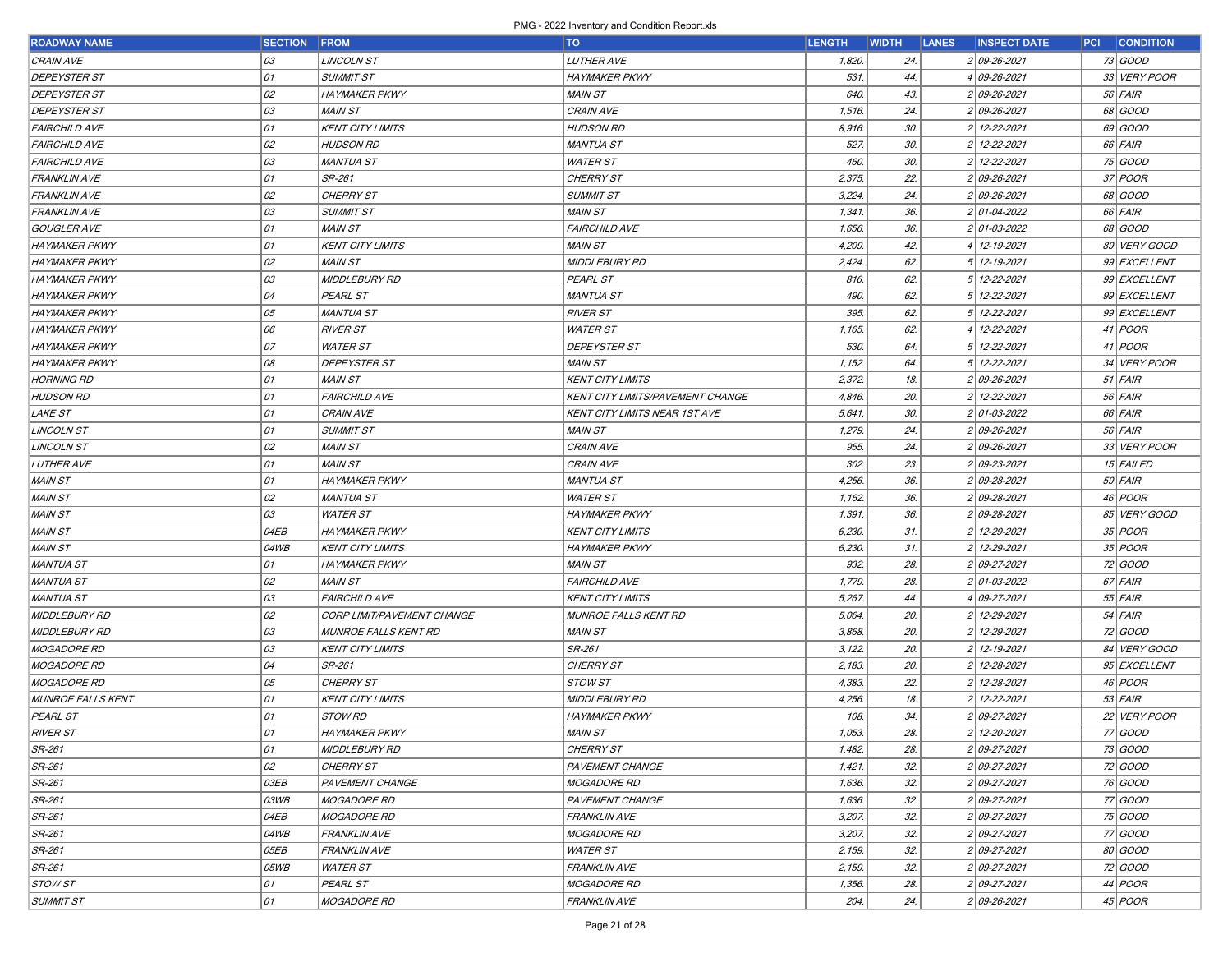| <b>ROADWAY NAME</b>   | <b>SECTION FROM</b> |                                     | <b>TO</b>                                  | <b>LENGTH</b> | <b>WIDTH</b> | <b>LANES</b> | <b>INSPECT DATE</b>          | <b>PCI CONDITION</b> |
|-----------------------|---------------------|-------------------------------------|--------------------------------------------|---------------|--------------|--------------|------------------------------|----------------------|
| <b>SUMMIT ST</b>      | 02                  | <b>FRANKLIN AVE</b>                 | <b>WATER ST</b>                            | 497.          | 24.          |              | 2 09-26-2021                 | 25 VERY POOR         |
| <b>SUMMIT ST</b>      | 03                  | <b>WATER ST</b>                     | <i>DEPEYSTER ST</i>                        | 441.          | 24.          |              | 2 09-26-2021                 | 34 VERY POOR         |
| <b>SUMMIT ST</b>      | 04                  | <b>DEPEYSTER ST</b>                 | <b>LINCOLN ST</b>                          | 1,329.        | 24.          |              | 2 09-26-2021                 | 37 <i>POOR</i>       |
| <b>SUMMIT ST</b>      | 05                  | <b>LINCOLN ST</b>                   | <b>MORRIS RD</b>                           | 1,364.        | 57.          |              | 3 09-26-2021                 | 73 GOOD              |
| SUMMIT ST             | 08                  | TED BOYD DR (R-A-B)                 | CAMPUS CENTER DR                           | 703.          | 15.          |              | 2 09-26-2021                 | 79 GOOD              |
| <b>SUMMIT ST</b>      | 09                  | CAMPUS CENTER DR                    | <b>LOOP RD</b>                             | 647.          | 24.          |              | 2 09-26-2021                 | $63$ FAIR            |
| SUMMIT ST             | 10                  | <b>LOOP RD</b>                      | KENT CITY LIMITS NEAR WHITEHALL BLV        | 1,348.        | 24.          |              | 2 09-26-2021                 | 69 GOOD              |
| <b>SUMMIT ST</b>      | 06EB                | <b>MORRIS RD</b>                    | CAMPUS CENTER DR (R-A-B)                   | 988.          | 15.          |              | 2 09-26-2021                 | 91 VERY GOOD         |
| <b>SUMMIT ST</b>      | 06WB                | CAMPUS CENTER DR (R-A-B)            | <b>MORRIS RD</b>                           | 988.          | 15.          |              | 2 09-26-2021                 | 84 VERY GOOD         |
| <b>SUMMIT ST</b>      | <i>07EB</i>         | CAMPUS CENTER DR (R-A-B)            | TED BOYD DR (R-A-B)                        | 1,801         | 15.          |              | 2 09-26-2021                 | 81 GOOD              |
| <b>SUMMIT ST</b>      | 07WB                | TED BOYD DR (R-A-B)                 | CAMPUS CENTER DR (R-A-B)                   | 1,801         | 24.          |              | 2 09-26-2021                 | 84 VERY GOOD         |
| <b>WATER ST</b>       | 02                  | SR-261                              | <b>CHERRY ST</b>                           | 2,454.        | 44.          |              | 12-28-2021                   | $51$ FAIR            |
| <b>WATER ST</b>       | 03                  | CHERRY ST                           | <b>SUMMIT ST</b>                           | 3,292.        | 44.          |              | 4 12-28-2021                 | $65$ FAIR            |
| <b>WATER ST</b>       | 04                  | <b>SUMMIT ST</b>                    | <b>HAYMAKER PKWY</b>                       | 347.          | 64.          |              | 5 12-28-2021                 | 72 GOOD              |
| <b>WATER ST</b>       | 05                  | <b>HAYMAKER PKWY</b>                | <b>MAIN ST</b>                             | 854.          | 56.          |              | 2 12-28-2021                 | $55$ $FAIR$          |
| <b>WATER ST</b>       | 06                  | <b>MAIN ST</b>                      | <b>FAIRCHILD AVE</b>                       | 1,555.        | 56.          |              | 2 12-28-2021                 | 91 VERY GOOD         |
| <b>WATER ST</b>       | 07                  | <b>FAIRCHILD AVE</b>                | CRAIN AVE                                  | 198.          | 46.          |              | 12-28-2021                   | 73 GOOD              |
| <b>WATER ST</b>       | 01NB                | <b>KENT CITY LIMITS</b>             | SR-261                                     | 1,719.        | 25.          |              | 2 12-29-2021                 | 81 GOOD              |
| <b>WATER ST</b>       | 01SB                | SR-261                              | <b>KENT CITY LIMITS</b>                    | 1,719.        | 25.          |              | 2 12-29-2021                 | 80 GOOD              |
| <b>CANTON RD</b>      | 03                  | <b>SANITARIUM RD</b>                | CORP LIMIT (RITE AID)                      | 2,240.        | 44.          |              | 4 12-27-2021                 | 99 EXCELLENT         |
| FLICKINGER RD         | 01                  | <b>KRUMROY RD</b>                   | <b>SANITORIUM RD</b>                       | 1,631.        | 20.          |              | 2 12-22-2021                 | 29 VERY POOR         |
| <i>SANITARIUM RD</i>  | 01                  | <b>FLICKINGER RD</b>                | <b>CANTON RD</b>                           | 4,670.        | 20.          |              | 2 12-27-2021                 | $61$ FAIR            |
| AURORA RD             | 01                  | $SR-8$                              | <b>VALLEY VIEW RD</b>                      | 3,928.        | 60.          |              | 5 12-11-2021                 | 78 GOOD              |
| AURORA RD             | 02                  | <b>VALLEY VIEW RD</b>               | 230' W OF MIGLIORINI WAY                   | 2,058.        | 58.          |              | 12-11-2021                   | 72 GOOD              |
| AURORA RD             | 03                  | 230' W OF MIGLIORINI WAY            | 277' W OF SHEPARD RD                       | 3, 138.       | 45.          |              | 3 12-29-2021                 | 78 GOOD              |
| AURORA RD             | 04                  | 277' W OF SHEPARD RD                | <b>SHEPARD RD</b>                          | 277.          | 55.          |              | 12-29-2021                   | 78 GOOD              |
| AURORA RD             | 05                  | <b>SHEPARD RD</b>                   | LANE CHANGE                                | 1,971.        | 45.          |              | 3 12-29-2021                 | 73 GOOD              |
| AURORA RD             | 06                  | LANE CHANGE                         | MACEDONIA CITY LIMIT                       | 1,444.        | 35.          |              | 3 12-29-2021                 | 87 VERY GOOD         |
| <b>BEDFORD RD</b>     | 01                  | <b>AURORA RD</b>                    | <i>LEDGE RD</i>                            | 7,879.        | 20.          |              | 2 12-19-2021                 | 67 FAIR              |
| <i>BEDFORD RD</i>     | 02                  | <i>LEDGE RD</i>                     | MACEDONIA CITY LIMIT                       | 5,333.        | 20.          |              | 2 12-19-2021                 | 96 EXCELLENT         |
| HIGHLAND RD           | 02                  | NORTHFIELD CENTER TWP LIMITS        | <b>VALLEY VIEW RD</b>                      | 7,735.        | 32.          |              | 2 12-15-2021                 | 71 GOOD              |
| HIGHLAND RD           | 03                  | <b>VALLEY VIEW RD</b>               | <b>SHEPARD RD</b>                          | 418.          | 24.          |              | 2 12-12-2021                 | 36 <i>POOR</i>       |
| <b>HIGHLAND RD</b>    | 04                  | <b>SHEPARD RD</b>                   | CORPORATE PARK DR (CORP LIMIT)             | 3,174.        | 24.          |              | 2 12-15-2021                 | $52$ FAIR            |
| SHEPARD RD            | 01                  | <b>HIGHLAND RD</b>                  | <b>LEDGE RD</b>                            | 8,585.        | 24.          |              | 2 12-19-2021                 | 86 VERY GOOD         |
| SHEPARD RD            | 02                  | <i>LEDGE RD</i>                     | BROADWAY AVE (CORP LIMIT)                  | 5,246.        | 24.          |              | 2 12-20-2021                 | 72 GOOD              |
| SR-8                  | 01NB                | MACEDONIA COMMONS BLVD              | AURORA RD                                  | 3,311.        | 28.          |              | 2 12-20-2021                 | 71 GOOD              |
| $SR-8$                | 01SB                | AURORA RD                           | MACEDONIA COMMONS BLVD                     | 3,311.        | 28.          |              | 2 12-20-2021                 | $63$ FAIR            |
| SR-8                  | 02NB                | <b>AURORA RD</b>                    | <b>VALLEY VIEW DR</b>                      | 3,727.        | 28.          |              | 2 12-20-2021                 | 76 GOOD              |
| SR-8                  | 02SB                | <b>VALLEY VIEW DR</b>               | AURORA RD                                  | 3,727.        | 28.          |              | 2 12-20-2021                 | 77 GOOD              |
| <b>VALLEY VIEW RD</b> | 03                  | AURORA RD                           | <b>HIGHLAND RD</b>                         | 7,344.        | 26.          |              | 2 12-20-2021                 | 97 EXCELLENT         |
| <b>VALLEY VIEW RD</b> | 04                  | HIGHLAND RD                         | <i>TWINSBURG RD</i>                        | 7,344.        | 20.          |              | 2 12-20-2021                 | 94 EXCELLENT         |
| <b>VALLEY VIEW RD</b> | 05                  | <i>TWINSBURG RD</i>                 | MACEDONIA CITY LIMIT                       | 1,957.        | 20.          |              | 2 12-29-2021                 | 33 VERY POOR         |
| MAIN ST               | 01                  | <b>MANTUA VILLAGE LIMIT</b>         | MILL ST                                    | 2,657.        | 20.          |              | $2$ 12-11-2021               | 87 VERY GOOD         |
| MAIN ST               | 02                  | MILL ST                             | HIGH ST                                    | 1,078.        | 44.          |              | $2$ 12-11-2021               | 78 GOOD              |
| MAIN ST               | 03                  | <b>HIGH ST</b>                      | MANTUA VILLAGE LIMIT                       | 2,102.        | 22.          |              | $2$ 12-11-2021               | 74 GOOD              |
| <b>MENNONITE RD</b>   | 04                  | <b>AURORA CITY LIMIT</b>            | CHAMBERLAIN RD                             | 3,378.        | 18.          |              | 2 12-19-2021                 | 40 <i>POOR</i>       |
|                       | 07                  |                                     |                                            |               | 22.          |              |                              | $52$ FAIR            |
| <i>MOGADORE RD</i>    | 02                  | CLEVELAND AVE<br>ALBRECHT AVE       | END CORP LIMIT (POR)<br><b>MOGADORE RD</b> | 1,817.        |              |              | 2 09-30-2021<br>2 09-30-2021 | 92 EXCELLENT         |
| <b>CLEVELAND AVE</b>  |                     |                                     |                                            | 3,748.        | 30.          |              |                              |                      |
| CLEVELAND AVE         | 03                  | <b>MOGADORE RD</b>                  | END CORP VILLAGE LIMIT (SUM)               | 5,578.        | 24.          |              | 2 10-02-2021                 | 86 VERY GOOD         |
| GILCHRIST RD          | 04                  | <b>MUNROE FALLS RD</b>              | <i>MOGADORE RD</i>                         | 6,278.        | 44.          |              | 4 12-29-2021                 | 48 <i>POOR</i>       |
| <i>MOGADORE RD</i>    | 05                  | <b>BEGIN MOGADORE VILLAGE LIMIT</b> | GILCHRIST RD                               | 5, 119.       | 24.          |              | 2 09-30-2021                 | $64$ FAIR            |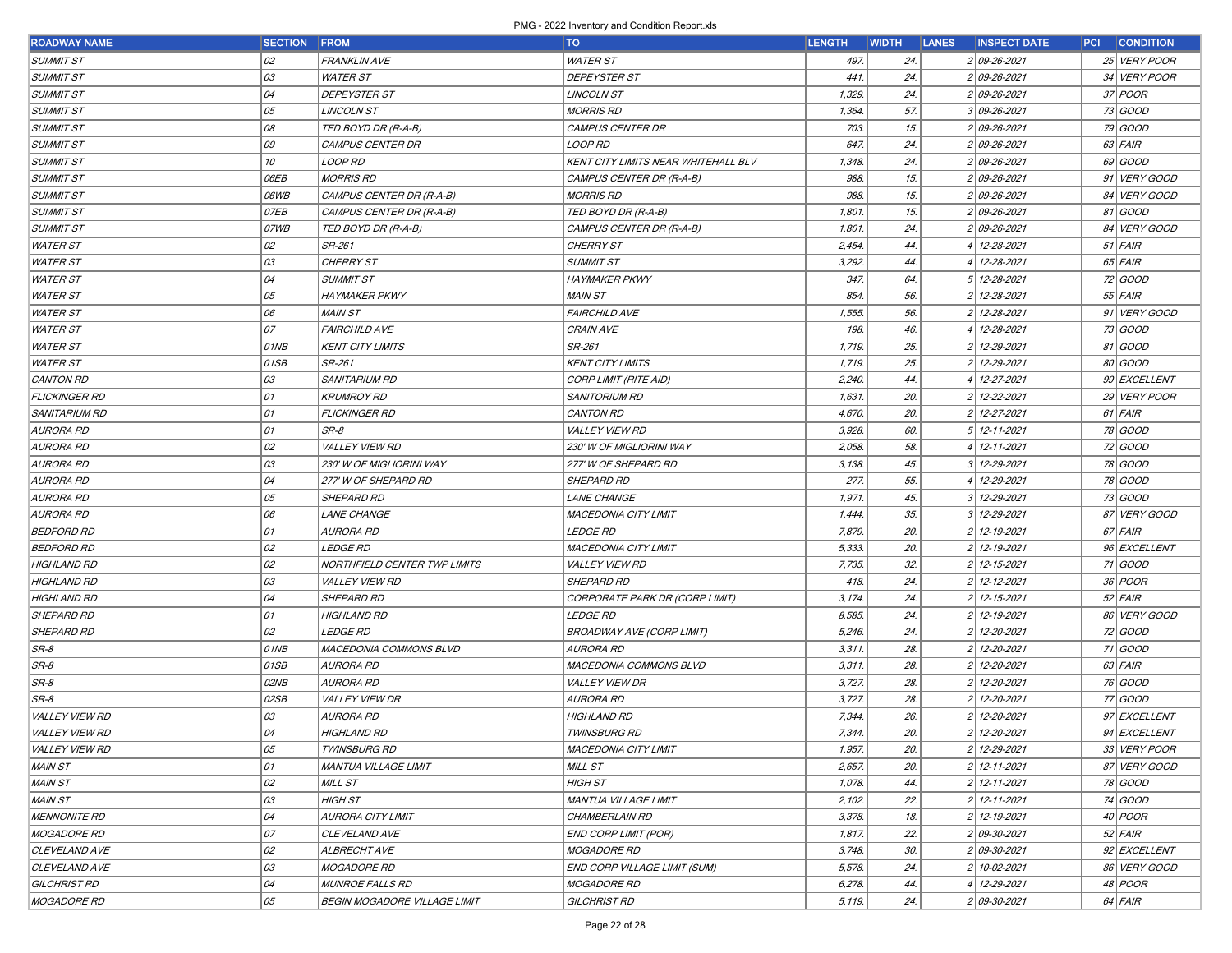| ROADWAY NAME             | <b>SECTION FROM</b> |                                      | <b>TO</b>                          | <b>LENGTH</b> | <b>WIDTH</b> | <b>LANES</b> | <b>INSPECT DATE</b> | PCI | <b>CONDITION</b> |
|--------------------------|---------------------|--------------------------------------|------------------------------------|---------------|--------------|--------------|---------------------|-----|------------------|
| <b>MOGADORE RD</b>       | 06                  | GILCHRIST RD                         | CLEVELAND AVE                      | 1,429.        | 36.          |              | 3 10-02-2021        |     | 66 FAIR          |
| MAIN ST                  | 01                  | <b>BEGIN MUNROE FALLS CORP</b>       | NORTHMORELAND AVE                  | 2,546.        | 30.          |              | 2 12-20-2021        |     | 77 GOOD          |
| MAIN ST                  | 02                  | NORTHMORELAND AVE                    | <i>S RIVER RD</i>                  | 1,626.        | 33.          |              | 2 12-19-2021        |     | 79 GOOD          |
| MAIN ST                  | 03                  | <b>S RIVER RD</b>                    | <b>MUNROE FALLS AVE</b>            | 1,285.        | 48.          |              | 3 12-22-2021        |     | 67 FAIR          |
| MAIN ST                  | 04                  | <b>MUNROE FALLS AVE</b>              | N RIVER RD                         | 2.061         | 32.          |              | 2 12-22-2021        |     | 69 GOOD          |
| MAIN ST                  | 05                  | N RIVER RD                           | END MUNROE FALLS CORP              | 2,694.        | 32.          |              | 2 12-22-2021        |     | $64$ FAIR        |
| <b>MUNROE FALLS AVE</b>  | 04                  | <b>BEGIN MUNROE FALLS CORP LIMIT</b> | <b>DARROW RD</b>                   | 2,932.        | 25.          |              | 2 12-22-2021        |     | $53$ FAIR        |
| NORTH RIVER RD           | 01                  | <b>DARROW RD</b>                     | <b>END MUNROE FALLS CORP</b>       | 5,138.        | 25.          |              | 2 12-22-2021        |     | 99 EXCELLENT     |
| HIGHLAND RD              | 01                  | <b>OLDE 8 RD</b>                     | PAVEMENT CHANGE                    | 2,029.        | 20.          |              | 2 12-15-2021        |     | 78 GOOD          |
| <b>OLDE 8 RD</b>         | 04                  | CORP LIMIT (WOLCOTT DR)              | <b>HIGHLAND RD/PAVEMENT CHANGE</b> | 6,116.        | 20.          |              | 2 12-20-2021        |     | 92 EXCELLENT     |
| <i>OLDE 8 RD</i>         | 05                  | <b>HIGHLAND RD</b>                   | AURORA RD                          | 8,997.        | 20.          |              | 2 12-20-2021        |     | 76 GOOD          |
| <b>OLDE 8 RD</b>         | 06                  | AURORA RD                            | N OF TOTH DR (LANE CHANGE)         | 1,270.        | 40.          |              | 4 12-20-2021        |     | 74 GOOD          |
| <i>OLDE 8 RD</i>         | 07                  | N OF TOTH DR (LANE CHANGE)           | <b>VALLEY VIEW RD</b>              | $3,247$ .     | 30.          |              | 3 12-20-2021        |     | 76 GOOD          |
| <b>OLDE 8 RD</b>         | 08                  | <b>VALLEY VIEW RD</b>                | SAGAMORE HILLS TWP LIMIT           | 935.          | 40.          |              | 3 12-20-2021        |     | 72 GOOD          |
| SR-8                     | 03NB                | <b>VALLEY VIEW DR</b>                | <i>LEDGE RD</i>                    | 4,537.        | 28.          |              | 2 12-20-2021        |     | 68 GOOD          |
| SR-8                     | <i>03SB</i>         | <i>LEDGE RD</i>                      | <b>VALLEY VIEW DR</b>              | 4,537.        | 28.          |              | 2 12-20-2021        |     | 70 GOOD          |
| <b>VALLEY VIEW RD</b>    | 02                  | OLDE 8 RD                            | $SR-8$                             | 2,457.        | 25.          |              | 2 12-20-2021        |     | 70 GOOD          |
| SR-8                     | 04                  | <b>LEDGE RD</b>                      | <b>SAGAMORE RD</b>                 | 5,406.        | 44.          |              | 4 12-20-2021        |     | 77 GOOD          |
| TALLMADGE RD             | 14                  | ALLIANCE RD/PALMYRA TWP LIMIT        | DEERFIELD WINDHAM RD               | 12,981.       | 20.          |              | 2 12-28-2021        |     | 68 GOOD          |
| TALLMADGE RD             | 15                  | <b>DEERFIELD WINDHAM RD</b>          | MAHONING RD/PALMYRA TWP LIMIT      | 13,283.       | 20.          |              | 2 12-28-2021        |     | 70 GOOD          |
| <i>HOLCOMB RD</i>        | 01                  | <b>RAVENNA WARREN RD</b>             | <b>HOLCOMB RD</b>                  | 342.          | 18.          |              | 2 12-19-2021        |     | 85 VERY GOOD     |
| <b>HOLCOMB RD</b>        | 02                  | <b>HOLCOMB RD</b>                    | <b>PARIS TWP LIMIT</b>             | 3,948.        | 20.          |              | 2 12-19-2021        |     | 74 GOOD          |
| <b>RIVERVIEW RD</b>      | 06                  | <b>BEGIN PENINSULA CORP</b>          | <i>STREETSBORO RD</i>              | 8,049.        | 22.          |              | 2 12-21-2021        |     | $51$ FAIR        |
| <i>RIVERVIEW RD</i>      | 07                  | STREETSBORO RD                       | END PENINSULA CORP LIMIT           | 3,326.        | 22.          |              | 2 12-21-2021        |     | $54$ FAIR        |
| <i>STREETSBORO RD</i>    | 04                  | PENINSULA CORP LIMIT                 | <b>RIVERVIEW RD</b>                | 8,448.        | 26.          |              | 2 12-27-2021        |     | 75 GOOD          |
| <i>STREETSBORO RD</i>    | 05                  | <b>RIVERVIEW RD</b>                  | PENINSULA CORP LIMIT               | 10,507.       | 35.          |              | 2 12-27-2021        |     | 79 GOOD          |
| <b>WATERLOO RD</b>       | 16                  | RANDOLPH TWP LIMIT                   | <b>RAVENNA LOUISVILLE RD</b>       | 15, 170.      | 20.          |              | 2 12-28-2021        |     | 75 GOOD          |
| <i>WATERLOO RD</i>       | 17                  | <i>RAVENNA LOUISVILLE RD</i>         | ATWATER TWP LIMIT                  | 15,323.       | 20.          |              | 2 12-28-2021        |     | 82 VERY GOOD     |
| <b>CHESTNUT ST</b>       | 01                  | <b>LAKE ST</b>                       | <b>RIDDLE AVE</b>                  | 2,554.        | 25.          |              | 2 12-27-2021        |     | 37 <i>POOR</i>   |
| <b>CHESTNUT ST</b>       | 02                  | <b>RIDDLE AVE</b>                    | <b>MAIN ST</b>                     | 861.          | 41.          |              | 2 09-23-2021        |     | 43 <i>POOR</i>   |
| <b>CHESTNUT ST</b>       | 03                  | <b>MAIN ST</b>                       | <b>HIGHLAND AVE</b>                | 854.          | 44.          |              | 3 09-23-2021        |     | 49 <i>POOR</i>   |
| <b>CHESTNUT ST</b>       | 04                  | <b>HIGHLAND AVE</b>                  | 340' N OF NORTH AVE (PVMNT CHNG)   | 2,828.        | 28.          |              | 2 09-23-2021        |     | 49 <i>POOR</i>   |
| <i>CHESTNUT ST</i>       | 05                  | 340' N OF NORTH AVE (PVMNT CHNG)     | SR 14 (CLEVELAND-E LIVERPOOL RD)   | 4,279.        | 44.          |              | 4 09-23-2021        |     | $54$ FAIR        |
| CLEVELAND RD             | 03                  | <b>RAVENNA CITY LIMIT</b>            | <b>HIGHLAND AVE</b>                | 3,757.        | 24.          |              | 2 09-26-2021        |     | 60 FAIR          |
| CLEVELAND-E LIVERPOOL RD | 08                  | <b>RAVENNA CITY LIMIT</b>            | 500' W OF CHESTNUT ST              | 1,484.        | 34.          |              | 2 12-28-2021        |     | 75 GOOD          |
| CLEVELAND-E LIVERPOOL RD | 09                  | 500' W OF CHESTNUT ST                | CHESTNUT ST (RAVENNA CITY LIMIT)   | 500.          | 34.          |              | 2 12-28-2021        |     | 73 GOOD          |
| CLEVELAND-E LIVERPOOL RD | 11                  | RAVENNA TWP LIMIT (LOOMIS PKWY)      | <b>FREEDOM ST</b>                  | 2,183.        | 58.          |              | 4 12-28-2021        |     | 56 FAIR          |
| CLEVELAND-E LIVERPOOL RD | 12                  | <b>FREEDOM ST</b>                    | LANE CHANGE                        | 767.          | 60.          |              | 4 12-28-2021        |     | $55$ FAIR        |
| CLEVELAND-E LIVERPOOL RD | 13                  | LANE CHANGE                          | <b>BRIDGE (CORP LIMIT)</b>         | 294.          | 44.          |              | 2 01-03-2022        |     | $57$ FAIR        |
| DIAMOND ST               | 01                  | <b>SUMMIT RD</b>                     | MILL RD                            | 5,227.        | 20.          |              | 2 09-26-2021        |     | 98 EXCELLENT     |
| <b>DIAMOND ST</b>        | 02                  | MILL RD                              | <b>MAIN ST</b>                     | 1,976.        | 20.          |              | 2 09-26-2021        |     | 49 <i>POOR</i>   |
| DIAMOND ST               | 03                  | <b>MAIN ST</b>                       | <b>HIGHLAND AVE</b>                | 874.          | 20.          |              | 2 09-26-2021        |     | 45 <i>POOR</i>   |
| <i>FREEDOM ST</i>        | 01                  | <i>MAIN ST</i>                       | <b>HIGHLAND AVE</b>                | 890.          | 24.          |              | 2 09-23-2021        |     | 93 EXCELLENT     |
| <i>FREEDOM ST</i>        | 02                  | <b>HIGHLAND AVE</b>                  | CLEVELAND-E LIVERPOOL              | 5,645.        | 24.          |              | 2 09-23-2021        |     | 86 VERY GOOD     |
| <i>FREEDOM ST</i>        | 03                  | CLEVELAND-E LIVERPOOL                | <b>LOOMIS PKWY</b>                 | 1,349.        | 50.          |              | $3 09-26-2021$      |     | 91 VERY GOOD     |
| <i>FREEDOM ST</i>        | 04                  | <b>BEGIN RAVENNA CITY LIMITS</b>     | <b>END RAVENNA CITY LIMITS</b>     | 688.          | 30.          |              | 2 09-26-2021        |     | 95 EXCELLENT     |
| HIGHLAND AVE             | 01                  | <b>DIAMOND ST</b>                    | CLEVELAND RD                       | 1,871.        | 24.          |              | 2 09-26-2021        |     | $51$ FAIR        |
| <b>HIGHLAND AVE</b>      | 02                  | CLEVELAND RD                         | <b>CHESTNUT ST</b>                 | 875.          | 24.          |              | 2 09-26-2021        |     | 85 VERY GOOD     |
| HIGHLAND AVE             | 03                  | <b>CHESTNUT ST</b>                   | <b>PROSPECT ST</b>                 | 413.          | 36.          |              | 2 09-26-2021        |     | 94 EXCELLENT     |
| <b>HIGHLAND AVE</b>      | 04                  | <b>PROSPECT ST</b>                   | <b>FREEDOM ST</b>                  | 2,179.        | 24.          |              | 2 09-26-2021        |     | 86 VERY GOOD     |
| <i>LAKE ST</i>           | 01                  | <b>CHESTNUT ST</b>                   | <b>PROSPECT ST</b>                 | 548.          | 20.          |              | 2 12-28-2021        |     | 73 GOOD          |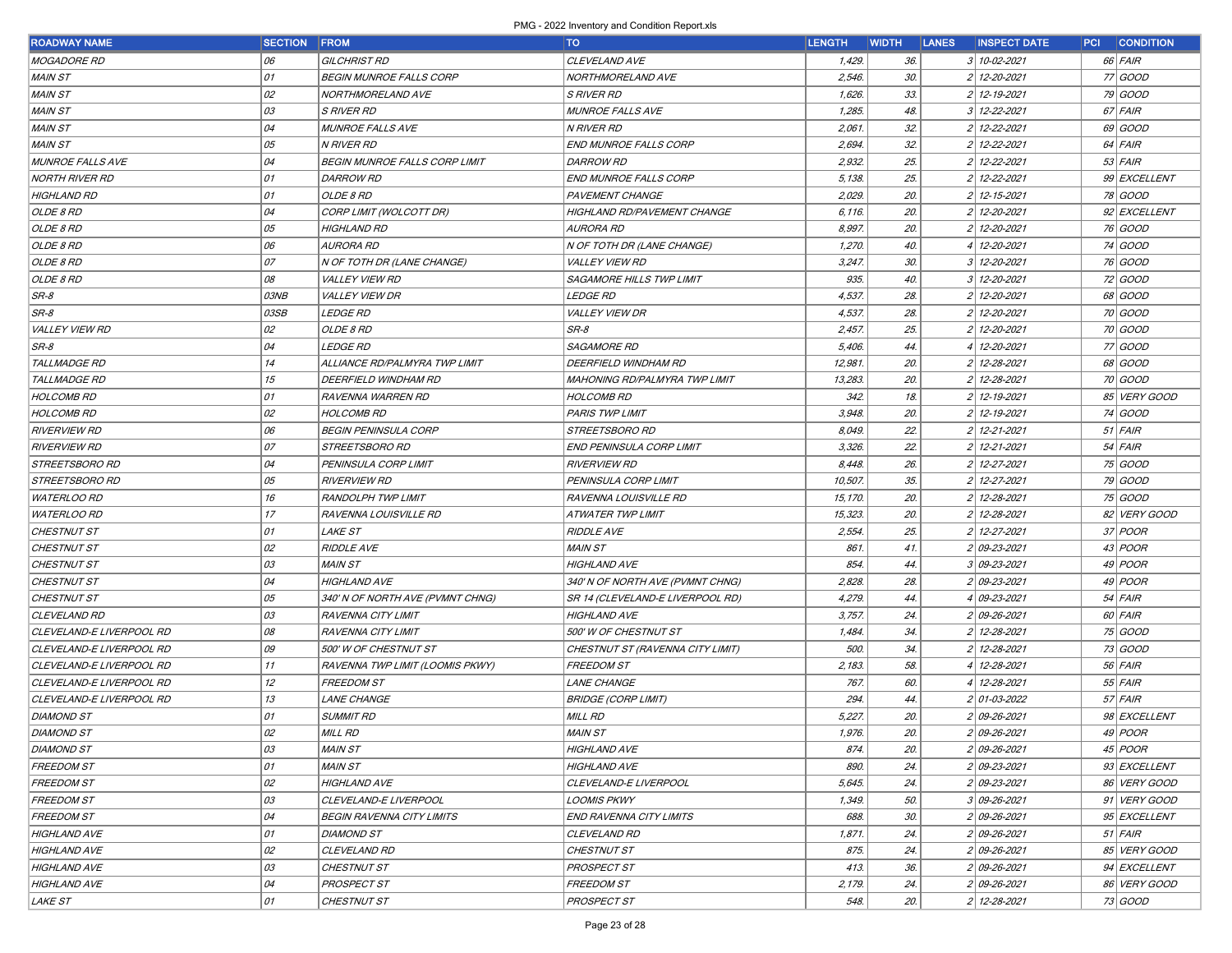| <b>ROADWAY NAME</b>      | <b>SECTION</b> | <b>FROM</b>                      | <b>TO</b>                          | <b>LENGTH</b> | <b>WIDTH</b> | <b>LANES</b><br><b>INSPECT DATE</b> | <b>PCI</b> | <b>CONDITION</b> |
|--------------------------|----------------|----------------------------------|------------------------------------|---------------|--------------|-------------------------------------|------------|------------------|
| <b>MAIN ST</b>           | 01             | PAVEMENT CHANGE (CORP LIMIT)     | <b>DIAMOND ST</b>                  | 2,816.        | 40.          | 4 12-28-2021                        |            | 39 <i>POOR</i>   |
| <b>MAIN ST</b>           | 02             | <b>DIAMOND ST</b>                | <b>SYCAMORE ST</b>                 | 1,950.        | 40.          | 12-28-2021                          |            | 33 VERY POOR     |
| <b>MAIN ST</b>           | 03             | SYCAMORE ST                      | CHESTNUT ST                        | 906.          | 40.          | 3 12-28-2021                        |            | 65 FAIR          |
| <b>MAIN ST</b>           | 04             | <b>CHESTNUT ST</b>               | <b>PROSPECT ST</b>                 | 456.          | 65.          | 3 12-28-2021                        |            | 70 GOOD          |
| <b>MAIN ST</b>           | 05             | PROSPECT ST                      | <b>FREEDOM ST</b>                  | 2,230.        | 32.          | 2 12-28-2021                        |            | $51$ FAIR        |
| <b>MAIN ST</b>           | 06             | <i>FREEDOM ST</i>                | <b>LINDEN ST</b>                   | 1,044.        | 32.          | 2 12-28-2021                        |            | $35$ POOR        |
| <b>MAIN ST</b>           | 07             | <i>LINDEN ST</i>                 | <b>NEW MILFORD RD</b>              | 1,593.        | 52.          | 12-28-2021                          |            | 32 VERY POOR     |
| <b>MAIN ST</b>           | 08             | NEW MILFORD RD                   | RAVENNA CITY LIMIT                 | 767.          | 52.          | 12-28-2021<br>51                    |            | 37 <i>POOR</i>   |
| MILL RD                  | 01             | <b>DIAMOND ST</b>                | <b>SYCAMORE ST</b>                 | 2,242         | 20.          | 2 09-26-2021                        |            | 98 EXCELLENT     |
| <b>NEW MILFORD RD</b>    | 04             | RAVENNA CITY LIMIT               | <b>RIDDLE AVE</b>                  | 2,606.        | 20.          | 2 09-26-2021                        |            | 62 FAIR          |
| <b>NEW MILFORD RD</b>    | 05             | <i>RIDDLE AVE</i>                | <b>MAIN ST</b>                     | 910.          | 20.          | 2 09-26-2021                        |            | $54$ FAIR        |
| <b>PROSPECT ST</b>       | 05             | RAVENNA TWP LIMIT                | <b>LAKE ST</b>                     | 940.          | 22.          | 2 09-28-2021                        |            | 45 <i>POOR</i>   |
| PROSPECT ST              | 06             | <i>LAKE ST</i>                   | <b>RIDDLE AVE</b>                  | 2,480.        | 28.          | 2 09-26-2021                        |            | $55$ FAIR        |
| <b>PROSPECT ST</b>       | 07             | <i>RIDDLE AVE</i>                | <b>MAIN ST</b>                     | 878.          | 28.          | 2 09-26-2021                        |            | $53$ FAIR        |
| PROSPECT ST              | 08             | MAIN ST                          | <b>HIGHLAND AVE</b>                | 866.          | 24.          | 2 09-26-2021                        |            | 27 VERY POOR     |
| <b>RIDDLE AVE</b>        | 01             | <i>SYCAMORE ST</i>               | CHESTNUT ST                        | 910.          | 27.          | 2 09-26-2021                        |            | $53$ FAIR        |
| <b>RIDDLE AVE</b>        | 02             | <b>CHESTNUT ST</b>               | <b>PROSPECT ST</b>                 | 412.          | 27.          | 2 09-26-2021                        |            | 30 VERY POOR     |
| <b>RIDDLE AVE</b>        | 03             | PROSPECT ST                      | <b>NEW MILFORD RD</b>              | 4,809.        | 27.          | 2 09-26-2021                        |            | 40 <i>POOR</i>   |
| <b>SUMMIT RD</b>         | 03             | DIAMOND ST                       | <b>HARVEST DR</b>                  | 1,345.        | 26.          | 2 12-28-2021                        |            | 85 VERY GOOD     |
| <b>SYCAMORE ST</b>       | 01             | MAIN ST                          | <b>HIGHLAND AVE</b>                | 866.          | 32.          | 2 09-26-2021                        |            | $51$ FAIR        |
| <b>BRADY LAKE RD</b>     | 01             | KENT RAVENNA RD                  | <b>WALL ST</b>                     | 112.          | 41.          | 3 12-22-2021                        |            | 75 GOOD          |
| <b>BRADY LAKE RD</b>     | 02             | <b>WALL ST</b>                   | RAVENNA TWP LIMIT                  | 8,206.        | 20.          | 12-22-2021                          |            | 68 GOOD          |
| CLEVELAND RD             | 01             | SR-14                            | <b>WALL ST</b>                     | 3,259.        | 28.          | 2 09-26-2021                        |            | 57 FAIR          |
| CLEVELAND RD             | 02             | <b>WALL ST</b>                   | RAVENNA CITY LIMITS                | 2,968.        | 20.          | 2 09-27-2021                        |            | $52$ FAIR        |
| CLEVELAND-E LIVERPOOL RD | 06             | CLEVELAND RD                     | <b>INFIRMARY RD</b>                | 2,382.        | 30.          | 12-29-2021                          |            | 73 GOOD          |
| CLEVELAND-E LIVERPOOL RD | 07             | INFIRMARY RD                     | RAVENNA CITY LIMIT                 | 2,562.        | 34.          | 12-29-2021<br>21                    |            | 82 VERY GOOD     |
| CLEVELAND-E LIVERPOOL RD | 10             | CHESTNUT ST (RAVENNA CITY LIMIT) | RAVENNA TWP LIMIT (LOOMIS PKWY)    | 2,017.        | 60.          | 12-29-2021                          |            | 69 GOOD          |
| CLEVELAND-E LIVERPOOL RD | 14             | BRIDGE (CORP LIMIT)              | <b>HAZEL ST/E HIGHLAND AVE</b>     | 6,142.        | 24.          | 12-29-2021                          |            | 65 FAIR          |
| CLEVELAND-E LIVERPOOL RD | 15             | HAZEL ST/E HIGHLAND AVE          | SR 59 (MAIN ST)                    | 1,006.        | 46.          | 12-29-2021                          |            | 74 GOOD          |
| <b>HAYES RD</b>          | 01             | PROSPECT ST                      | $SR-5$                             | 4,103.        | 18.          | 2 09-28-2021                        |            | $61$ FAIR        |
| INFIRMARY RD             | 01             | CLEVELAND AVE                    | CLEVELAND EAST LIVERPOOL RD        | 2,093.        | 24.          | 2 12-29-2021                        |            | 62 FAIR          |
| INFIRMARY RD             | 02             | CLEVELAND EAST LIVERPOOL RD      | CORP LIMIT/LAKE ROCKWELL RD        | 8,264.        | 20.          | 12-28-2021                          |            | 92 EXCELLENT     |
| <b>LAKEWOOD RD</b>       | 02             | <b>CORP LIMIT N</b>              | <b>SUMMIT RD</b>                   | 2,152.        | 20.          | 21<br>12-29-2021                    |            | 94 EXCELLENT     |
| <b>LAKEWOOD RD</b>       | 03             | <i>SUMMIT RD</i>                 | <b>MENOUGH RD</b>                  | 6,717.        | 20.          | 2 12-29-2021                        |            | 91 VERY GOOD     |
| <b>MAIN ST</b>           | 09             | RAVENNA CITY LIMIT               | CLEVELAND EAST LIVERPOOL RD        | 542.          | 52.          | 5 12-11-2021                        |            | 49 <i>POOR</i>   |
| <i>MENOUGH RD</i>        | 01             | <b>KENT RAVENNA RD</b>           | <i>LAKEWOOD RD</i>                 | 1,754.        | 22.          | 2 12-29-2021                        |            | 83 VERY GOOD     |
| <b>NEW MILFORD RD</b>    | 03             | RAVENNA TWP LIMIT                | RAVENNA CITY LIMIT/PAVEMENT CHANGE | 5,229.        | 20.          | 2 09-28-2021                        |            | 66 FAIR          |
| <b>NEWTON FALLS RD</b>   | 01             | PECK RD                          | <b>RAVENNA TWP LIMIT</b>           | 5,976.        | 20.          | 2 12-29-2021                        |            | 80 GOOD          |
| PECK RD                  | 01             | RAVENNA WARREN RD                | <b>NEWTON FALLS RD</b>             | 649.          | 18.          | 2 12-29-2021                        |            | 70 GOOD          |
| <b>PECK RD</b>           | 02             | <b>NEWTON FALLS RD</b>           | SR 88                              | 10,621        | 18.          | 2 12-29-2021                        |            | 70 GOOD          |
| <b>PROSPECT ST</b>       | 02             | RAVENNA TWP LIMIT                | <b>SUMMIT RD</b>                   | 1,382.        | 24.          | 2 12-29-2021                        |            | 66 FAIR          |
| <b>PROSPECT ST</b>       | 03             | <b>SUMMIT RD</b>                 | <b>HAYES RD</b>                    | 400.          | 22.          | 2 12-29-2021                        |            | 82 VERY GOOD     |
| <b>PROSPECT ST</b>       | 04             | <i>HAYES RD</i>                  | RAVENNA TWP LIMIT                  | 2,329.        | 22.          | 2 09-27-2021                        |            | 72 GOOD          |
| <b>SUMMIT RD</b>         | 01             | ROOTSTOWN RD (CORP LIMIT)        | <b>LAKEWOOD RD</b>                 | 4,675.        | 24.          | 2 09-23-2021                        |            | 66 FAIR          |
| <b>SUMMIT RD</b>         | 02             | <i>LAKEWOOD RD</i>               | <b>DIAMOND ST</b>                  | 7,422.        | 24.          | 2 09-27-2021                        |            | $57$ FAIR        |
| <b>SUMMIT RD</b>         | 04             | <i>HARVEST DR</i>                | <b>PROSPECT ST</b>                 | 2,756.        | 26.          | 2 09-28-2021                        |            | 82 VERY GOOD     |
| WALL ST                  | 01             | <i>BRADY LAKE RD</i>             | CLEVELAND RD                       | 6,771.        | 28.          | 2 12-29-2021                        |            | 60 FAIR          |
| <b>GLENWOOD DR</b>       | 03             | LIBERTY RD/ROUND A BOUT          | CALIFORNIA ST (CORP LIMIT)         | 8,060.        | 28.          | 2 01-03-2022                        |            | 87 VERY GOOD     |
| <b>BRECKSVILLE RD</b>    | 01             | <i>EVERETT RD</i>                | <b>BROADVIEW RD</b>                | 6,574.        | 30.          | 2 12-22-2021                        |            | 82 VERY GOOD     |
| <b>BRECKSVILLE RD</b>    | 02             | <i>BROADVIEW RD</i>              | STREETSBORO RD                     | 7,020.        | 30.          | 2 12-22-2021                        |            | 61 FAIR          |
| <b>BRECKSVILLE RD</b>    | 03             | STREETSBORO RD                   | <b>BOSTON MILLS RD</b>             | 8,758.        | 44.          | 3 12-22-2021                        |            | 68 GOOD          |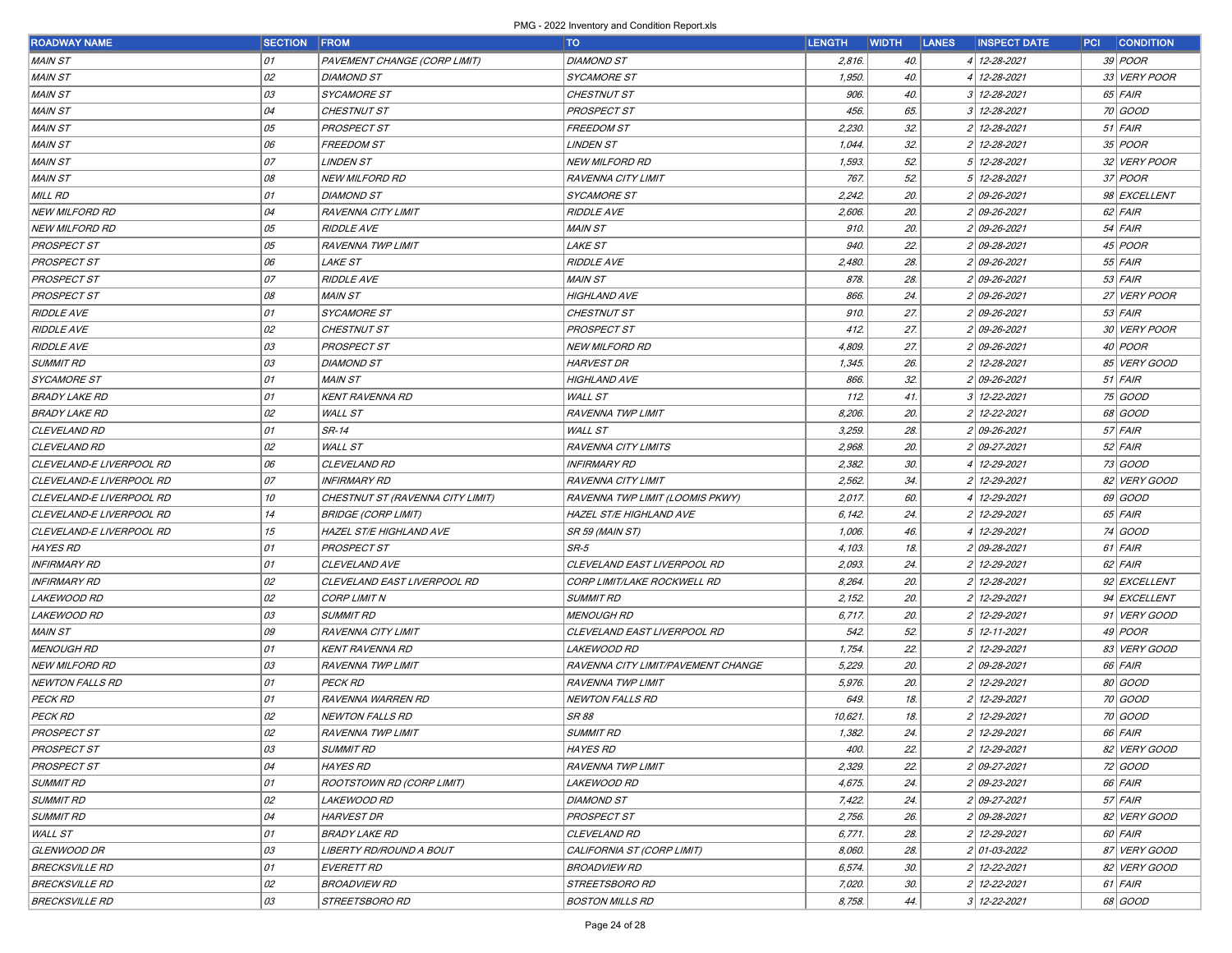| <b>ROADWAY NAME</b>     | <b>SECTION FROM</b> |                                     | <b>TO</b>                           | <b>LENGTH</b> | <b>WIDTH</b> | <b>LANES</b> | <b>INSPECT DATE</b> | <b>PCI CONDITION</b> |
|-------------------------|---------------------|-------------------------------------|-------------------------------------|---------------|--------------|--------------|---------------------|----------------------|
| <b>BRECKSVILLE RD</b>   | 04                  | <b>BOSTON MILLS RD</b>              | RICHFIELD VILLAGE LIMIT             | 5,545.        | 52.          |              | 5 12-22-2021        | 72 GOOD              |
| <b>BROADVIEW RD</b>     | 01                  | <b>BRECKSVILLE RD</b>               | <b>STREETSBORO RD</b>               | 8,469.        | 22.          |              | 2 12-21-2021        | $62$ FAIR            |
| <b>BROADVIEW RD</b>     | 02                  | STREETSBORO RD                      | <b>KINGS FOREST BLVD</b>            | 5,815.        | 22.          |              | 2 12-21-2021        | $61$ FAIR            |
| STREETSBORO RD          | 01                  | RICHFIELD VILLAGE LIMIT             | <b>BROADVIEW RD</b>                 | 2,946.        | 20.          |              | 2 12-21-2021        | $57$ FAIR            |
| STREETSBORO RD          | 02                  | <b>BROADVIEW RD</b>                 | <b>BRECKSVILLE RD</b>               | 4,517.        | 20.          |              | 2 12-21-2021        | $52$ FAIR            |
| STREETSBORO RD          | 03                  | <b>BRECKSVILLE RD</b>               | RICHFIELD VILLAGE LIMIT             | 3,513.        | 20.          |              | 2 12-21-2021        | 68 GOOD              |
| <b>WHEATLEY RD</b>      | 01                  | <b>BRECKSVILLE RD</b>               | RICHFIELD VILLAGE LIMIT             | 2,524         | 48.          |              | 4 12-21-2021        | 69 GOOD              |
| <b>LAKEWOOD RD</b>      | 01                  | <b>SANDY LAKE RD</b>                | <b>RAVENNA TWP LIMIT</b>            | 4,208.        | 20.          |              | 2 12-19-2021        | 92 EXCELLENT         |
| <b>NEW MILFORD RD</b>   | 01                  | <i>JENNIFER AVE</i>                 | TALLMADGE RD                        | 1,273.        | 20.          |              | 2 09-28-2021        | 66 FAIR              |
| <b>NEW MILFORD RD</b>   | 02                  | TALLMADGE RD                        | <b>RAVENNA TWP LIMIT</b>            | 12,936.       | 20.          |              | 2 09-28-2021        | 68 GOOD              |
| <b>PROSPECT ST</b>      | 01                  | <b>PERSHING AVE</b>                 | <b>RAVENNA TWP LIMIT</b>            | 5,437         | 24.          |              | 2 09-28-2021        | 66 FAIR              |
| <b>SANDY LAKE RD</b>    | 03                  | <b>SANDY LAKE RD</b>                | <b>LAKEWOOD RD</b>                  | 3,868.        | 20.          |              | 2 12-28-2021        | 65 FAIR              |
| TALLMADGE RD            | 09                  | <b>ROOTSTOWN TWP LIMIT</b>          | RAVENNA LOUISVILLE RD               | 16, 195.      | 24.          |              | 2 12-28-2021        | 66 FAIR              |
| <i>TALLMADGE RD</i>     | 10                  | RAVENNA LOUISVILLE RD               | <b>NEW MILFORD RD</b>               | 6,037.        | 20.          |              | 2 12-29-2021        | 67 FAIR              |
| <i>TALLMADGE RD</i>     | 11                  | NEW MILFORD RD                      | INDUSTRY RD/EDINBURG LIMIT          | 7,325.        | 20.          |              | 2 12-28-2021        | 64 FAIR              |
| OLDE 8 RD               | 09                  | SAGAMORE HILLS TWP LIMIT            | $SR-8$                              | 1,763.        | 40.          |              | 3 12-21-2021        | 78 GOOD              |
| <b>VALLEY VIEW RD</b>   | 01                  | SAGAMORE RD (CORP LIMIT)            | OLDE 8 RD                           | 19,198.       | 22.          |              | 2 12-21-2021        | $59$ FAIR            |
| <b>INFIRMARY RD</b>     | 03                  | CORP LIMIT/LAKE ROCKWELL RD         | RICHFIELD HUDSON RD                 | 15,022.       | 20.          |              | 2 12-19-2021        | 93 EXCELLENT         |
| <b>GRAHAM RD</b>        | 06                  | <b>BEGIN SILVER LAKE CORP</b>       | ENGLEWOOD DR                        | 5,362.        | 36.          |              | 4 09-27-2021        | 93 EXCELLENT         |
| <b>KENT RD</b>          | 01                  | OAK PARK BLVD (CORP LIMIT)          | ENGLEWOOD DR (CORP LIMIT)           | 5,812.        | 41.          |              | 4 12-19-2021        | $67$ FAIR            |
| <b>ALBRECHT AVE</b>     | 02                  | <b>SPRINGFIELD TWP LIMIT</b>        | CLEVELAND AVE                       | 8,791         | 26.          |              | 2 12-22-2021        | 91 VERY GOOD         |
| <b>CANTON RD</b>        | 01                  | <b>PONTIUS RD</b>                   | <b>KILLIAN RD</b>                   | 2,902         | 44.          |              | 4 12-27-2021        | $57$ FAIR            |
| <b>CANTON RD</b>        | 02                  | <b>KILLIAN RD</b>                   | <b>SANITARIUM RD</b>                | 9,381         | 44.          |              | 4 01-04-2022        | 58 FAIR              |
| <b>CANTON RD</b>        | 04                  | CORP LIMIT (RITE AID)               | <b>WATERLOO RD</b>                  | 3,011.        | 52.          |              | 4 12-28-2021        | 49 <i>POOR</i>       |
| GILCHRIST RD            | 02                  | I-76 RAMP                           | <b>SKELTON RD</b>                   | 4,317.        | 52.          |              | 4 01-03-2022        | 77 GOOD              |
| <b>KILLIAN RD</b>       | 02                  | ARLINGTON RD (CORP LIMIT)           | <b>MASSILLON RD</b>                 | 8,330.        | 20.          |              | 2 12-28-2021        | 80 GOOD              |
| <b>KILLIAN RD</b>       | 03                  | <b>MASSILLON RD</b>                 | <b>MYERSVILLE RD</b>                | 7, 175.       | 20.          |              | 2 12-28-2021        | 60 FAIR              |
| <b>KILLIAN RD</b>       | 04                  | <b>MYERSVILLE RD</b>                | <b>CANTON RD</b>                    | 8,562.        | 20.          |              | 2 12-29-2021        | 92 EXCELLENT         |
| <b>KRUMROY RD</b>       | 01                  | ARLINGTON RD                        | <b>MASSILLON RD</b>                 | 7,730.        | 20.          |              | 2 12-29-2021        | 74 GOOD              |
| <b>KRUMROY RD</b>       | 02                  | <b>MASSILLON RD</b>                 | <b>FLICKINGER RD</b>                | 8,213.        | 20.          |              | 2 12-29-2021        | 72 GOOD              |
| <b>MAYFAIR RD</b>       | 06                  | NORTH CORP LIMIT NEAR MAYFAIR       | SR-241                              | 2,885.        | 20.          |              | 2 12-28-2021        | 68 GOOD              |
| <b>MOGADORE RD</b>      | 04                  | SPRINGFIELD TWP LIMIT               | <b>BEGIN MOGADORE VILLAGE LIMIT</b> | 1,500.        | 20.          |              | 2 10-02-2021        | $62$ FAIR            |
| <b>MUNROE FALLS AVE</b> | 02                  | <b>BEGIN SPRINGFIELD TWP LIMIT</b>  | <b>END SPRINGFIELD TWP LIMIT</b>    | 1,196.        | 20.          |              | 2 12-28-2021        | $45$ POOR            |
| <b>MYERSVILLE RD</b>    | 02                  | <b>BEGIN SPRINGFIELD CORP LIMIT</b> | <b>KILLIAN RD</b>                   | 3,619.        | 18.          |              | 2 12-28-2021        | 85 VERY GOOD         |
| <b>MYERSVILLE RD</b>    | 03                  | <b>KILLIAN RD</b>                   | <b>FLICKINGER RD</b>                | 7,323.        | 18.          |              | 2 12-28-2021        | 88 VERY GOOD         |
| <b>SANITARIUM RD</b>    | 02                  | <b>CANTON RD</b>                    | END SPRINGFIELD TWP LIMIT           | 152.          | 20.          |              | 2 12-28-2021        | 61 FAIR              |
| SR-241                  | 01                  | <b>BEGIN SPRINGFIELD TWP LIMIT</b>  | <b>MAYFAIR RD</b>                   | 2,189.        | 24.          |              | 2 12-28-2021        | 60 FAIR              |
| SR-241                  | 02                  | <b>MAYFAIR RD</b>                   | <b>KILLIAN RD</b>                   | 305.          | 20.          |              | 2 12-28-2021        | $54$ FAIR            |
| SR-241                  | 03                  | <b>KILLIAN RD</b>                   | <b>KRUMROY RD</b>                   | 7,300.        | 24.          |              | 2 12-28-2021        | 61 FAIR              |
| SR-241                  | 04                  | <b>KRUMROY RD</b>                   | OAKES DR (CORP LIMIT)               | 1,441         | 24.          |              | 2 12-29-2021        | 60 FAIR              |
| SR-532                  | 01                  | SANITARIUM RD                       | US 224                              | 3,302.        | 58.          |              | $409 - 30 - 2021$   | 89 VERY GOOD         |
| <i>SR-532</i>           | 02                  | US 224                              | <b>ALBRECHT AVE</b>                 | 4,214.        | 24.          |              | 2 09-30-2021        | 76 GOOD              |
| <i>SR-91</i>            | 01                  | <b>WATERLOO RD</b>                  | <b>END SPRINGFIELD TWP LIMIT</b>    | 3,720.        | 40.          |              | 4 01-02-2022        | 66 FAIR              |
| US-224                  | 01                  | SPRINGFIELD TWP LIMIT               | <b>CANTON RD</b>                    | 8,067.        | 48.          |              | 4 01-02-2022        | $62$ FAIR            |
| <b>WATERLOO RD</b>      | 13                  | E WATERLOO RD / US 224 SPLIT        | CLEVELAND AVE                       | 7,972.        | 44.          |              | 4 12-21-2021        | 91 VERY GOOD         |
| <b>WATERLOO RD</b>      | 12EB                | <b>CANTON RD</b>                    | E WATERLOO RD / US 224 SPLIT        | 1,572.        | 24.          |              | 2 01-03-2022        | 99 EXCELLENT         |
| <b>WATERLOO RD</b>      | 12WB                | E WATERLOO RD / US 224 SPLIT        | <b>CANTON RD</b>                    | 1,572.        | 44.          |              | 4 01-04-2022        | 99 EXCELLENT         |
| ALLEN RD                | 01                  | STEELS CORNERS RD                   | <b>SEASONS RD</b>                   | 7,928.        | 28.          |              | 2 12-22-2021        | $54$ FAIR            |
| <b>ARNDALE RD</b>       | 01                  | SPRINGDALE RD                       | SILVER LAKE HIGHLANDS AVE           | 1,990.        | 22.          |              | 2 09-29-2021        | $56$ FAIR            |
| <b>ARNDALE RD</b>       | 02                  | <b>SILVER LAKE HIGHLANDS AVE</b>    | <b>DARROW RD</b>                    | 4,531.        | 22.          |              | 2 09-29-2021        | 60 FAIR              |
| <b>ARNDALE RD</b>       | 03                  | <b>DARROW RD</b>                    | STOW RD                             | 3,852.        | 22.          |              | 2 09-29-2021        | 32 VERY POOR         |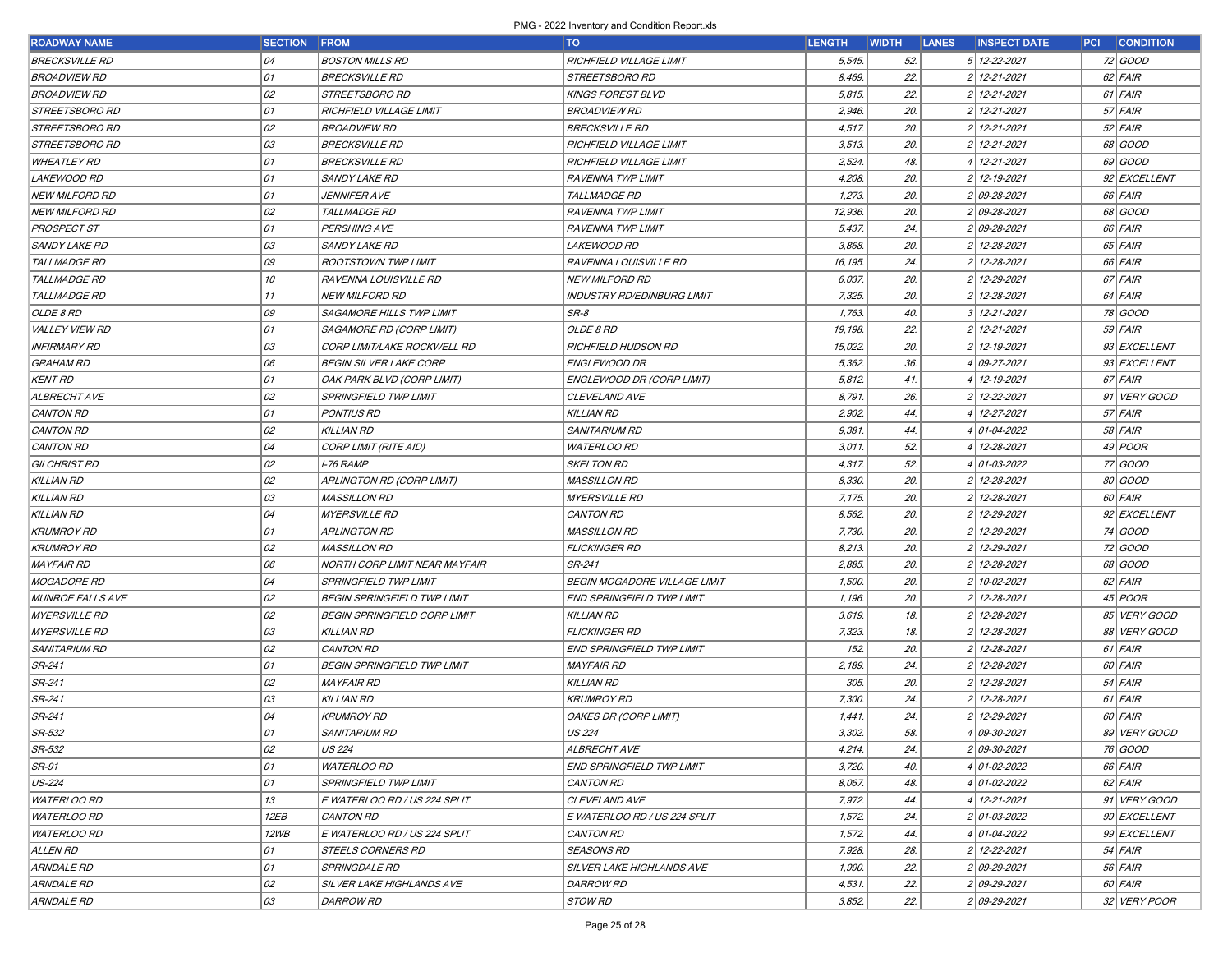| <b>ROADWAY NAME</b>      | <b>SECTION</b> | <b>FROM</b>                   | <b>TO</b>                    | <b>LENGTH</b> | <b>WIDTH</b> | <b>LANES</b> | <b>INSPECT DATE</b> | <b>PCI CONDITION</b> |  |
|--------------------------|----------------|-------------------------------|------------------------------|---------------|--------------|--------------|---------------------|----------------------|--|
| <b>COMMERCE DR</b>       | 01             | <b>HUDSON DR</b>              | <b>DARROW RD</b>             | 5,958.        | 32.          |              | 2 09-29-2021        | 73 GOOD              |  |
| <b>DARROW RD</b>         | 05             | <b>BEGIN STOW CORP</b>        | <i>LANE CHANGE</i>           | 2,006.        | 25.          |              | 2 12-20-2021        | 43 <i>POOR</i>       |  |
| <b>DARROW RD</b>         | 06             | LANE CHANGE                   | <b>KENT RD</b>               | 691.          | 45.          |              | 3 12-19-2021        | $41$ POOR            |  |
| <b>DARROW RD</b>         | 07             | <b>KENT RD</b>                | <b>GRAHAM RD</b>             | 2,647         | 43.          |              | 4 12-20-2021        | 49 <i>POOR</i>       |  |
| <b>DARROW RD</b>         | 08             | <b>GRAHAM RD</b>              | STOW RD                      | 745.          | 75.          |              | 5 12-20-2021        | 76 GOOD              |  |
| <b>DARROW RD</b>         | 09             | <i>STOW RD</i>                | ARNDALE RD                   | 5,029.        | 44.          |              | 4 12-20-2021        | 42 <i>POOR</i>       |  |
| <b>DARROW RD</b>         | 10             | <b>ARNDALE RD</b>             | <b>COMMERCE DR</b>           | 3,032.        | 44.          |              | 4 12-21-2021        | $59$ FAIR            |  |
| <b>DARROW RD</b>         | 11             | <b>COMMERCE DR</b>            | <b>FISHCREEK RD</b>          | 3,649.        | 44.          |              | 4 12-21-2021        | $59$ FAIR            |  |
| <b>DARROW RD</b>         | 12             | <b>FISHCREEK RD</b>           | NORTON RD                    | 766.          | 70.          |              | 5 12-21-2021        | 82 VERY GOOD         |  |
| <i>FISHCREEK RD</i>      | 01             | <b>DARROW RD</b>              | STOW RD                      | 7,351.        | 30.          |              | 2 09-28-2021        | $57$ FAIR            |  |
| <b>FISHCREEK RD</b>      | 02             | <i>STOW RD</i>                | <b>HARTWOOD CIR</b>          | 6,569.        | 28.          |              | 2 09-28-2021        | 60 FAIR              |  |
| <b>FISHCREEK RD</b>      | 03             | <b>HARTWOOD CIR</b>           | GRAHAM RD                    | 2,050.        | 60.          |              | 5 09-27-2021        | 73 GOOD              |  |
| <b>FISHCREEK RD</b>      | 04             | <b>GRAHAM RD</b>              | <b>KENT RD</b>               | 4,648.        | 62.          |              | 5 09-27-2021        | $63$ FAIR            |  |
| <b>GRAHAM RD</b>         | 07             | ENGLEWOOD DR                  | <b>DARROW RD</b>             | 2,681.        | 48.          |              | 4 09-28-2021        | 95 EXCELLENT         |  |
| <b>GRAHAM RD</b>         | 08             | <b>DARROW RD</b>              | <i>FISHCREEK RD</i>          | 9,764.        | 30.          |              | 2 09-28-2021        | 79 GOOD              |  |
| <b>GRAHAM RD</b>         | 09             | <b>FISHCREEK RD</b>           | <i>NEWCOMER RD</i>           | 3,457         | 38.          |              | 3 09-28-2021        | 79 GOOD              |  |
| <b>HUDSON RD</b>         | 06             | <b>GRAHAM RD</b>              | <b>GOLF AVE</b>              | 1,647.        | 44.          |              | 5 12-21-2021        | 87 VERY GOOD         |  |
| <b>HUDSON RD</b>         | 07             | <b>GOLF AVE</b>               | SPRINGDALE RD                | 3,606.        | 31.          |              | 2 12-21-2021        | 83 VERY GOOD         |  |
| <b>HUDSON RD</b>         | 08             | <b>SPRINGDALE RD</b>          | <b>STEELS CORNERS RD</b>     | 1,699.        | 35.          |              | 2 12-21-2021        | 65 FAIR              |  |
| <b>HUDSON RD</b>         | 10             | STEELS CORNERS RD             | <b>COMMERCE DR</b>           | 5,114.        | 50.          |              | 4 12-21-2021        | 77 GOOD              |  |
| <b>HUDSON RD</b>         | 11             | <b>COMMERCE DR</b>            | <b>MCCAULEUY RD</b>          | 1,392.        | 30.          |              | 2 12-21-2021        | 70 GOOD              |  |
| <b>HUDSON RD</b>         | 12             | <b>MCCAULEUY RD</b>           | NORTON RD                    | 3,011         | 31.          |              | 2 12-21-2021        | 69 GOOD              |  |
| <b>KENT RD</b>           | 02             | ENGLEWOOD DR (CORP LIMIT)     | <i>DARROW RD</i>             | 2,811         | 50.          |              | 4 12-19-2021        | 70 GOOD              |  |
| <b>KENT RD</b>           | 03             | <b>DARROW RD</b>              | <b>FISHCREEK RD</b>          | 11,692.       | 50.          |              | 4 12-20-2021        | $59$ FAIR            |  |
| <b>KENT RD</b>           | 04             | <b>FISHCREEK RD</b>           | DEIDRICK RD (CORP LIMIT)     | 1,808.        | 50.          |              | 4 12-19-2021        | $50$ FAIR            |  |
| NORTH RIVER RD           | 02             | <b>BEGIN STOW CORP</b>        | <i>MARSH RD</i>              | 5,310.        | 25.          |              | 2 12-22-2021        | 78 GOOD              |  |
| NORTH RIVER RD           | 03             | <b>MARSH RD</b>               | DEIDRICK RD (CORP LIMIT)     | 2,768.        | 25.          |              | 2 12-22-2021        | 95 EXCELLENT         |  |
| <b>SPRINGDALE RD</b>     | 01             | <b>HUDSON DR</b>              | PAVEMENT CHANGE              | 2,710.        | 22.          |              | 2 09-29-2021        | 71 GOOD              |  |
| <b>SPRINGDALE RD</b>     | 02             | PAVEMENT CHANGE               | ARNDALE RD                   | 1,966.        | 22.          |              | 2 09-29-2021        | $64$ FAIR            |  |
| STEELS CORNERS RD        | 06             | <b>BEGIN STOW CORP</b>        | BRIDGEWATER PKWY             | 1,716.        | 30.          |              | 2 12-22-2021        | 69 GOOD              |  |
| STEELS CORNERS RD        | 07             | <b>BRIDGEWATER PKWY</b>       | ALLEN RD                     | 2,729.        | 73.          |              | 6 12-22-2021        | 65 FAIR              |  |
| <i>STOW RD</i>           | 01             | <b>DARROW RD</b>              | <i>BRYN MAWR DR</i>          | 2,942.        | 32.          |              | 2 09-27-2021        | $59$ FAIR            |  |
| STOW RD                  | 02             | <b>BRYN MAWR DR</b>           | ARNDALE RD                   | 3,395.        | 32.          |              | 2 09-27-2021        | 87 VERY GOOD         |  |
| STOW RD                  | 03             | <b>ARNDALE RD</b>             | <b>FISHCREEK RD</b>          | 1,366.        | 32.          |              | 2 09-27-2021        | 91 VERY GOOD         |  |
| <i>STOW RD</i>           | 04             | <b>FISHCREEK RD</b>           | NORTON RD                    | 7,411         | 32.          |              | 2 09-28-2021        | 71 GOOD              |  |
| AURORA HUDSON RD         | 04             | CORP LIMIT (PAVEMENT CHANGE)  | AURORA HUDSON RD             | 4,875.        | 24.          |              | 2 12-22-2021        | $61$ FAIR            |  |
| AURORA HUDSON RD         | 05             | FROST RD                      | <b>WELLMAN RD</b>            | 2,055.        | 24.          |              | 2 12-21-2021        | 99 EXCELLENT         |  |
| <b>AURORA HUDSON RD</b>  | 06             | <b>WELLMAN RD</b>             | PAVEMENT CHANGE (CORP LIMIT) | 4,649.        | 19.          |              | 2 12-21-2021        | 95 EXCELLENT         |  |
| CHILLICOTHE RD           | 01             | <b>FROST RD</b>               | <b>PAVEMENT CHANGE</b>       | 5,294.        | 24.          |              | 2 12-16-2021        | 93 EXCELLENT         |  |
| CLEVELAND CANTON RD      | 06             | LAKE MARTIN DR (CORP LIMIT)   | SEASONS RD                   | 11,561.       | 24.          |              | 2 12-22-2021        | 47 <i>POOR</i>       |  |
| CLEVELAND CANTON RD      | 07             | <b>SEASONS RD</b>             | CLEVELAND-EAST LIVERPOOL RD  | 789.          | 70.          |              | 6 12-22-2021        | 27 VERY POOR         |  |
| CLEVELAND CANTON RD      | 08             | CLEVELAND-EAST LIVERPOOL RD   | EVERGREEN DR                 | 2,959.        | 60.          |              | 5 12-22-2021        | $57$ FAIR            |  |
| CLEVELAND CANTON RD      | 09             | <b>EVERGREEN DR</b>           | <i>FROST RD</i>              | 5,034.        | 22.          |              | 2 12-19-2021        | 36 <i>POOR</i>       |  |
| CLEVELAND-E LIVERPOOL RD | 01             | <b>BEGIN BRIDGE</b>           | <i>STREETSBORO RD</i>        | 8,656.        | 48.          |              | 6 12-20-2021        | $54$ FAIR            |  |
| CLEVELAND-E LIVERPOOL RD | 02             | STREETSBORO RD                | CLEVELAND CANTON RD          | 1,107.        | 58.          |              | 6 12-20-2021        | $62$ FAIR            |  |
| CLEVELAND-E LIVERPOOL RD | 03             | CLEVELAND CANTON RD           | <b>SUPERIOR AVE</b>          | 2,387.        | 60.          |              | 5 12-20-2021        | 70 GOOD              |  |
| CLEVELAND-E LIVERPOOL RD | 04             | <b>SUPERIOR AVE</b>           | DIAGONAL RD                  | 9,364.        | 30.          |              | 2 12-20-2021        | 67 FAIR              |  |
| CLEVELAND-E LIVERPOOL RD | 05             | DIAGONAL RD                   | CORP LIMIT (NEAR PRICE RD)   | 6,815.        | 36.          |              | 2 12-21-2021        | 70 GOOD              |  |
| DIAGONAL RD              | 03             | LAKE ROYALE BLVD (CORP LIMIT) | CLEVELAND-E LIVERPOOL        | 6,486.        | 20.          |              | 2 12-20-2021        | 73 GOOD              |  |
| DIAGONAL RD              | 04             | CLEVELAND-E LIVERPOOL         | <i>STREETSBORO RD</i>        | 7,969.        | 18.          |              | 2 12-20-2021        | 77 GOOD              |  |
| <i>FROST RD</i>          | 01             | AURORA HUDSON RD              | CLEVELAND CANTON RD          | 8,223.        | 28.          |              | 2 12-20-2021        | $58$ FAIR            |  |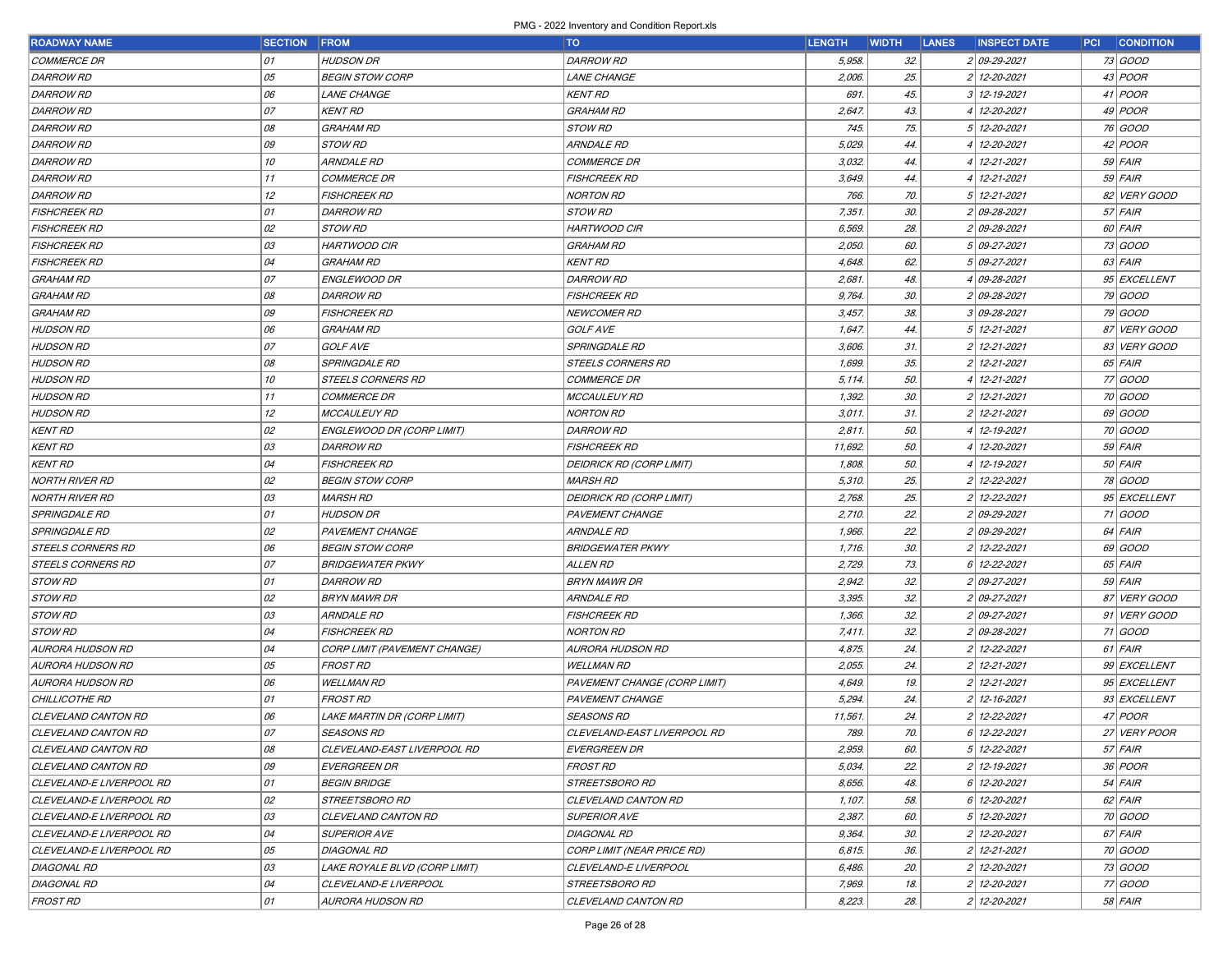| <b>ROADWAY NAME</b>     | <b>SECTION</b> | <b>FROM</b>                         | <b>TO</b>                            | <b>LENGTH</b> | <b>WIDTH</b> | <b>LANES</b>   | <b>INSPECT DATE</b> | PCI | <b>CONDITION</b> |
|-------------------------|----------------|-------------------------------------|--------------------------------------|---------------|--------------|----------------|---------------------|-----|------------------|
| <i>FROST RD</i>         | 02             | CLEVELAND CANTON RD                 | <b>PAGE RD</b>                       | 5,119.        | 30.          |                | 2 12-19-2021        |     | $52$ FAIR        |
| PAGE RD                 | 01             | STREETSBORO RD                      | FROST RD                             | 7,978.        | 26.          |                | 2 12-19-2021        |     | 70 GOOD          |
| RAVENNA RD              | 01             | STONE RD (CORP LIMIT)               | <b>SEASONS RD</b>                    | 4,779.        | 20.          |                | 2 12-11-2021        |     | 99 EXCELLENT     |
| RAVENNA RD              | 02             | <b>SEASONS RD</b>                   | PAVEMENT CHANGE (CORP LIMIT)         | 2,872.        | 20.          |                | 2 12-11-2021        |     | 99 EXCELLENT     |
| <b>SEASONS RD</b>       | 01             | RAVENNA RD                          | <b>FERGUSON RD</b>                   | 11,495.       | 20.          |                | 2 12-19-2021        |     | 60 FAIR          |
| SEASONS RD              | 02             | <b>FERGUSON RD</b>                  | CLEVELAND CANTON RD                  | 3,277         | 20.          |                | 12-19-2021          |     | 73 GOOD          |
| STREETSBORO RD          | 14             | STONE RD (CORP LIMIT)               | CLEVELAND-E LIVERPOOL RD             | 12,672        | 24.          |                | 2 12-21-2021        |     | 71 GOOD          |
| <i>STREETSBORO RD</i>   | 15             | CLEVELAND-E LIVERPOOL RD            | <b>PAGE RD</b>                       | 3,785.        | 24.          |                | 2 12-21-2021        |     | 91 VERY GOOD     |
| STREETSBORO RD          | 16             | <i>PAGE RD</i>                      | <b>DIAGONAL RD</b>                   | 6,278.        | 20.          |                | 2 12-21-2021        |     | 87 VERY GOOD     |
| <i>STREETSBORO RD</i>   | 17             | DIAGONAL RD                         | PAVEMENT CHANGE (CORP LIMIT)         | 1,896.        | 20.          |                | 2 12-20-2021        |     | 88 VERY GOOD     |
| <b>WELLMAN RD</b>       | 01             | MIDDLETON RD (CORP LIMIT)           | AURORA HUDSON RD                     | 4, 133.       | 24.          |                | 12-21-2021          |     | 97 EXCELLENT     |
| PONTIUS ST NE           | 01             | <b>CONGRESS LAKE RD</b>             | CONGRESS LAKE AVE NE                 | 2,841         | 25.          |                | 2 09-30-2021        |     | 89 VERY GOOD     |
| <i>RANDOLPH RD</i>      | 01             | <b>BEGIN CORP LIMIT</b>             | CLEVELAND CANTON RD                  | 11,845.       | 23.          |                | 2 10-02-2021        |     | 60 FAIR          |
| <b>RANDOLPH RD</b>      | 02             | <b>MARTIN RD</b>                    | CLEVELAND CANTON RD                  | 10,876.       | 23.          | 21             | 12-28-2021          |     | 64 FAIR          |
| <b>WATERLOO RD</b>      | 14             | CLEVELAND AVE                       | <i>OH-43</i>                         | 12,808.       | 20.          |                | 2 10-03-2021        |     | 60 FAIR          |
| <i>WATERLOO RD</i>      | 15             | OH-43                               | CONLEY RD/RANDOLPH TWP LIMIT         | 12,655        | 20.          | $\mathfrak{p}$ | 10-03-2021          |     | 67 FAIR          |
| CLEVELAND CANTON RD     | 05             | FRANKLIN TWP LIMITS (NEAR NORTH BL) | LAKE MARTIN DR (CORP LIMIT)          | 1,313.        | 24.          |                | 2 12-22-2021        |     | 62 FAIR          |
| EASTAVE                 | 01             | TALLMADGE CIRCLE                    | <b>MUNROE FALLS AVE</b>              | 6,993.        | 22.          |                | 3 09-30-2021        |     | 68 GOOD          |
| <b>EAST AVE</b>         | 02             | <b>MUNROE FALLS AVE</b>             | CORP LIMIT/PAVEMENT CHANGE           | 6,312.        | 22.          |                | 2 09-30-2021        |     | 58 FAIR          |
| <i>EASTWOOD AVE</i>     | 04             | CORP LIMIT/PAVEMENT CHANGE          | <b>MUNROE FALLS AVE</b>              | 3,348.        | 22.          |                | 2 12-28-2021        |     | $62$ FAIR        |
| EASTWOOD AVE            | 05             | <b>MUNROE FALLS AVE</b>             | CORP LIMIT/PAVEMENT CHANGE           | 6,536.        | 20.          |                | 2 12-28-2021        |     | 58 FAIR          |
| <b>HOWE AVE</b>         | 01             | <b>CORP LIMIT</b>                   | <b>NORTH AVE</b>                     | 3,498.        | 46.          |                | 4 01-04-2022        |     | 57 FAIR          |
| <b>HOWE AVE</b>         | 02             | <b>NORTH AVE</b>                    | ROUND-A-BOUT                         | 6,759.        | 46.          |                | 4 01-04-2022        |     | $52$ FAIR        |
| <b>MIDDLEBURY RD</b>    | 01             | <b>NORTHEAST AVE</b>                | CORP LIMIT/PAVEMENT CHANGE           | 362.          | 24.          |                | 2 09-28-2021        |     | $52$ FAIR        |
| <i>MUNROE FALLS AVE</i> | 03             | CORP LIMIT/PAVEMENT CHANGE          | NEWTON ST                            | 6,230.        | 20.          |                | 2 10-02-2021        |     | 49 <i>POOR</i>   |
| <b>MUNROE FALLS AVE</b> | 04             | <b>NEWTON ST</b>                    | <i>EASTWOOD AVE</i>                  | 4,055.        | 20.          |                | 12-28-2021          |     | $55$ FAIR        |
| <b>MUNROE FALLS AVE</b> | 05             | EASTWOOD AVE                        | <b>EAST AVE</b>                      | 6, 199.       | 20.          |                | 2 12-28-2021        |     | $52$ FAIR        |
| <b>MUNROE FALLS AVE</b> | 06             | EASTAVE                             | ROUND-A-BOUT                         | 6,115.        | 30.          |                | 2 12-29-2021        |     | 76 GOOD          |
| <b>NEWTON ST</b>        | 04             | CORP LIMIT/PAVEMENT CHANGE          | <i>MUNROE FALLS AVE</i>              | 3,346.        | 20.          | 21             | 10-02-2021          |     | 68 GOOD          |
| NEWTON ST               | 05             | <b>MUNROE FALLS AVE</b>             | <b>SOUTHEAST AVE</b>                 | 3,776.        | 20.          |                | 2 10-03-2021        |     | 63 FAIR          |
| <i>NORTH AVE</i>        | 01             | TALLMADGE CIRCLE                    | <i><b>HOWE AVE</b></i>               | 5,920         | 24.          |                | 12-29-2021          |     | 75 GOOD          |
| <i>NORTH AVE</i>        | 02             | <b>HOWE AVE</b>                     | <b>BEGIN MUNROE FALLS CORP LIMIT</b> | 2,104         | 24.          |                | 2 12-22-2021        |     | 70 GOOD          |
| <i>NORTHEAST AVE</i>    | 01             | TALLMADGE CIRCLE                    | ROUND-A-BOUT                         | 8,962         | 24.          |                | 2 09-23-2021        |     | 81 GOOD          |
| <i>NORTHEAST AVE</i>    | 02             | ROUND-A-BOUT                        | CORP LIMIT/PAVEMENT CHANGE           | 8,678.        | 24.          |                | 2 09-26-2021        |     | 78 GOOD          |
| <i>NORTHWEST AVE</i>    | 02             | CORP LIMIT/PAVEMENT CHANGE          | TALLMADGE CIRCLE                     | 8,969.        | 24.          |                | 2 01-02-2022        |     | 68 GOOD          |
| <b>ROUND A BOUT</b>     | 01             | <b>HOWE AVE</b>                     | <i>NORTHEAST AVE</i>                 | 91            | 19.          |                | 12-28-2021          |     | 71 GOOD          |
| <b>ROUND A BOUT</b>     | 02             | <b>NORTHEAST AVE</b>                | <b>MUNROE FALLS AVE</b>              | 94.           | 19.          | 2 <sup>1</sup> | 12-28-2021          |     | 70 GOOD          |
| <b>ROUND A BOUT</b>     | 03             | <b>MUNROE FALLS AVE</b>             | <b>NORTHEAST AVE</b>                 | 151           | 19.          |                | 2 12-28-2021        |     | 71 GOOD          |
| <b>ROUND A BOUT</b>     | 04             | <b>NORTHEAST AVE</b>                | <i>HOWE AVE</i>                      | 89.           | 19.          | 2              | 12-28-2021          |     | 71 GOOD          |
| <b>SOUTH AVE</b>        | 01             | CORP LIMIT/PAVEMENT CHANGE          | PLAZA NORTH ENTRANCE                 | 1,040.        | 50.          |                | 10-03-2021          |     | 74 GOOD          |
| <b>SOUTH AVE</b>        | 02             | PLAZA NORTH ENTRANCE                | TALLMADGE CIRCLE                     | 4,880.        | 40.          |                | $3 12 - 28 - 2021$  |     | $71$ GOOD        |
| <b>SOUTHEAST AVE</b>    | 01             | <b>CORP LIMIT</b>                   | <b>NEWTON ST</b>                     | 3,942.        | 24.          |                | 2 09-30-2021        |     | 83 VERY GOOD     |
| <b>SOUTHEAST AVE</b>    | 02             | <b>NEWTON ST</b>                    | EASTWOOD AVE                         | 4,790.        | 24.          |                | 2 09-30-2021        |     | 74 GOOD          |
| <b>SOUTHEAST AVE</b>    | 03             | <i>EASTWOOD AVE</i>                 | TALLMADGE CIRCLE                     | 9,050.        | 24.          |                | 2 01-02-2022        |     | 65 FAIR          |
| <b>SOUTHWEST AVE</b>    | 01             | CORP LIMIT/PAVEMENT CHANGE          | TALLMADGE CIRCLE                     | 4,376.        | 24.          |                | 2 10-03-2021        |     | 74 GOOD          |
| TALLMADGE CIRCLE        | 01             | <b>WESTAVE</b>                      | <b>SOUTHWEST AVE</b>                 | 174.          | 30.          |                | 2 12-28-2021        |     | 65 FAIR          |
| TALLMADGE CIRCLE        | 02             | <b>SOUTHWEST AVE</b>                | <b>SOUTH AVE</b>                     | 325.          | 30.          |                | 2 01-03-2022        |     | 64 FAIR          |
| TALLMADGE CIRCLE        | 03             | <i>SOUTH AVE</i>                    | <b>SOUTHEAST AVE</b>                 | 134.          | 30.          |                | 2 01-03-2022        |     | 77 GOOD          |
| TALLMADGE CIRCLE        | 04             | SOUTHEAST AVE                       | EASTAVE                              | 148.          | 30.          |                | 2 12-29-2021        |     | 72 GOOD          |
| TALLMADGE CIRCLE        | 05             | <i>EAST AVE</i>                     | <i>NORTHEAST AVE</i>                 | 154.          | 30.          |                | 2 12-29-2021        |     | 78 GOOD          |
| TALLMADGE CIRCLE        | 06             | <b>NORTHEAST AVE</b>                | <b>NORTH AVE</b>                     | 162.          | 30.          |                | 2 12-29-2021        |     | 66 FAIR          |